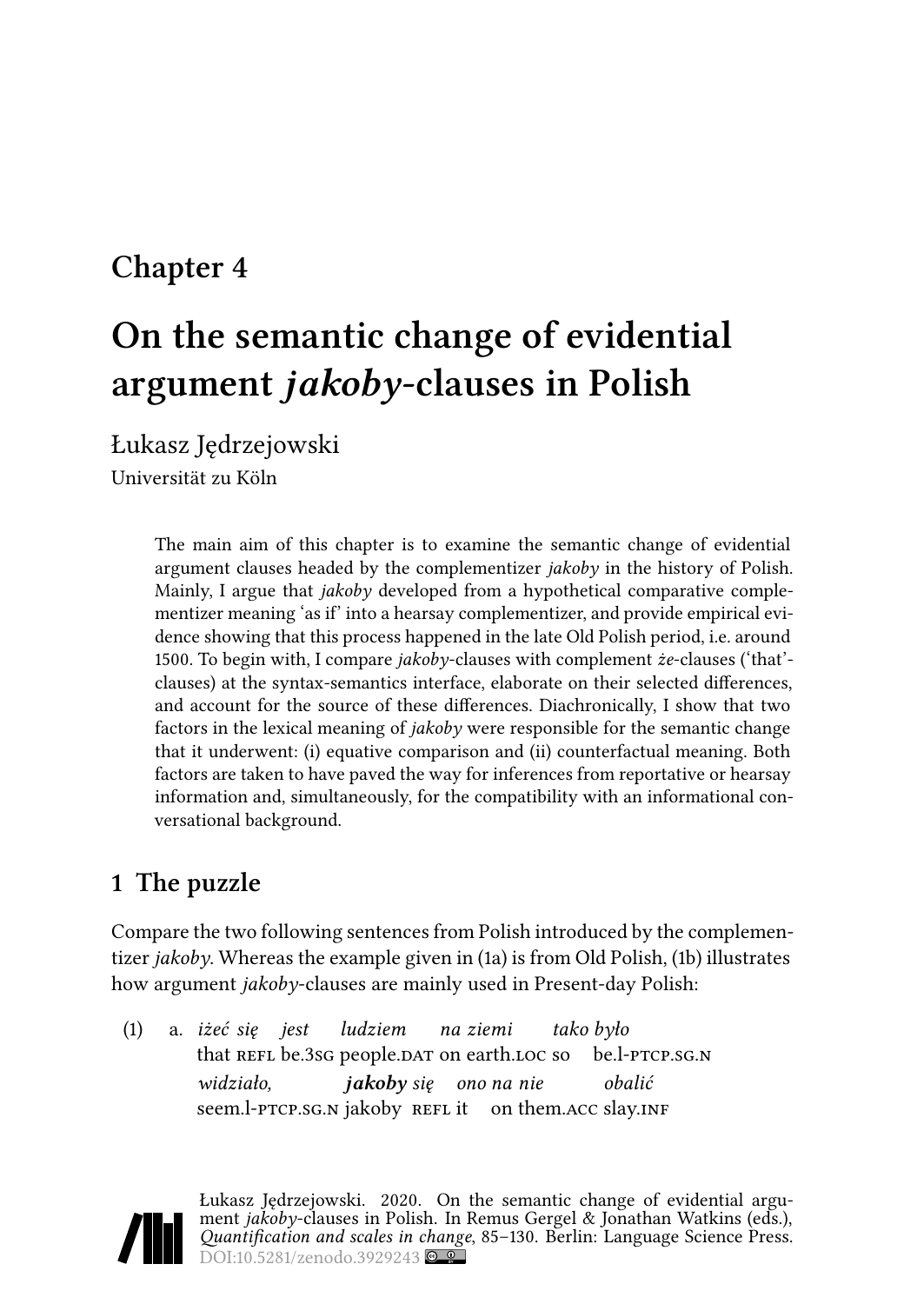*było* be.l-ptcp.sg.n want.l-ptcp.sg.n *chciało* 'that it seemed to the people on earth as if it wanted to slay all of them' (KG, *Kazanie I: Na Boże Naordzenie*, 26–27)

<span id="page-1-0"></span>b. *Firma* company deny.l-ptcp.sg.f jakoby be.l-ptcp.n-vir.pl reports *zaprzeczyła, jakoby były zgłoszenia o* about *wadliwych kartach.* faulty cards.loc 'The company denied that there were supposedly reports about faulty prepaid cards.' (NKJP, *Dziennik Zachodni*, 27/9/2006)

In [\(1a](#page-0-0)), the dependent clause is introduced by the hypothetical comparative complementizer *jakoby* corresponding to the meaning of the English complex complementizer *as if*, as the English paraphrase of [\(1a](#page-0-0)) indicates, and it is embedded under the matrix verb *widzieć* 'seem'. In([1b\)](#page-1-0), in turn, the *jakoby*-clause is embedded under the speech verb *zaprzeczać* 'deny'.[1](#page-1-1) What both clauses have in common is that they occupy one of the argument positions of the matrix verb (= argument clauses). However, in [\(1b\)](#page-1-0) *jakoby* itself does not render the meaning of what English *as if* expresses; instead it comprises the compositional meaning of a complementizer introducing a dependent declarative clause (= *that*) and, at the same time, of a hearsay adverb (e.g. *allegedly*, *supposedly* or *reportedly*), giving rise to a hearsay or a reportative interpretation. The meaning of *jakoby* must have changed because in Present-day Polish *jakoby*-clauses are unembeddable under verbs of seeming, as was the case in Old Polish, see [\(1a](#page-0-0)) above:

<span id="page-1-2"></span>(2) \* *Firmie* company.dar seem.3sG REFL jakoby be.l-PTCP.N-VIR.PL reports *wydaje się, jakoby były zgłoszenia o* about faulty *wadliwych kartach.* cards.loc Intended meaning: 'It seems to the company as if there were any reports about faulty prepaid cards.'

<span id="page-1-1"></span>1 *Jakoby* can also be used as a hearsay adverb:

<span id="page-1-3"></span>(i) *Sąsiedzi kupili* neighbors buy.l-ptcp.vir.pl jakoby new car *jakoby nowy samochód.* 'Supposedly, our neighbors have bought a new car.'

I am not concerned with *jakoby* used as an adverb in this chapter; for more details see [Jędrze](#page-42-0)[jowski \(2012\),](#page-42-0) [Socka \(2010\)](#page-43-0), [Stępień \(2008\)](#page-44-0), [Wiemer \(2015\),](#page-45-0) [Wiemer & Socka](#page-45-1) [\(2017a,](#page-45-1) [2017b](#page-45-2)), [Żabowska \(2008\)](#page-45-3), among many others.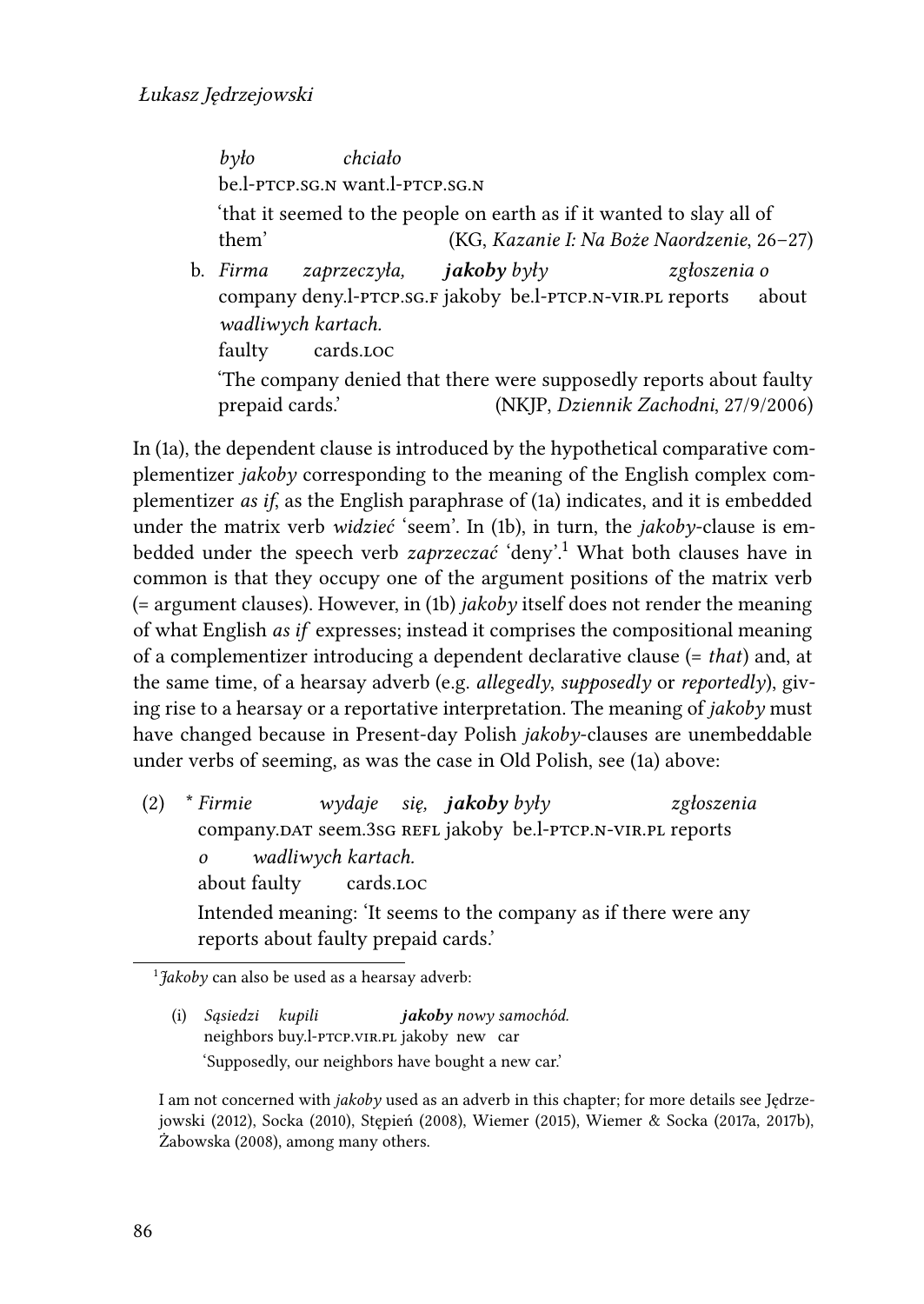Remarkably, other West-Slavic languages like Czech have not experienced this change:

- <span id="page-2-1"></span>(3) Czech, Radek Šimík (pc.):
	- a. *Zdálo* seem.l-PTCP.SG.N REFL as *se, jako by byl* subj be.l-ptcp.sg.m drunk *opilý.* 'It seemed as though he were drunk.'
	- b. \* *Firma* company deny.l-ptcp.sg.f as *popřela, jako by byly* subj be.l-ptcp.n-vir.pl reports *nahlášeny jakékoliv vadné karty.* any faulty cards Intended meaning: 'The company denied that there were reports about any faulty cards.'

The main objective of this study is to figure out to what extent and under what circumstances *jakoby* used as a complementizer changed in the history of Polish.

The structure of this chapter is as follows. Section [2](#page-2-0) is concerned with the question of how argument *jakoby*-clauses are used in Present-day Polish. In this context, I will compare *jakoby*-clauses with canonical subordinate clauses headed by the complementizer *że* 'that', and point out several striking differences between both clause types at the syntax-semantics interface. In Section [3](#page-22-0), I will give an overview of how *jakoby*-clauses could be used in older stages of Polish. A formal account of to what extent and under what circumstances *jakoby* changed is presented in Section [4](#page-33-0). In modeling this change, I will make use of the possible worlds semantics initiated by [Kratzer](#page-42-1) [\(1981](#page-42-1); [1991](#page-42-2); [2012](#page-42-3)) and developed further for evidential expressions by [Faller](#page-41-0) [\(2002](#page-41-0); [2011](#page-41-1)) and [Matthewson et al. \(2007\).](#page-42-4) Finally, I conclude the findings in Section [5](#page-37-0).

# <span id="page-2-0"></span>**2** *Jakoby***-clauses in Present-day Polish**

In this section, I examine selected properties of *jakoby*-clauses in Present-day Polish at the syntax-semantics interface. In doing so, I focus first on syntactic peculiarities by comparing *jakoby*-clauses to canonical declarative *że*-clauses (= *that*clauses). Then, I account for where the differences between both clause types come from by decomposing the meaning of the complementizer *jakoby*.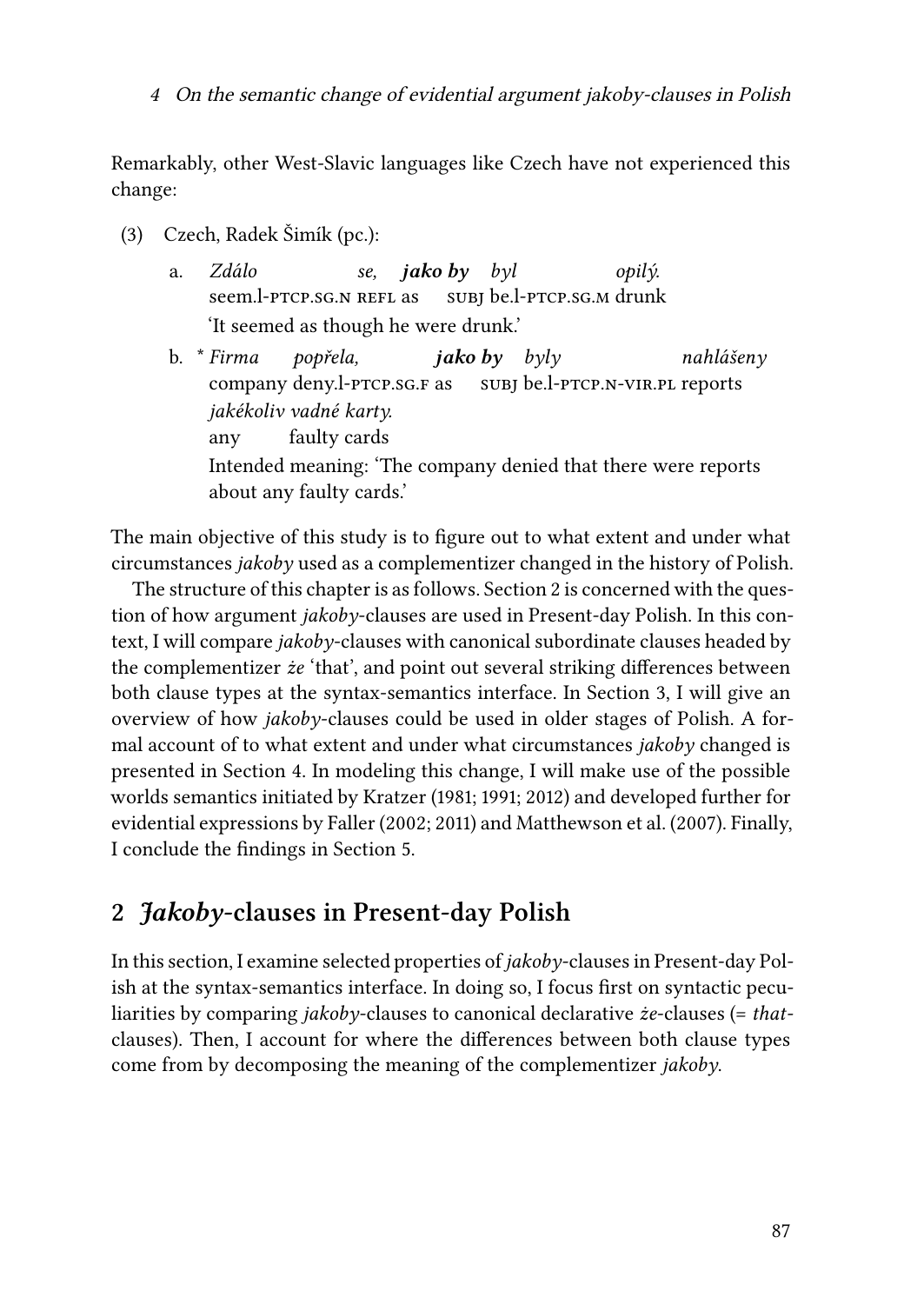## <span id="page-3-2"></span>**2.1 Licensing conditions**

Complement clauses in Polish are usually headed by the complementizer *że* 'that'.<sup>[2](#page-3-0)</sup> In this connection, I propose the following descriptive condition: If a ja*koby*-clause occupies an argument slot of a clause-embedding predicate, it can always be replaced by a *że*-clause. Correspondingly, the embedded *jakoby*-clause givenin  $(1b)$  – repeated here for convenience as  $(4a)$  $(4a)$  $(4a)$  – is supposed to be replaceable by a *że*-clause. This prediction is borne out:

- <span id="page-3-1"></span>(4) a. *Firma* company deny.l-ptcp.sg.f jakoby be.l-ptcp.n-vir.pl reports *zaprzeczyła, jakoby były zgłoszenia o* about *wadliwych kartach.* faulty cards.loc 'The company denied that there were supposedly reports about faulty prepaid cards.'
	- b. *Firma* company deny.l-ptcp.sg.f that be.l-ptcp.n-vir.pl reports *zaprzeczyła, że były zgłoszenia o* about *wadliwych kartach.* faulty cards.loc 'The company denied that there were any reports about faulty prepaid cards.'

<span id="page-3-0"></span><sup>2</sup>Note that in some environments a more complex complementizer is required, i.e. *żeby*:

(i) *Każda matka chce,* every mother want.3sg żeby her son go.l-ptcp.sg.m to kindergarten.gen *żeby jej syn chodził do przedszkola.* 'Every mother wants her son to go to the kindergarten.'

Complements embedded under volitional or desiderative predicates require the presence of the complex complementizer *żeby*, consisting of the simple complementizer *że* 'that' and the conditional/subjunctive clitic *by*. The clitic has to occur adjacent to *że* and cannot be omitted:

(ii) \* *Każda matka chce,* every mother want.3sg że her son go.l-ptcp.sg.m to kindergarten.gen *że jej syn chodził do przedszkola.* Intended meaning: 'Every mother wants her son to go to the kindergarten.'

Following the generative mainstream literature on Polish complex clauses going back to [Tajs](#page-44-1)[ner \(1989\),](#page-44-1) [Willim \(1989\)](#page-45-4), [Witkoś \(1998\),](#page-45-5) [Bondaruk \(2004\)](#page-40-0), among many others, I take *żeby* to be a complex C-head. Alternatively, one could argue for a more fine-grained C-layer analysis along the lines of [Rizzi \(1997\)](#page-43-1) and postulate two different structural positions - one for *że* and one for *by* - within the C-domain, as [Szczegielniak \(1999\)](#page-44-2) does. Alternative analyses are offered by [Migdalski](#page-43-2) ([2006](#page-42-5); [2010](#page-42-6); [2016](#page-43-2)) and [Tomaszewicz \(2012\).](#page-44-3) As nothing hinges on whether one compares *jakoby* with *że* or with *żeby*, I restrict myself to the former in the present chapter.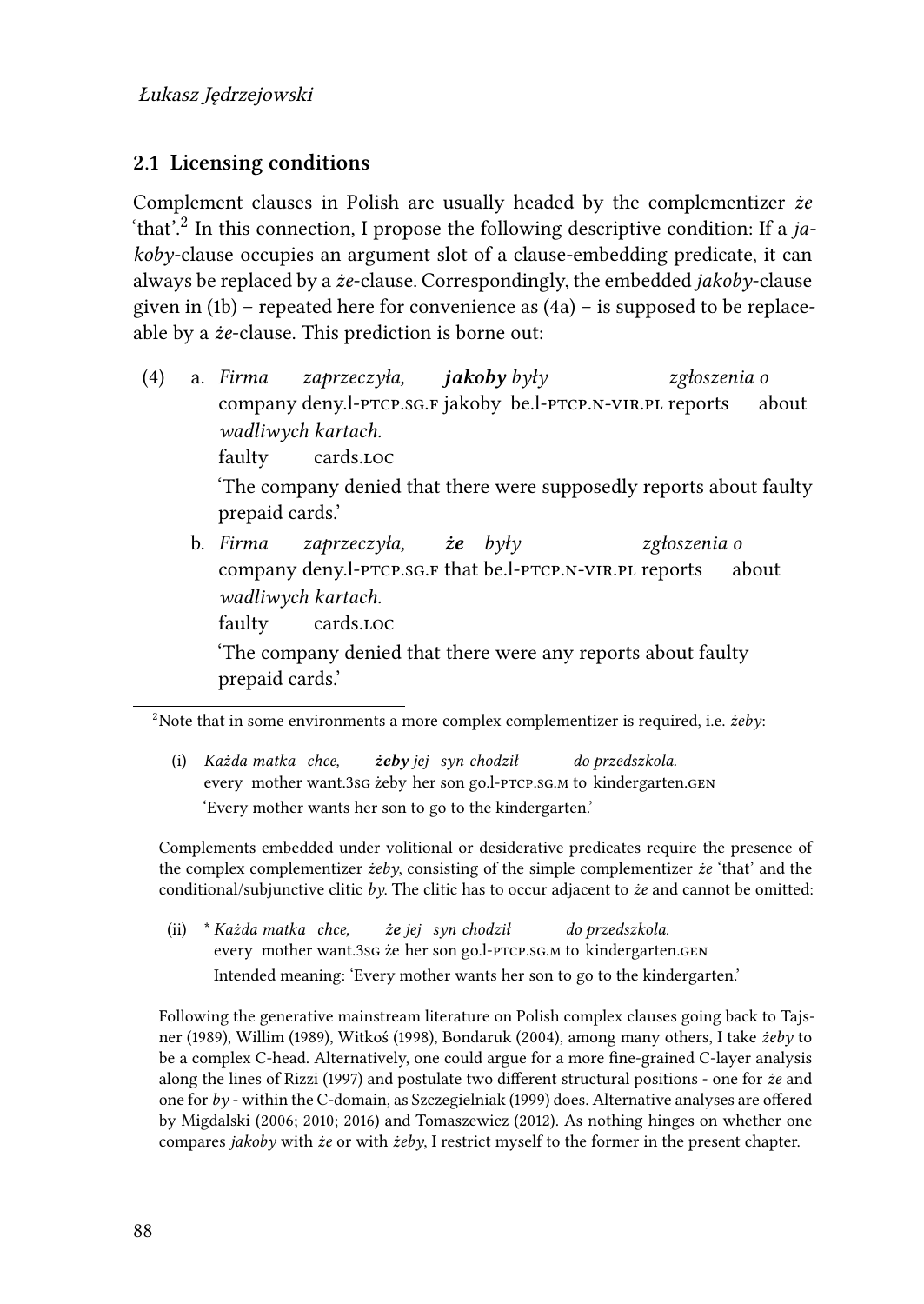However, not every *że*-clause can be replaced by a *jakoby*-clause. In other words, the condition proposed above is not bidirectional:

- (5) a. *Dziwi* be.amazed.3sG me.Acc that be.l-PTCP.N-VIR.PL reports *mnie, że były zgłoszenia o* about *wadliwych kartach.* faulty cards.loc 'I'm amazed/surprised that there were any reports about faulty prepaid cards.'
	- b. \* *Dziwi* be.amazed.3sg me.acc jakoby be.l-ptcp.n-vir.pl reports *mnie, jakoby były zgłoszenia o* about *wadliwych kartach.* faulty cards.loc

Based on this contrast, we observe that *jakoby*-clauses cannot be embedded under exclamative predicates like *dziwić* (*się*) 'be amazed'/'be surprised'. Such a restriction does not occur with regard to *że*-clauses. A similar conclusion can be drawn as to perception verbs being used metaphorically. [Ibarretxe-Antuñano](#page-41-2) [\(1999\)](#page-41-2) points out, based on [Sweetser \(1990\)](#page-44-4), that olfactory verbs, e.g. *smell*, in English, Spanish and Basque can have a non-literal meaning that, in turn, depending on the language can be paraphrased as *trail something*, *suspect*, *guess* or *investigate*. They are often connoted with negative situations, as the following example illustrates:

(6) *I smell something fishy about this deal.* ([Sweetser 1990:](#page-44-4) 37)

The Polish olfactory verb *czuć* 'smell' (lit. 'feel') behaves in a similar way. If it is used metaphorically, it means 'suspect' and can embed *że*-clauses:

(7) *Jeden z* one of:the politicians feel.3sg that soon *polityków czuje, że niebawem wybuchnie* break:out.3sg huge *wielki skandal na arenie* scandal on arena.loc international *międzynarodowej.* 'One of the politicians suspects that a huge scandal will soon break out in the international arena.'

Similar to the situation with exclamative predicates outlined above, the use of *jakoby*-clauses leads to ill-formed results: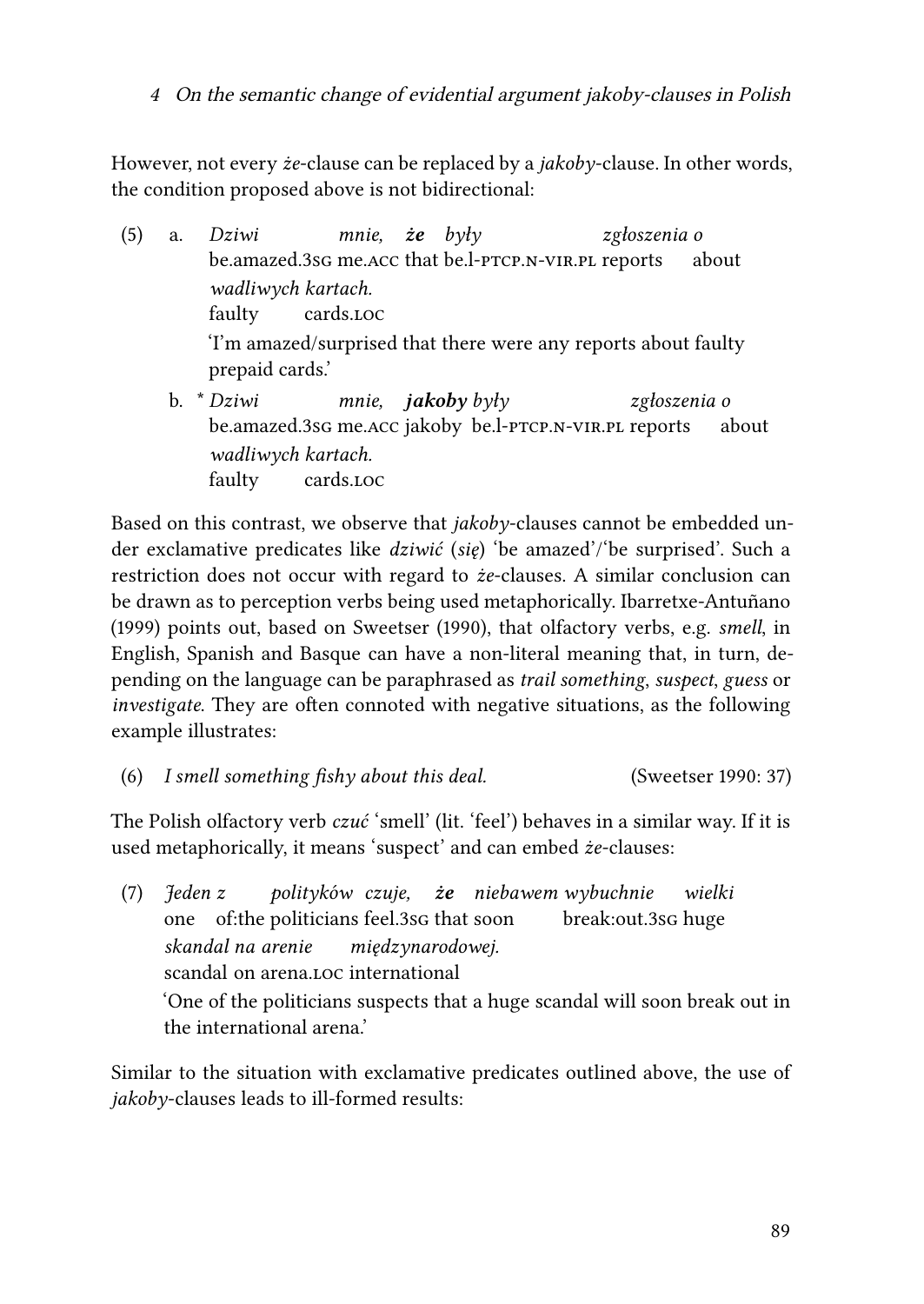<span id="page-5-0"></span>(8) \* *Jeden z* one of:the politicians feel.3sg jakoby soon *polityków czuje, jakoby niebawem wybuchnie* break:out.3sg huge *wielki skandal na arenie* scandal on arena.loc international *międzynarodowej.*

[\(8](#page-5-0)) appears to be appropriate only in a context in which the sentence subject, i.e., one of the politicians, literally uttered that a huge scandal will break out. The speaker wants to distance himself/herself from what the politician said by using the complementizer *jakoby*. On the other hand, [\(8](#page-5-0)) is infelicitous in the context in which the speaker describes what the politician might suspect without having written or said it. In other words, the content of the proposition must be known to the speaker from a foreign source. This also accounts for why [\(2\)](#page-1-2) is ungrammatical: using verbs of seeming, the speaker mainly draws conclusions based on what (s)he has perceived, and not based on what (s)he has heard from others. As *jakoby*-clauses tend to occur in the context of speech/report expressions, they can disambiguate or specify the meaning of a clause-embedding predicate, cf. [\(9](#page-5-1)) below:

<span id="page-5-1"></span>(9) *Niektóre kluby nie wiedzą, jakoby zgłaszały* some clubs neg know.3pl jakoby propose.l-ptcp.n-vir.pl players.acc *graczy.* 'Some sports clubs admit not knowing that they supposedly proposed players.'

(NKJP, *Gazeta Krakowska*, 25/6/2007; slightly modified by author: ŁJ)

The semi-factive matrix verb *wiedzieć* 'know' is usually used as a verb of retaining knowledge. In([9\)](#page-5-1), the embedded *jakoby*-clause adds an additional layer of meaning to it, turning it into a verbum dicendi.<sup>[3](#page-5-2)</sup> Accordingly, we have to conclude that *że* and *jakoby* as complementizers differ in meaning and that their licensing conditions depend on lexical properties of clause-embedding predicates. Following the well-known classification of embedding verbs proposed in [Kart](#page-42-7)[tunen \(1977\)](#page-42-7), the most frequent *jakoby*-embedders are verbs of one-way communication, e.g. *twierdzić* 'claim', *zaprzeczać*, *dementować* both: 'deny', *powiedzieć* 'say' or *sugerować* 'suggest'.

A final note is in order here concerning the licensing conditions of *jakoby*clauses. Remarkably, they can also be attached to DPs:

<span id="page-5-2"></span><sup>3</sup>[Reis \(1977:](#page-43-3) 142–148) has already observed for German *wissen* 'know' that it can be used in a similar way.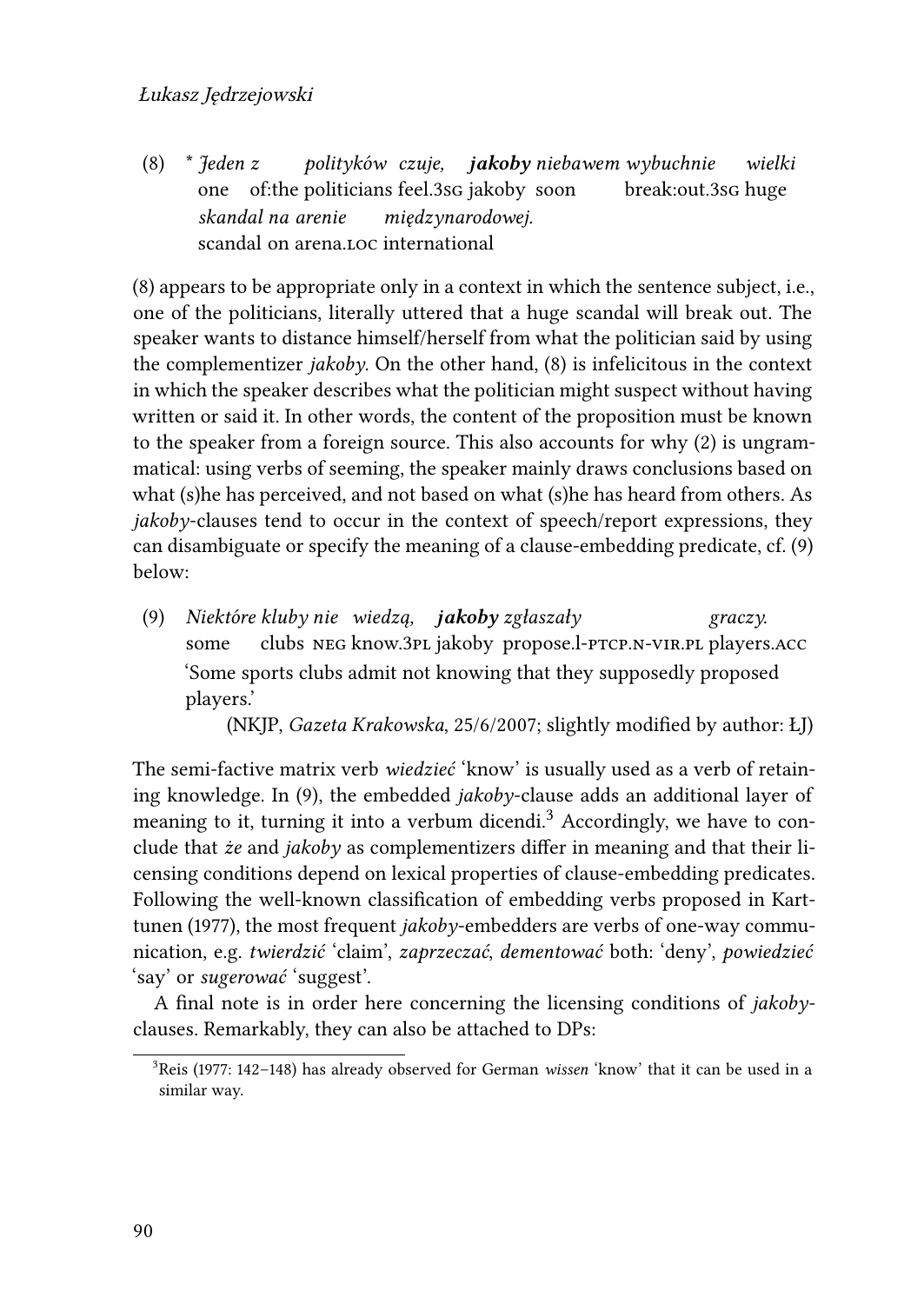<sup>4</sup> On the semantic change of evidential argument jakoby-clauses in Polish

<span id="page-6-0"></span>(10) *Absurdalne jest* absurd be.3sg [DP *twierdzenie*]*<sup>i</sup> ,* [*jakoby okulary przeciwsłoneczne* claim jakoby sunglasses *miały* have.l-PTCP.N-VIR.PL restrict.INF visibility.ACC *ograniczać widoczność*]*<sup>i</sup> .* 'The claim that sunglasses supposedly restrict visibility is absurd.' (NKJP, *Gazeta Ubezpieczeniowa*, 7/3/2006)

In [\(10\)](#page-6-0), the DP *twierdzenie* 'claim' is derived from the verb *twierdzić* and its content is modified or specified by the following *jakoby*-clause. For the sake of convenience, I restrict myself in the present study to *jakoby*-clauses that are selected by verbs. Currently, there are different technical possibilities for how one could analyze examples as given in([10](#page-6-0)). For an overview the interested reader is referred to [Moulton \(2009\),](#page-43-4) [Haegeman & Ürögdi \(2010\)](#page-41-3), and [de Cuba \(2017\),](#page-40-1) among many others.

# **2.2 Previous descriptions**

The view on licensing conditions presented in this subsection sharply contrasts with what [Taborek \(2008](#page-44-5): 110–115, 156–157) claims about *jakoby*-clauses:

Als die letzte Kategorie gilt hier der mit der Subjunktion *jakoby* (und ihren Alternaten *jakby* und *jak gdyby*) eingeleitete Komplementsatz in der Subjektfunktion. Die *jakoby*-Sätze werden von Verben des Sagens selegiert und implizieren Zweifel des Sprechers.

'As the last category, one should mention here the subjunction *jakoby* (and its alternative subjunctions *jakby* and *jak gdyby*) introducing complement clauses in the subject position. The *jakoby*-clauses are selected by verbs of saying and imply speaker's doubts.' (my translation: ŁJ) [Taborek \(2008](#page-44-5): 100–101)

Although [Taborek \(2008\)](#page-44-5) correctly observes that *jakoby*-clauses are selected by verbs of saying, he does not discuss any appropriate examples from Present-day Polish. Instead, he cites examples from older stages of Polish with *jakoby*-clauses occurring after verbs of seeming. The second problem concerns the replaceability of *jakoby* by *jakby* and *jak gdyby*, both meaning 'as if'. As the following example illustrates, neither *jakby* nor *jak gdyby* can replace *jakoby*: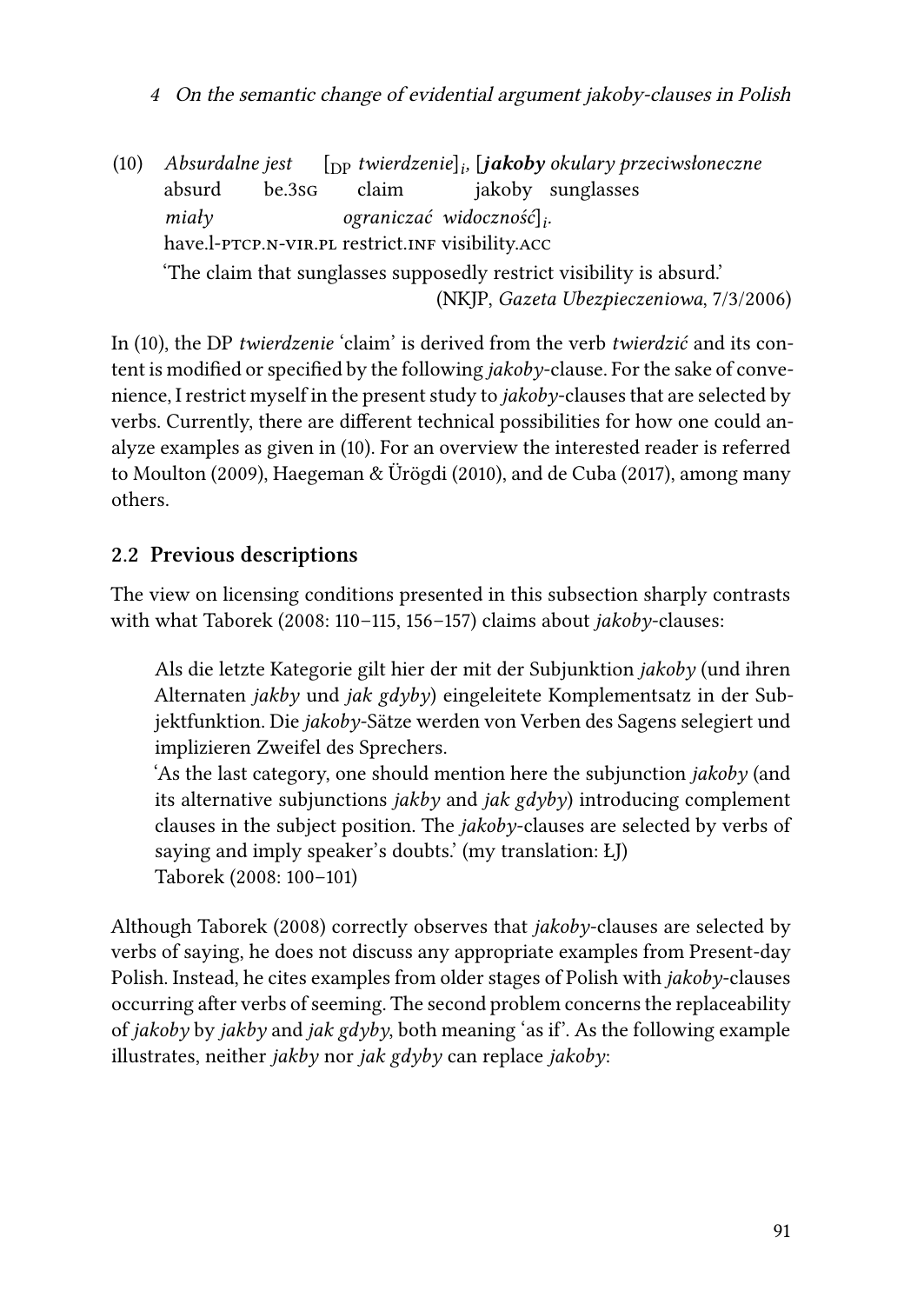<span id="page-7-0"></span>(11) *Firma* company deny.l-ptcp.sg.f jakoby / as if / as if *zaprzeczyła, jakoby* / *\*jakby* / *\*jak gdyby były* be.l-PTCP.N-VIR.PL reports *zgłoszenia o* about faulty *wadliwych kartach.* cards.loc Intended meaning: 'The company denied that there were supposedly any reports about faulty prepaid cards.'

If one continues [\(11](#page-7-0)) with *jakby* or *jak gdyby*, the dependent clause modifies the way the company denied (= adjunct clause), not what the company denied (= complement clause). In other words, the embedded clause headed by *jakby* or *jak gdyby* does not occupy the internal argument position of the matrix verb *zaprzeczać* 'deny'. Instead, it forms an A-bar dependency with the matrix clause, giving rise to a hypothetical comparative interpretation. Independent evidence for this argument follows from the observation that *jakby*- and *jak gdyby*-clauses (contrary to *jakoby*-clauses) cannot modify DPs derived from speech/report expressions:

(12) *Absurdalne jest* absurd be.3sg [DP *twierdzenie*]*<sup>i</sup> ,* [*jakoby* / *\*jakby* / *\*jak gdyby* claim jakoby / as if / as if *okulary przeciwsłoneczne miały* sunglasses have.l-PTCP.N-VIR.PL restrict.INF visibility.ACC *ograniczać widoczność*]*<sup>i</sup> .* Intended meaning: 'The claim that sunglasses supposedly restrict visibility is absurd.'

Likewise, [Wiemer \(2005\)](#page-45-6) assumes *jakoby*-clauses to be still embeddable under verbs of seeming. Empirically, this view cannot be upheld, though. I was not able to find solid evidence from Present-day Polish in the *National Corpus of Polish* illustrating the usage of *jakoby*-clauses after verbs of seeming.<sup>[4](#page-7-1)</sup> Based on [Łojasiewicz \(1992\),](#page-42-8) [Wiemer \(2005\)](#page-45-6) elaborates on the following example:

(i) *Zdaje* seem.3sG me.DAT REFL jakoby Hobbit think.l-PTCP.SG.M differently *mi się, jakoby Hobbit uważał inaczej.* 'It seems to me as if Hobbit would think differently.'

(NKJP, an internet forum, 19/8/1999)

Personally, I judge this example as ungrammatical and would use *jakby* instead of *jakoby*.

<span id="page-7-1"></span><sup>&</sup>lt;sup>4</sup>I built queries looking for all morphological forms of both perfective and imperfective verbs of seeming; compare, for example, the aspectual pair *zdać się* vs. *zdawać się*. As verbs of seeming are reflexive in Polish, I also built queries with syntactic interveners between the verb and the reflexive pronoun *się*. One of such interveners is, for example, a DP argument marked for the Dative case and stemming from the matrix verb, giving rise to such results as *wydaje mi się* 'it seems to me'. I was able to find only one example from an internet forum: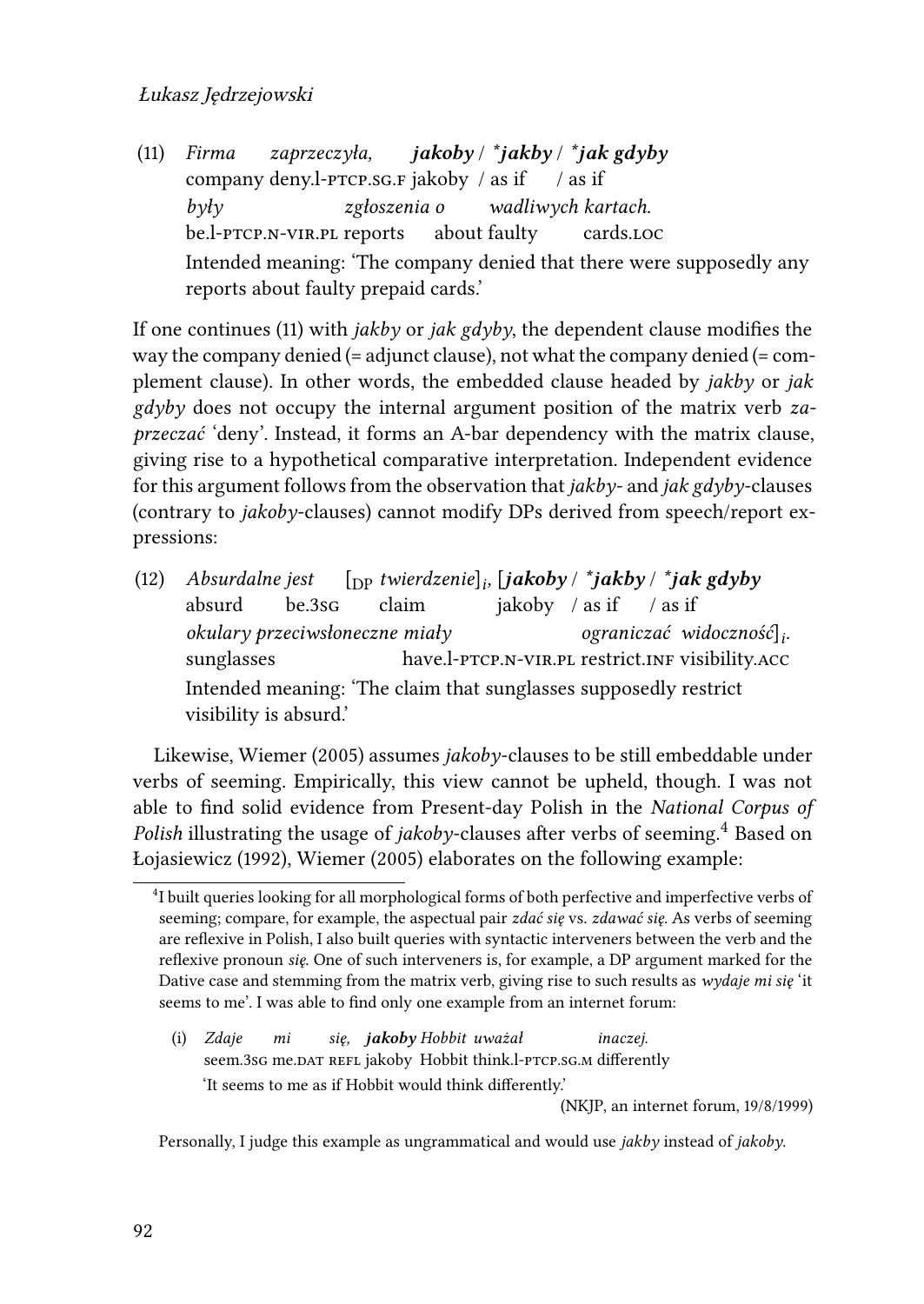(13) *Zdaje* seem.3sG me.<code>DAT</code> <code>REFL</code> jakoby.1sG hear.l-PTCP.SG.M some <code>crying.acc</code> *mi się, jakobym słyszał jakieś wołanie.* 'It seems to me as if I heard someone crying.' [\(Łojasiewicz 1992](#page-42-8): 105)

It is not clear, however, how old this example is. Moreover, I judge it as ungrammatical and would use the hypothetical comparative complementizer *jakby* 'as if' instead of *jakoby* in this context. In addition, [Wiemer \(2005:](#page-45-6) 122–124) notices that *jakoby* clauses can be embedded under speech verbs. However, he discusses only one example with the matrix verb *śnić się* 'dream':[5](#page-8-0)

<span id="page-8-1"></span>(14) *Przeszłej nocy śniło* last night dream.l-PTCP.sG.n him.<code>DAT</code> REFL jakoby <code>pears.acc</code> from *mu się, jakoby gruszki z drzewa rwał.*

tree.gen pluck.l-ptcp.sg.f

(i) 'Last night he dreamt as if he were plucking pears from a tree.'

(ii) 'Last night he dreamt that he was supposedly plucking pears from a tree.'

(iii) 'Last night he is supposed to have dreamt that he was plucking pears from a tree.' [\(Wiemer 2005](#page-45-6): 123, ex. 22)

Three issues deserve to be addressed in connection with the example given in [\(14](#page-8-1)). Firstly,([14](#page-8-1)) is taken from the Positivist novel *Nad Niemnem* 'On the Niemen', which was written in the New Polish period in 1888 by Eliza Orzeszkowa. Secondly, *śnić się* 'dream' is not an inherent verb of saying. In essence, dream reports allow a multiplicity of readings. If someone dreams, (s)he can dream that (s)he is someone else. In this sense, one reports what (s)he dreamt about and VP denotes a set of situations in which someone had a dream/dreams. Though *śnić się* 'dream' does not necessarily involve a speech context (for more details on dream reports, see [Shanon 1980,](#page-43-5) [Percus & Sauerland 2003](#page-43-6) or [Kauf 2017](#page-42-9)). Thirdly, in my opinion([14](#page-8-1)) is ambiguous and has three different readings. *Jakoby* can be interpreted either as the hypothetical comparative complementizer 'as if' or as a reported speech complementizer in the Present-day Polish sense. In the former case, it is used because the matrix subject cannot remember what he exactly dreamt about. He has the impression that he were plucking pears from a tree, but he is not sure. In the latter case, two readings have to be distinguished. It can be either the subject himself who reports about his dreams or someone else who tries to render the content of subject's dreams. Both scenarios are imaginable; see also the discussion in Section [3](#page-22-0).

<span id="page-8-0"></span><sup>5</sup>Glosses and English paraphrases are mine: ŁJ.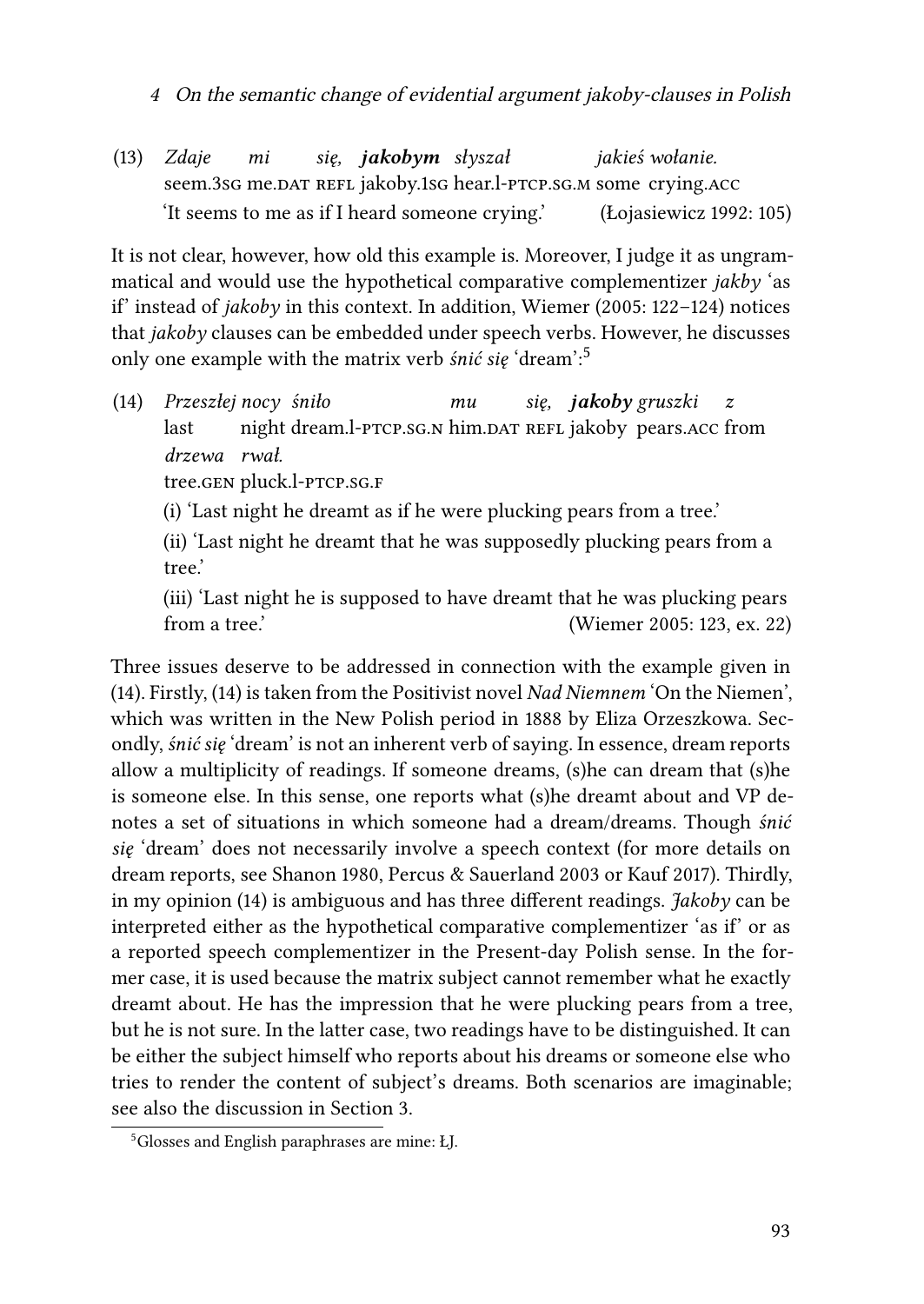# **2.3 Syntax**

If lexical licensing conditions of *jakoby*-clauses differ from those of *że*-clauses, there must also be syntactic differences between both clause types. Some of them are presented in this section.

# **2.3.1 Left periphery**

One of the differences between *że*- and *jakoby*-clauses refers to movement to the left periphery of the matrix clause. Consider the following pair:

- (15) a. *Dorota twierdziła,* Dorota claim.l-ptcp.sg.f that Jan be.l-ptcp.sg.m happy *że Jan był szczęśliwy.* 'Dorota claimed that Jan was happy.'
	- b. *Dorota twierdziła,* Dorota claim.l-ptcp.sg.f jakoby Jan be.l-ptcp.sg.m happy *jakoby Jan był szczęśliwy.* 'Dorota claimed that Jan supposedly was happy.'

What distinguishes both clause types is that only *że*-clauses can be A-bar-moved to the left periphery. As the following contrast illustrates, movement of *jakoby*clauses is prohibited:

- (16) a. *Że Jan był* that Jan be.l-ptcp.sg.m happy *szczęśliwy, twierdziła* claim.l-ptcp.sg.f Dorota *Dorota.* 'That Jan was happy, Dorota claimed.'
	- b. \* *Jakoby Jan był* jakoby Jan be.l-ptcp.sg.m happy *szczęśliwy, twierdziła* claim.l-ptcp.sg.f Dorota *Dorota.* Intended meaning: 'That supposedly Jan was happy, Dorota claimed.'

At this moment, I have no explanation for why *jakoby*-clauses are banned from a higher structural position in the Polish clause structure. There must be a conflict between the meaning of the complementizer and an information-structural movement.

# **2.3.2 Future tense form**

Another difference is connected to the use of the future auxiliary verb *będzie* 'will'; for its detailed analysis see in particular [Błaszczak et al. \(2014\).](#page-40-2) Interestingly enough, *jakoby*-clauses cannot combine with *będzie*, whereas no such restrictions occur with regard to *że*-clauses: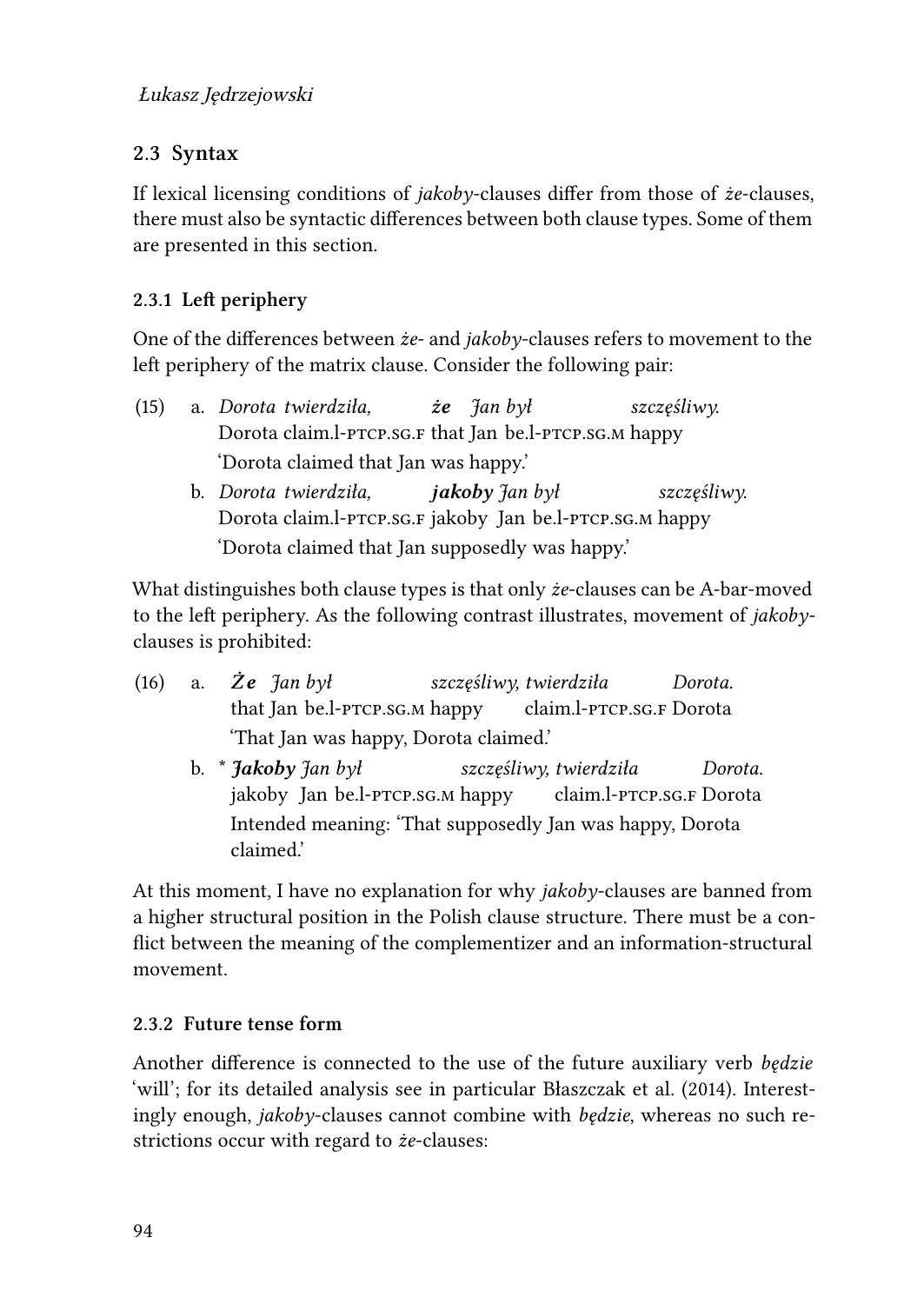- <sup>4</sup> On the semantic change of evidential argument jakoby-clauses in Polish
- <span id="page-10-0"></span>(17) a. *Dorota twierdziła,* Dorota claim.l-PTCP.sG.F that Jan will.3sG run.ɪNF daily *że Jan będzie biegać codziennie.* 'Dorota claimed that Jan will go jogging every day.'
	- b. \* *Dorota twierdziła,* Dorota claim.l-PTCP.sG.F jakoby Jan will.3sG run.ɪnF daily *jakoby Jan będzie biegać codziennie.* Intended meaning: 'Dorota claimed that Jan will supposedly go jogging every day.'

The questionability of [\(17b](#page-10-0)) is surprising in the light of the rigid hierarchy of functional projections developed in [Cinque](#page-40-3) [\(1999;](#page-40-3) [2006](#page-40-4); [2017\)](#page-40-5):

<span id="page-10-1"></span>(18) [*frankly* Moodspeech act [*fortunately* Moodevaluative [*allegedly* **Moodevidential** [*probably* Modepistemic [*once* T(Past) [*then* **T(Future)** [*perhaps* Moodirrealis [*necessarily* Modnecessity [*possibly* Modpossibility [*usually* Asphabitual [*again* Asprepetitive(I) [*often* Aspfreuentative(I) [*intentionally* Modvolitional [*quickly* Aspcelerative(I) [*already* T(Anterior) [*no longer* Aspterminative [*still* Asp<sub>continuative</sub> [*always* Asp<sub>perfect</sub> [*just* Asp<sub>retrospective</sub> [*soon* Asp<sub>proximative</sub> [*briefly* Asp<sub>durative</sub> [*characteristically* Asp<sub>generic/progressive [*almost* Asp<sub>prospective</sub></sub> [*completely* Asp<sub>SgCompletive(I)</sub> [*tutto* Asp<sub>PlCompletive</sub> [*well* Voice [*fast/early* Aspcelerative(II) [*again* Asprepetitive(II) [*often* Aspfrequentative(II)  $[complex Asp<sub>SCompletive(II)]</sub>$ ]]]]]]]]]]]]]]]]]]]

Accordingly, we expect *jakoby* as an evidential complementizer to merge as a functional head in  $Mod_{evidential}$ , meaning that it should be able to take scope over all other functional material associated with lower functional projections including T(Future). This is not the case, though. It still needs to be accounted for why *będzie* is incompatible with *jakoby*-clauses.

## **2.3.3 Conditional mood**

In contrast to *że*-clauses, *jakoby*-clauses cannot contain a verbal head to which the conditional/subjunctive clitic *by* is attached, triggering a counterfactual interpretation of the embedded proposition:

(19) a. *Dorota twierdziła,* Dorota claim.l-PTCP.SG.F that Jan go.l-PTCP.SG.M-SUBJ to *że Jan poszedł-by do kina.* cinema.gen 'Dorota claimed that Jan would have gone to the cinema.'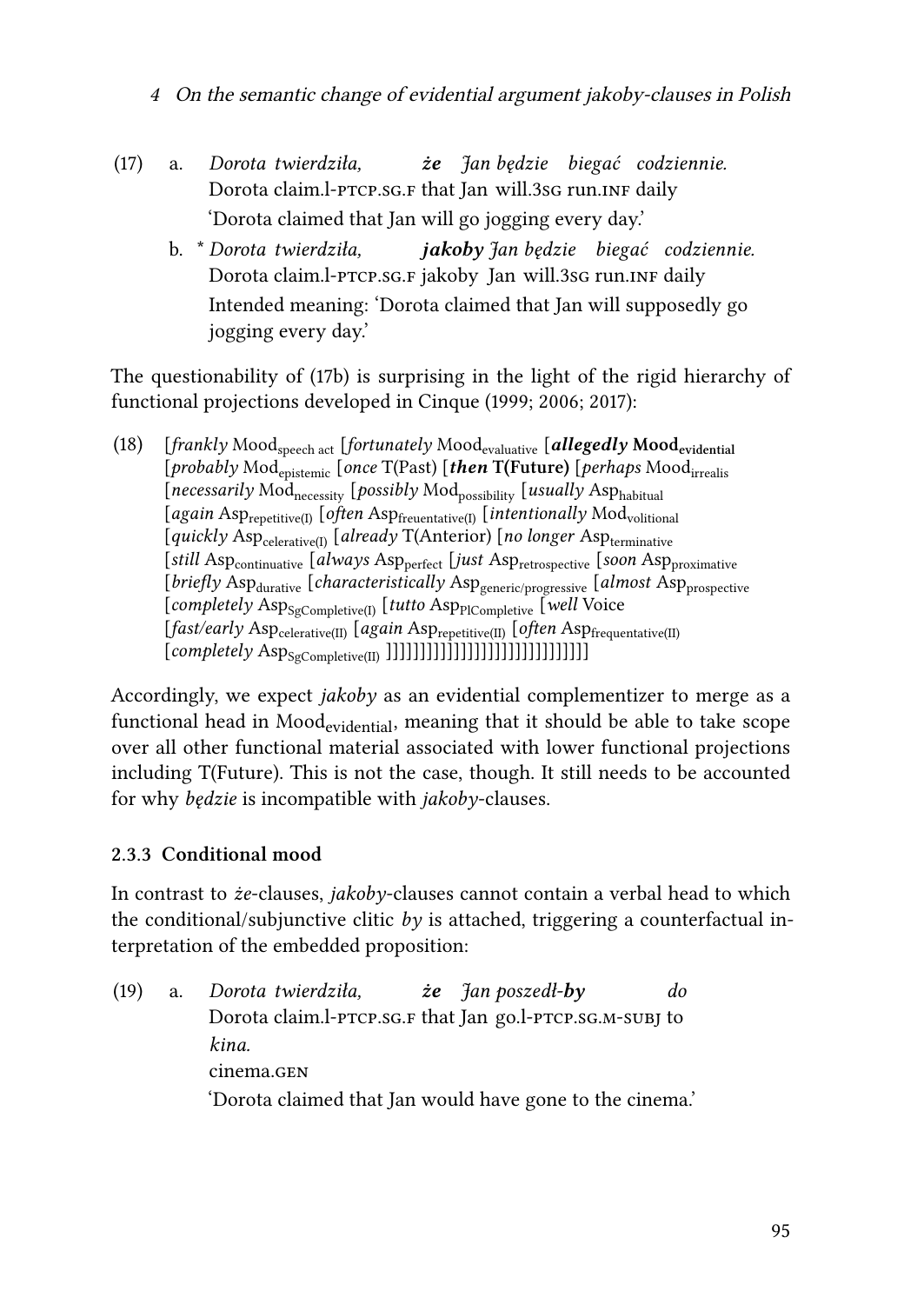b. \* *Dorota twierdziła,* Dorota claim.l-ptcp.sg.f jakoby Jan go.l-ptcp.sg.m-subj to *jakoby Jan poszedł-by do kina.* cinema.gen Intended meaning: 'Dorota claimed that Jan would supposedly have gone to the cinema.'

This difference might be due to the fact that *jakoby* as an evidential complementizer has not been fully bleached yet and that the clitic *by* still contributes to the compositional evidential meaning of what *jakoby* expresses in Present-day Polish. It straightforwardly follows that the second occurrence of *by* appears to be redundant in this context. I will come back to this issue later on.

## **2.3.4 The discourse particle** *chyba*

According to *[Słownik Współczesnego Języka Polskiego \[Dictionary of Modern Pol](#page-43-7)ish]* [\(1998\),](#page-43-7) *chyba* 'presumably' is defined as follows:

*chyba*: tym słowem mówiący sygnalizuje, że nie wie czegoś dokładnie, nie jest czegoś pewien, ale decyduje się to powiedzieć, sądząc, że to prawda; przypuszczalnie; być może, prawdopodobnie, bodaj;

'*chyba*: using this word, the speaker signals that (s)he doesn't know something exactly, that (s)he is not certain about something, but at the same time (s)he decides to say it, claiming it is true; assumedly; maybe, probably, perhaps;' (my translation: ŁJ).

*[Słownik Współczesnego Języka Polskiego \[Dictionary of Modern Polish\]](#page-43-7)* (1998: 117)

Consider the example given in([20](#page-11-0)), illustrating the use of *chyba* in a declarative clause:

<span id="page-11-0"></span>(20) *Chyba jest chyba* be.3sg lady unjust *pani niesprawiedliwa.* 'Miss, I think you are unjust.' (FP, p. 140)

Using the discourse particle *chyba* 'presumably', the speaker establishes a particular common ground relationship among discourse interlocutors. Concretely, the speaker indicates that her/his commitment towards the truth of what is embedded is speculative. Accordingly, I analyze *chyba* as a modifier of assertive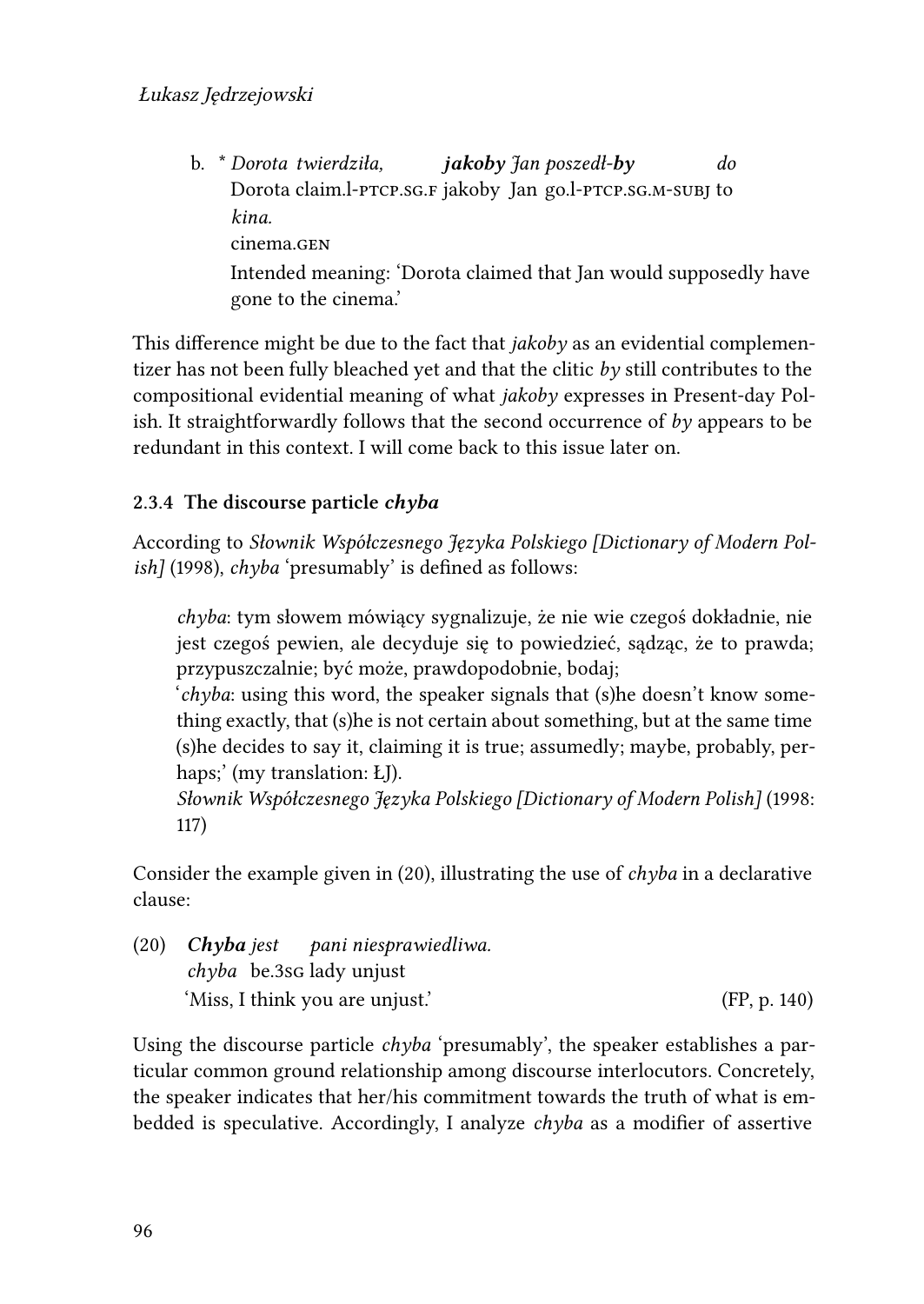speech acts, contributing to a weaker commitment of the speaker to the proposition, cf. [Zimmermann](#page-45-7) [\(2004](#page-45-7); [2011\)](#page-45-8) for a similar analysis of the German discourse particle *wohl*.

(21) Meaning of *chyba*(p):  $[[chyba \ p]] = f^w$  assume $(x, p)$ , whereby  $x =$  speaker

Usually, it is the speaker who is uncertain about the content of the embedded proposition using *chyba*:

(22) *Zamówił* order.l-PTCP.SG.M beer but *chyba* him.DAT NEG be:tasty.3sG because *piwo. Ale chyba mu nie smakuje, bo ledwie umoczył* barely soak.l-ptcp.sg.m lips *usta.* 'He ordered a beer. But he probably doesn't like it because he barely soaked his lips in it.' (FP, p. 44)

However, in reported speech the attitude holder can be shifted to the clause subject itself (for more details on discourse particles in shifted contexts, see [Döring](#page-40-6) [2013](#page-40-6) and references cited therein):

(23) *Adam twierdzi, że piwo mu* Adam claim.3sG that beer him.DAT chyba NEG be:tasty.3sG *chyba nie smakuje.* 'Adam claims that he probably doesn't like the beer.'

What is interesting about *jakoby*-clauses is that they cannot license the discourse particle *chyba*, contrary to *że*-clauses:

- <span id="page-12-0"></span>(24) a. *Dorota powiedziała, że chyba pójdzie do kina.* Dorota say.l-PTCP.sG.F that chyba go.3sG to cinema.GEN 'Dorota said that she presumably will go to the cinema.'
	- b. \* *Dorota powiedziała, jakoby chyba pójdzie do kina.* Dorota say.l-PTCP.SG.F jakoby chyba go.3sG to cinema.GEN Intended meaning: 'Dorota said that supposedly she presumably will go to the cinema.'

The speaker questions the truth value of the embedded proposition using *jakoby*. If we shift the attitude holder to the clause subject, it should be possible to combine *jakoby* and *chyba*, as the latter is not attributed to the speaker. [\(24b](#page-12-0)) is ruled out, though. A possible explanation comes from the fact that *chyba* as a speech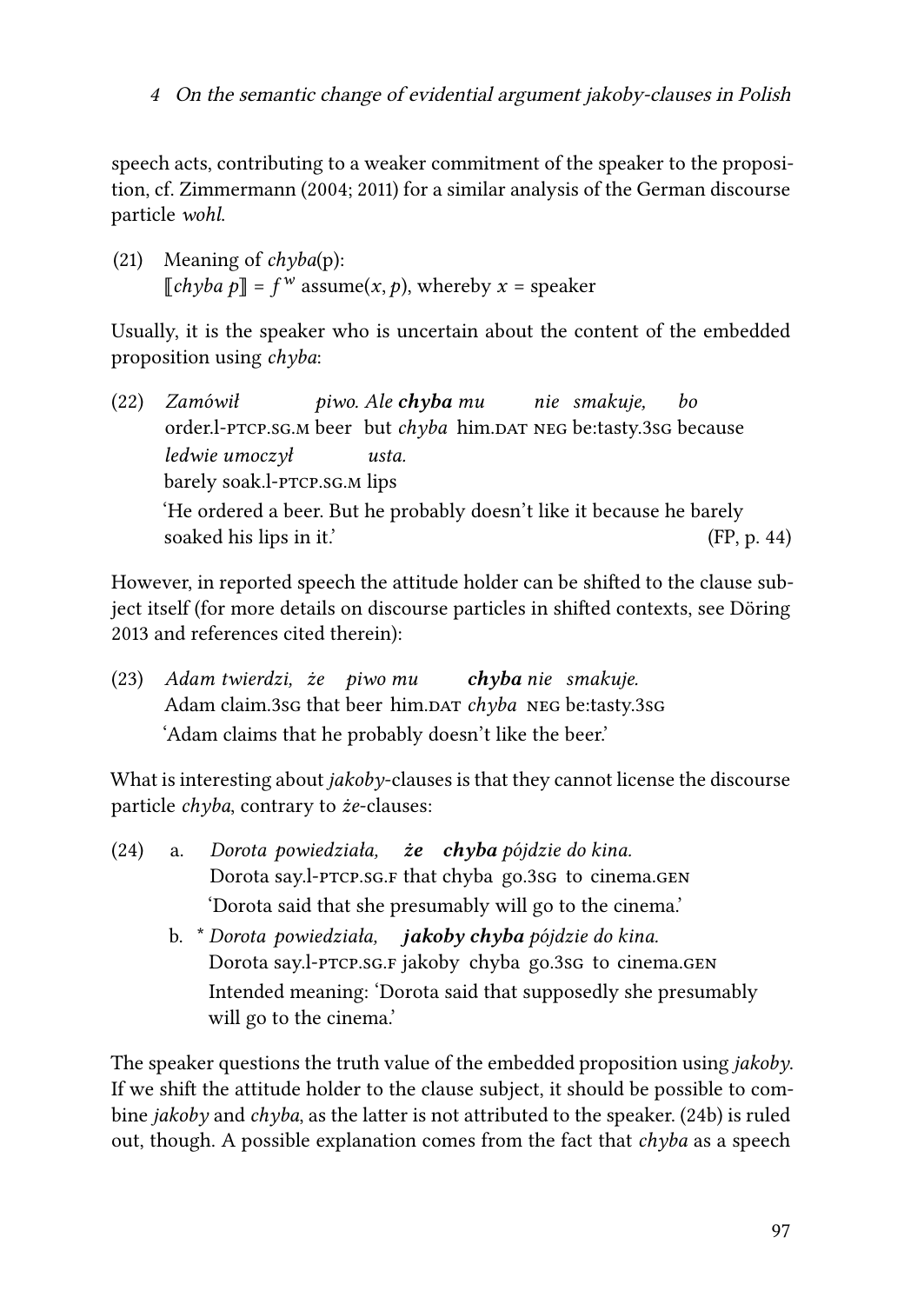act modifier takes a wider scope: It involves the matrix subject and its subjective attitude. *Jakoby*, in turn, does not take scope over the matrix subject leading to a clash. This is to be expected if we assume Mood<sub>evidential</sub> to outscope Mod<sub>epistemic</sub>, see([18\)](#page-10-1) above.

#### **2.3.5 Modal verb** *musieć* **('must')**

It is a well-known fact that modal verbs can occur in embedded environments resulting in a shift of the attitude holder, cf. [Hacquard \(2006\)](#page-41-4) and [Hacquard &](#page-41-5) [Wellwood \(2012\):](#page-41-5)

<span id="page-13-0"></span>(25) *Dorota powiedziała,* Dorota say.l-PTCP.sG.F jakoby Jan must.3sG be.inF sick *że Jan musi być chory.* a) deontic: 'Dorota said that Jan has to be sick.' b) epistemic: 'Dorota said that Jan must be sick (now).'

In [\(25\)](#page-13-0), the modal verb *musieć* can be interpreted in two different ways. Imagine a situation in which Dorota is a stage director of a play and determines how the stage play should be. According to this interpretation, *musieć* is evaluated against a bouletic modal base and narrowed down by a deontic conversational background. If, on the other hand, Dorota supposes Jan to be ill, but she is not sure about this, *musieć* is interpreted epistemically. In both cases, the attitude holder is the matrix subject, i.e. Dorota. *Jakoby*-clauses restrict the quantification domain of *musieć*:

(26) *Dorota powiedziała, jakoby Jan musi* Dorota say.l-PTCP.sG.F jakoby Jan must.3sG be.inF sick *być chory.* a) deontic: 'Dorota said that supposedly Jan has to be sick.' b) ?/\*epistemic: 'Dorota said that supposedly Jan must be sick (now).'

It is very hard to imagine a scenario in which *musieć* would be interpreted epis-temically, even though the attitude holder has shifted to the matrix subject.<sup>[6](#page-13-1)</sup> Remarkably, this problem disappears as soon as *musieć* is replaced by the existential modal verb *móc* 'can'/'may':

<span id="page-13-2"></span>(i) ? *Dorota powiedziała, jakoby Jan musiał* Dorota say.l-PTCP.SG.F that Jan must.l-ptcp.sg.m be.inf sick *być chory.* Intended meaning: 'Dorota said that supposedly Jan must have been sick.'

<span id="page-13-1"></span><sup>6</sup> Interestingly enough, this constraint is weakened as soon as the modal verb *musieć* occurs in a complex past tense structure:

Still, [\(i\)](#page-13-2) sounds marked.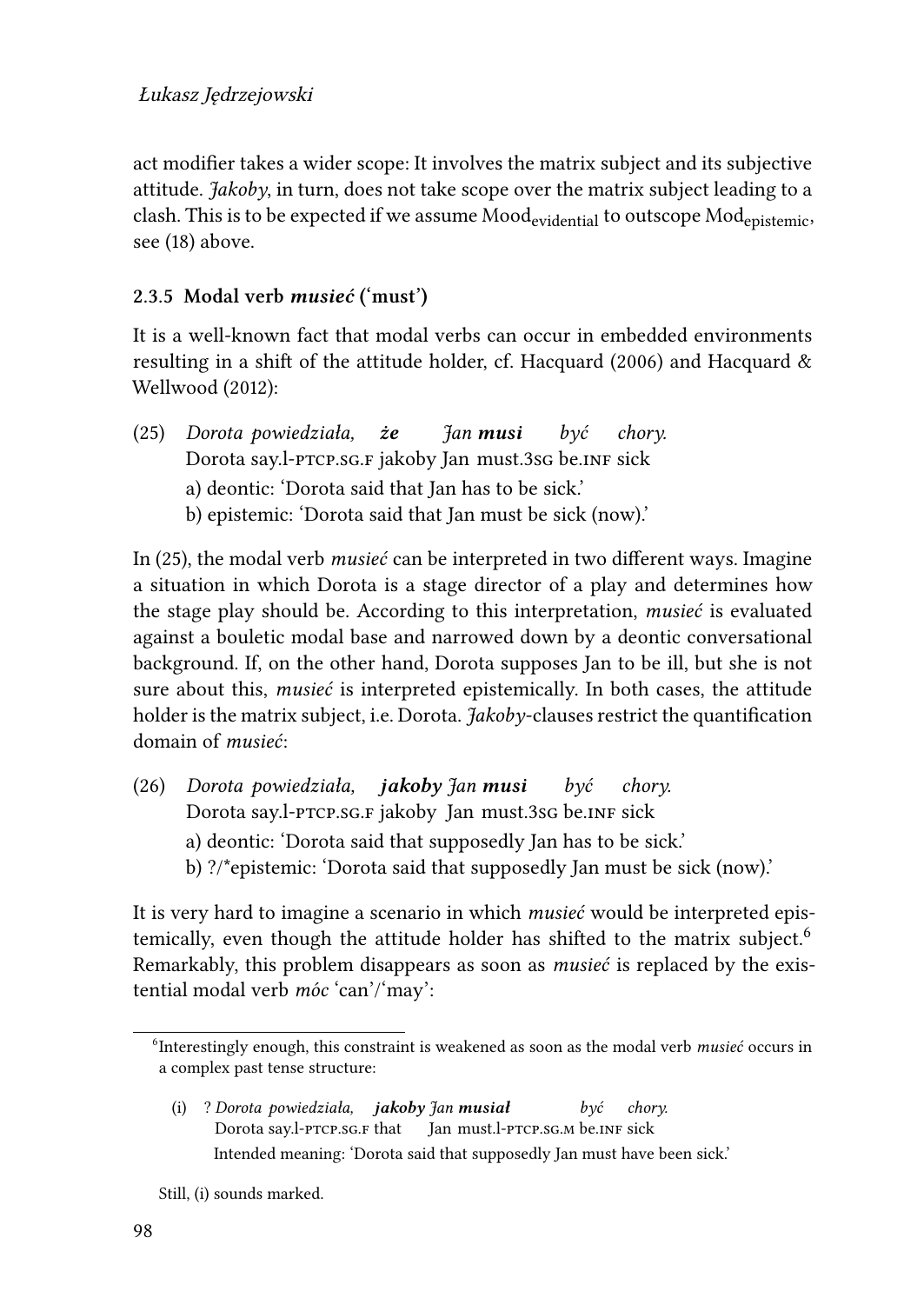<sup>4</sup> On the semantic change of evidential argument jakoby-clauses in Polish

(27) *Dorota powiedziała, jakoby Jan może być* Dorota say.l-PTCP.sG.F jakoby Jan can.3sG be.inF sick *chory.* a) deontic: 'Dorota said jakoby supposedly Jan is to be allowed to be sick.' b) epistemic: 'Dorota said that supposedly Jan may be sick (now).'

It still needs to be figured out why the complementizer *jakoby* and the epistemic modal verb *musieć* cannot co-occur.

#### **2.3.6 Matrix subject constraint**

If *jakoby*-clauses occupy one of the arguments of a clause-embedding predicate, the matrix subject usually occurs in the third person. 1st and 2nd person subjects, on the other hand, disprefer *jakoby*-clauses:

- <span id="page-14-0"></span>(28) a. ? *Wczoraj powiedział-e-ś,* yesterday say.l-ptcp.sg-m-2sg jakoby go.2sg *jakoby pójdziesz dzisiaj do* today to *kina.* cinema.gen Intended meaning: 'Yesterday you said that you will supposedly go to the cinema today.'
	- b. \* *Wczoraj powiedział-e-m,* yesterday say.l-PTCP.SG-M-1SG jakoby go.1sG today to cinema.GEN *jakoby pójdę dzisiaj do kina.* Intended meaning: 'Yesterday I said that I will supposedly go to the cinema today.'

<span id="page-14-1"></span>[\(28a\)](#page-14-0) appears to be appropriate in one specific context. Let assume that A is the speaker, whereas B is the matrix subject. Imagine that B uttered *p* to C, i.e., to another discourse interlocutor, but not to A. It is natural to utter([28a\)](#page-14-0) provided that C reported to A that B is supposed to have said  $p$ . The incompatibility of the 1st person with *jakoby*-clauses can, in turn, be accounted for by assuming that the speaker cannot question the truth value of what is embedded if *jakoby* presupposes the existence of a foreign information source and if (s)he herself/ himself is the information source (see also the discussion in [Curnow 2002\)](#page-40-7). No such restrictions occur with respect to *że*-clauses:

(29) a. *Wczoraj powiedział-e-ś,* yesterday say.l-PTCP.SG-M-2sG that go.2sG today to cinema.GEN *że pójdziesz dzisiaj do kina.* 'Yesterday you said that you will go to the cinema today.'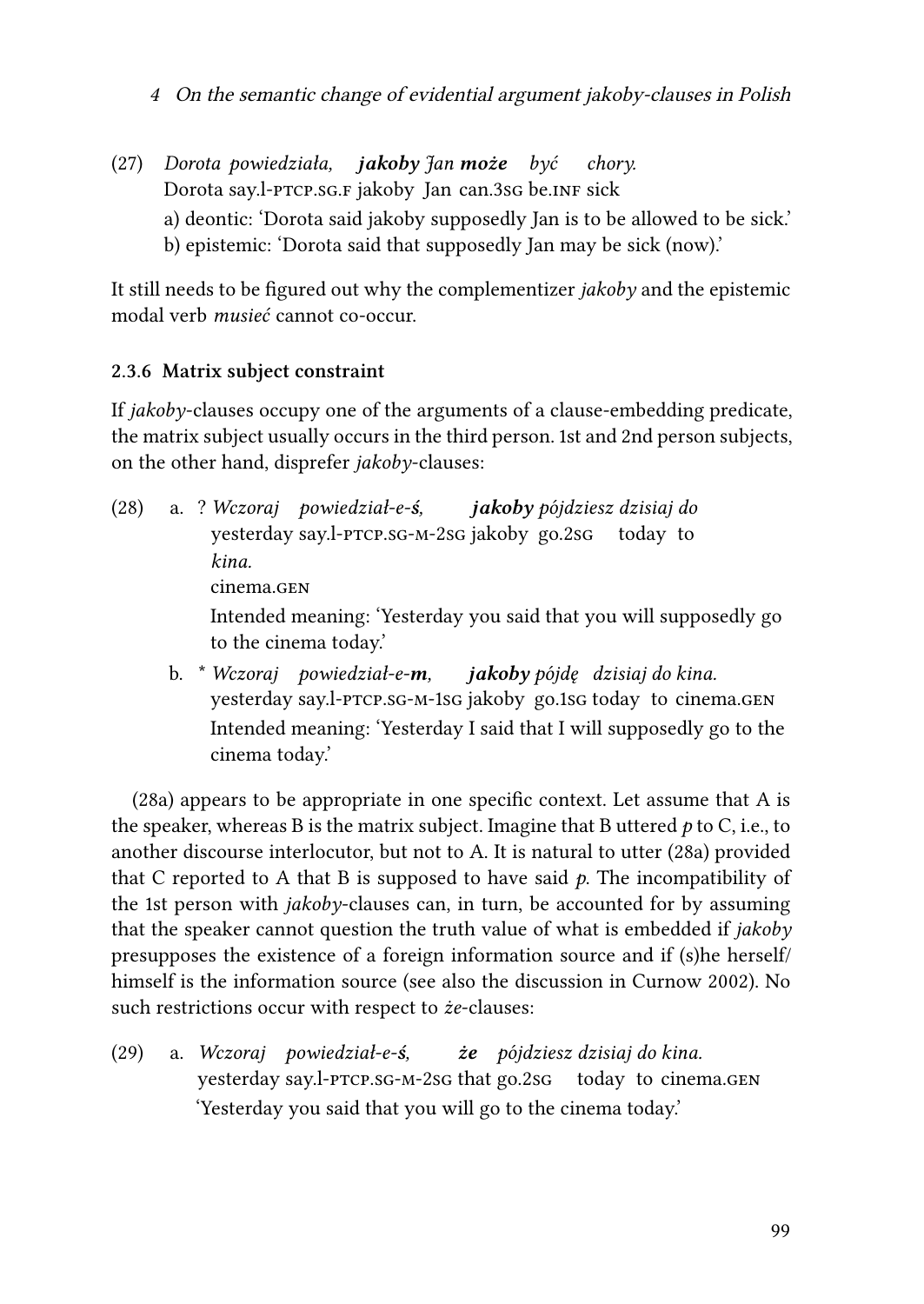b. *Wczoraj powiedział-e-m,* yesterday say.l-PTCP.SG-M-1sG that go.1sG today to cinema.GEN *że pójdę dzisiaj do kina.* 'Yesterday I said that I will go to the cinema today.'

Interestingly enough, this constraint is not absolute and depends on the semantics of the clause-embedding verb. It can be overwritten, as soon as the matrix verb is an inherent negative verb, e.g. *zaprzeczać* 'deny':

- (30) a. *Zaprzeczył-e-ś,* deny.l-ptcp.sg-m-2sg jakoby win.l-ptcp.sg-m-2sg in lottery *jakoby wygrał-e-ś w lotka.* 'You denied that you have supposedly won the lottery.'
	- b. *Zaprzeczył-e-m,* deny.l-ptcp.sg-m-1sg jakoby win.l-ptcp.sg-m-1sg in lottery *jakoby wygrał-e-m w lotka.* 'I denied that I have supposedly won the lottery.'

The use of inherent negative verbs presupposes the existence of a covert negation resulting in  $\neg p$ . In this context, *p* is known to the speaker from hearsay. Using an inherent negative verb in combination with an *jakoby*-clause opens up the possibility for the speaker to question the validity of *p*.

A final note is in order here about the status of *jakoby* occurring as an evidential complementizer. One of the anonymous reviewers objects that *jakoby* as a complementizer can co-occur with other complementizers, e.g. with *że* 'that', posing a challenge for my account:

<span id="page-15-0"></span>(31) *Mój przyjaciel mówi, że podobno / jakoby / rzekomo faszyści* my friend say.3sg comp comp / comp / comp fascists *zniszczyli* destroy.l-PTCP.VIR.PL some libraries. *jakieś biblioteki.*

'My friend keeps saying that apparently / allegedly / reportedly fascists destroyed some libraries.'

The anonymous reviewer assumes([31\)](#page-15-0) to be a case of complementizer doubling, a phenomenon which is taken to be absent in the grammar of Polish in general. I disagree with the view that([31\)](#page-15-0) exemplifies complementizer doubling and analyze *jakoby* as an evidential adverb (see also footnote 1 above and references cited there). There are several arguments showing why *jakoby* 'supposedly' – as well as *podobno* 'apparently' and *rzekomo* 'reportedly' – in [\(31](#page-15-0)) cannot be analyzed as complementizers. In what follows, I discuss some of them.

Firstly, neither *podobno* 'apparently' nor *rzekomo* 'reportedly' can introduce embedded clauses: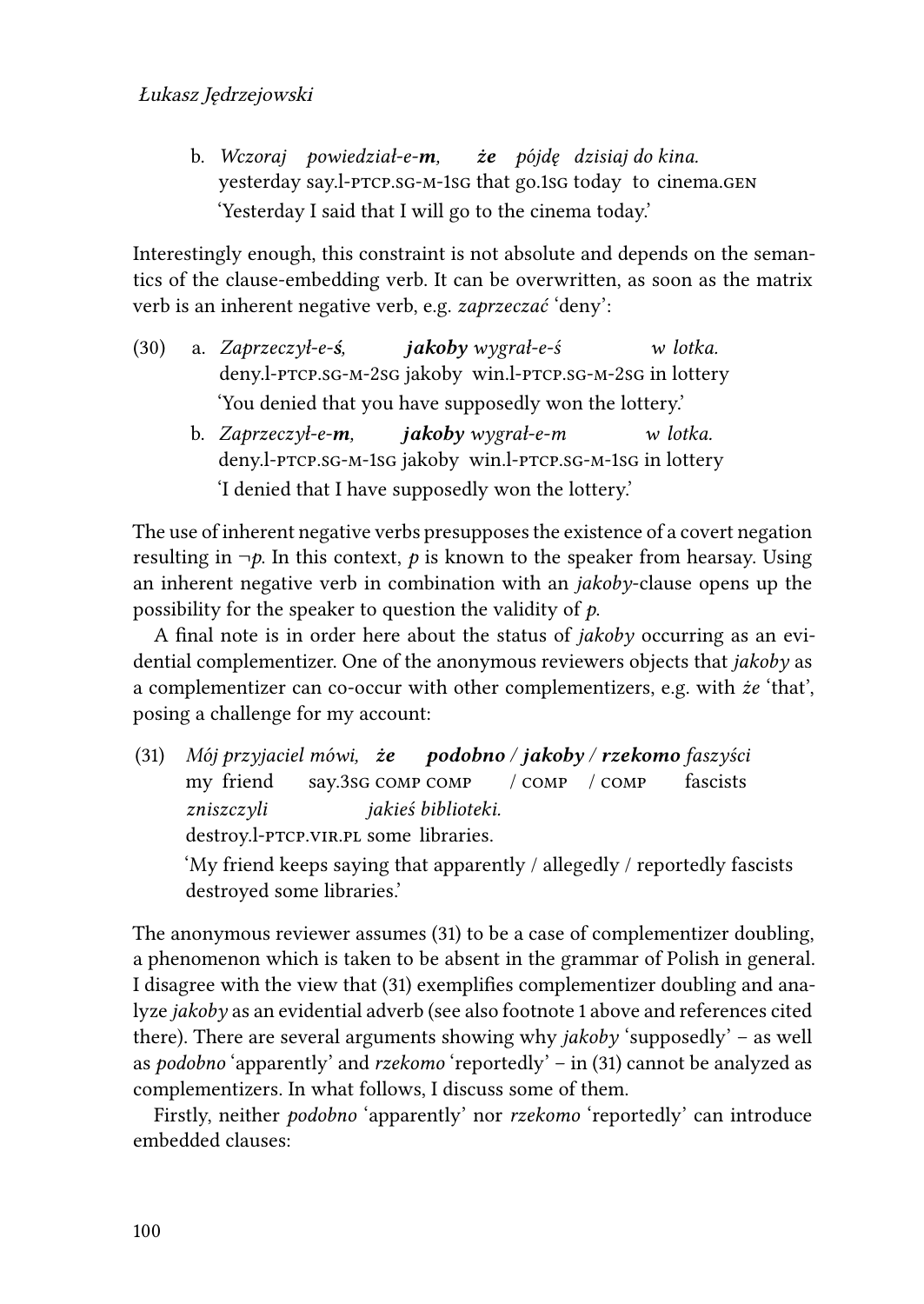- <span id="page-16-1"></span><span id="page-16-0"></span>(32) a. \* *Mój przyjaciel mówi, podobno faszyści zniszczyli* my friend say.3sg comp fascists destroy.l-ptcp.vir.pl some *jakieś biblioteki.* libraries.
	- b. \* *Mój przyjaciel mówi, rzekomo faszyści zniszczyli* my friend say.3sg comp fascists destroy.l-ptcp.vir.pl some *jakieś biblioteki.* libraries.

[\(32a](#page-16-0)) and [\(32b\)](#page-16-1) are only well-formed when *podobno* and *rzekomo* are analyzed as evidential adverbs expressing the matrix subject's attitude towards what is embedded. In this case, direct speech complements are embedded, and not subordinate clauses. This mainly follows from concord relations:

<span id="page-16-2"></span>(33) a. *Świadek twierdzi, jakoby morderca był* witness claim.3sg comp murderer be.l-ptcp.3sg.m reportedly *rzekomo wysoki.* tall 'The witness claims that allegedly the murderer was reportedly tall.' b. *Świadek twierdzi, jakoby morderca był* witness claim.3sg comp murderer be.l-ptcp.3sg.m apparently *podobno*

'The witness claims that allegedly the murderer was apparently tall.'

- <span id="page-16-5"></span>c. \* *Świadek twierdzi, rzekomo morderca był* witness claim.3sg comp murderer be.l-PTCP.3sG.M allegedly *jakoby wysoki.* tall
- <span id="page-16-6"></span>d. \* *Świadek twierdzi, podobno morderca był* witness claim.3sg comp murderer be.l-PTCP.3sG.M allegedly *jakoby wysoki.* tall

If *jakoby* introduces evidential subordinate clauses as given in([33a\)](#page-16-2) and [\(33b\)](#page-16-3) taking a propositional scope, it is also possible to use additional evidential adverbs having a narrow scope.[7](#page-16-4) Concretely, it is *rzekomo* 'reportedly' in [\(33a](#page-16-2)) and

<span id="page-16-3"></span>*wysoki.* tall

<span id="page-16-4"></span> $7$ Appropriate prosodic contours are required for the concord reading.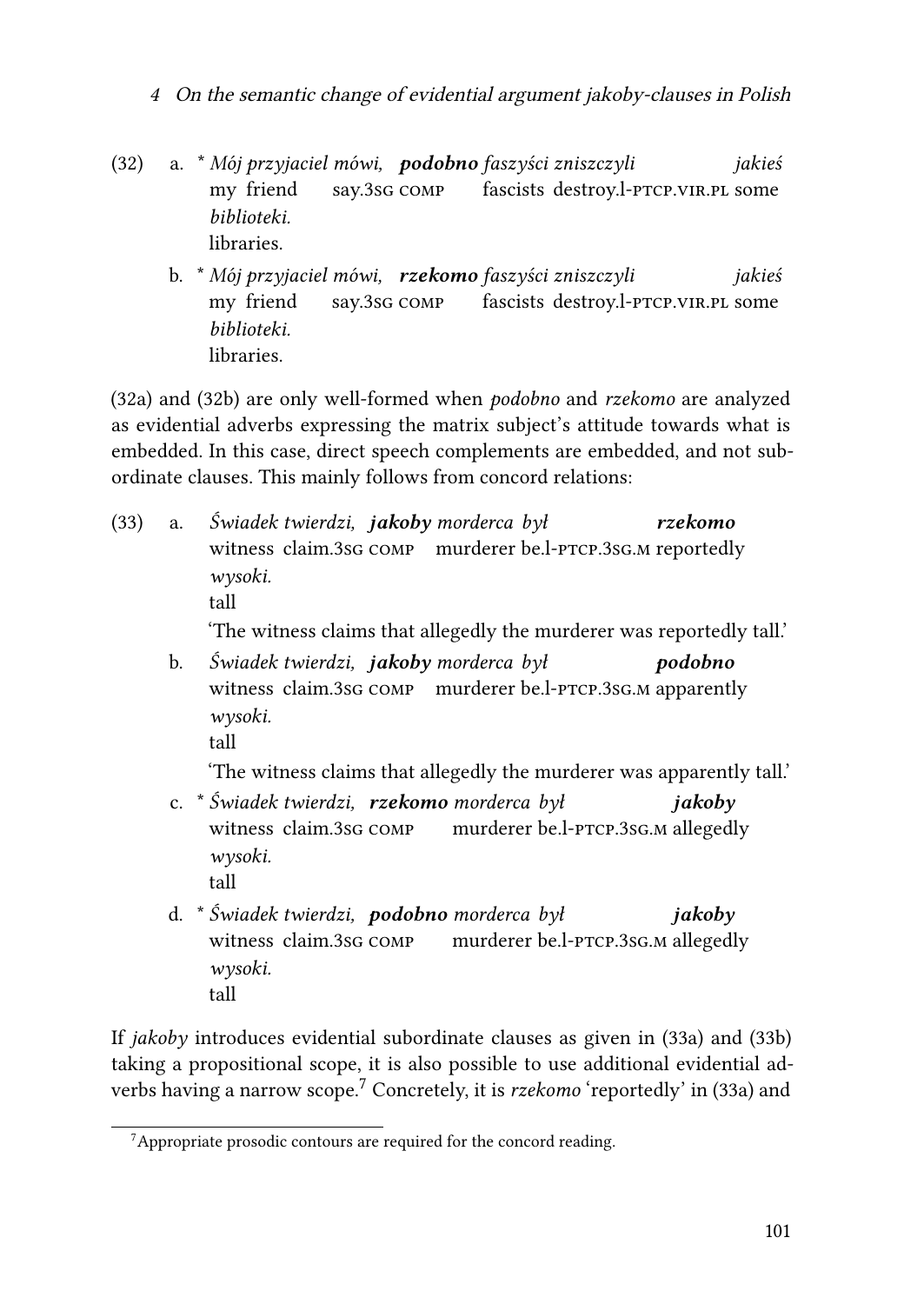#### Łukasz Jędrzejowski

*podobno* 'apparently' in([33b](#page-16-3)) taking scope over the adjective *wysoki* 'tall'. I refer to such cases as evidential concord in the sense claimed by [Schenner \(2007\)](#page-43-8). However, it is impossible to reverse the order of the evidential expressions. As [\(33c](#page-16-5)) and([33d](#page-16-6)) illustrate, *podobno* and *rzekomo* cannot be employed as complementizers and glossed as comp, as suggested by the reviewer. Correspondingly, I exclude *podobno* and *rzekomo* from further investigation here.

Secondly, as mentioned above *jakoby*-complements are banned from the matrix prefield position. If *że* 'that' precedes *jakoby*, the embedded clause can move though:

(34) *Że jakoby Jan był* that allegedly Jan be.l-ptcp.sg.m happy *szczęśliwy, twierdziła* claim.l-ptcp.sg.f Dorota *Dorota.* 'That supposedly Jan was happy, Dorota claimed.'

This clearly indicates that *jakoby* is an adverb, not a complementizer.

Thirdly, if a *że*-clause hosts *jakoby*, future reference in the embedded clause itself becomes possible:

- (35) a. \* *Dorota twierdziła,* Dorota claim.l-PTCP.sG.F jakoby Jan will.3sG run.ɪnF daily *jakoby Jan będzie biegać codziennie.* Intended meaning: 'Dorota claimed that Jan will go jogging every day.'
	- b. *Dorota twierdziła,* Dorota claim.l-PTCP.sG.F that allegedly Jan will.3sG run.1NF *że jakoby Jan będzie biegać codziennie.* daily

'Dorota claimed that allegedly Jan will go jogging every day.'

Furthermore, conditional mood is also allowed:

(36) a. \* *Dorota twierdziła,* Dorota claim.l-ptcp.sg.f jakoby Jan go.l-ptcp.sg.m-subj to *jakoby Jan poszedł-by do kina.* cinema.gen Intended meaning: 'Dorota claimed that supposedly Jan would have gone to the cinema.' b. *Dorota twierdziła, że jakoby Jan poszedł-by do*

Dorota claim.l-PTCP.sG.F that allegedly Jan go.l-PTCP.sG.M-SUBJ to *kina.*

cinema.gen

'Dorota claimed that allegedly Jan would have gone to the cinema.'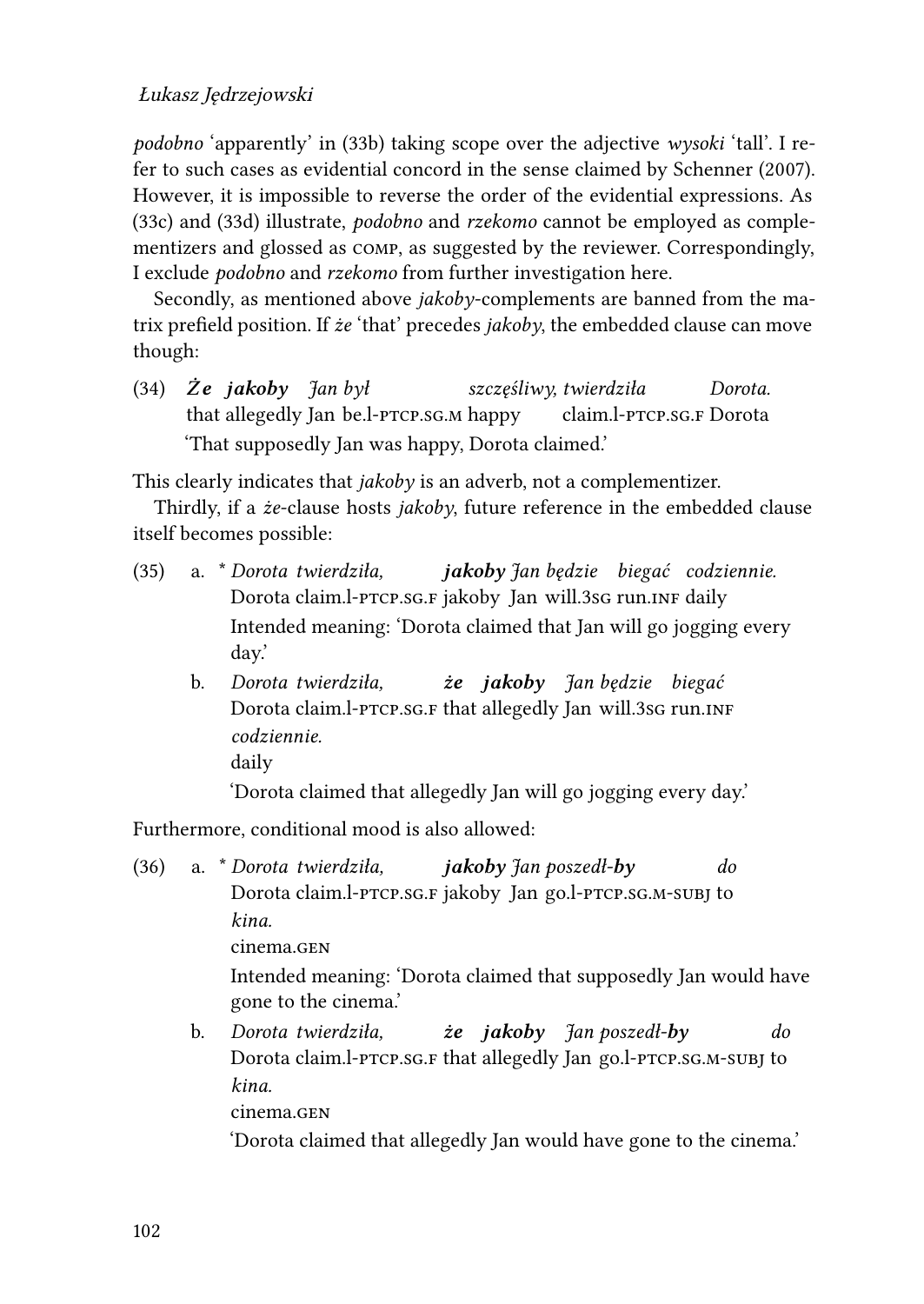Lastly, [\(28b](#page-14-1)) illustrates that evidential *jakoby*-complements cannot be embedded if the matrix verb is inflected for the first person. No such constraint occurs with regard to the combination of *że* 'that' and *jakoby* 'allegedly':

<span id="page-18-0"></span>(37) *Wczoraj powiedział-e-m,* yesterday say.l-PTCP.SG-M-1sG that allegedly go.1sG today to cinema.GEN *że jakoby pójdę dzisiaj do kina.* 'Yesterday I said that I will supposedly go to the cinema today.'

[\(37\)](#page-18-0) convincingly demonstrates that *jakoby* as an evidential adverb can be in the scope of the declarative complementizer *że* 'that'.

Finally, the diachrony of Polish provides abundant evidence showing that *jakoby* 'supposedly' as an evidential adverb came into being in Middle Polish, whereas *jakoby* as a complementizer existed already in the early Old Polish period.

In other words, the co-occurrence of *że* and *jakoby* does not instantiate complementizer doubling. Instead, they ought to be analyzed as a declarative complementizer and an evidential adverb, respectively. In this context, the same reviewer asks what the difference is between evidential *jakoby*-complements, on the one hand, and complement clauses headed by the complementizer *że* 'that' and containing the evidential adverb *jakoby*, on the other hand. Importantly, the main difference refers to embedding restrictions and selection.<sup>[8](#page-18-1)</sup> As illustrated in Section [2.1,](#page-3-2) *jakoby*-complements are not embeddable under, for example, exclamative verbs. This restriction disappears as soon as a *że*-complement clause contains the evidential adverb *jakoby* 'allegedly':

- (38) a. \* *Dziwi* be.amazed.3sg me.acc jakoby be.l-ptcp.n-vir.pl reports *mnie, jakoby były zgłoszenia o* about *wadliwych kartach.* faulty cards.loc Intended meaning: 'I'm amazed that there supposedly were any reports about faulty prepaid cards.' b. *Dziwi* be.amazed.3sG me.Acc that allegedly be.l-PTCP.N-VIR.PL reports *mnie, że jakoby były zgłoszenia*
	- *o wadliwych kartach.*

about faulty cards.loc

'I'm amazed that there allegedly were any reports about faulty prepaid cards.'

<span id="page-18-1"></span><sup>&</sup>lt;sup>8</sup>As there are many structural differences between *jakoby* used as a complementizer and as an adverb, it seems reasonable to assume the restrictions on the use as a complementizer to be syntactic by nature. I thank Todor Koev for drawing my attention to this issue.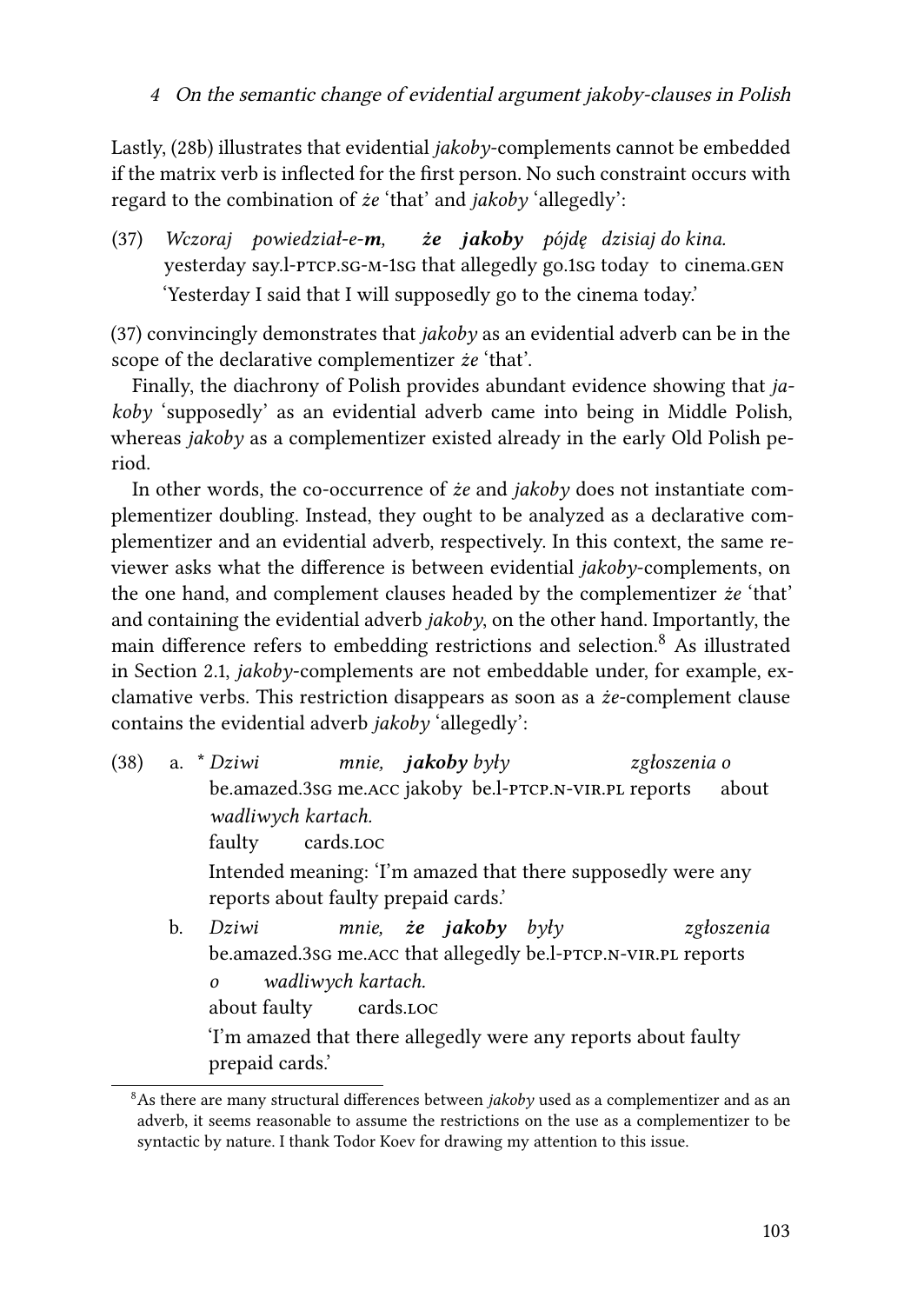Based on the syntactic differences between *jakoby*- and *że*-clauses pointed out above, one needs to examine semantic properties of the complementizer *jakoby*.

#### **2.4 Semantics**

#### **2.4.1 Speaker commitment**

Cross-linguistically, there are two types of reportatives, depending on whether they involve some kind of speaker commitment to the reported proposition, cf. [Faller \(2011\)](#page-41-1), [Kratzer \(2012\)](#page-42-3), [Murray \(2017\)](#page-43-9), among many others:

- (39) a. *Given the rumour, Roger must have been elected chief (#but I wouldn't be surprised if he wasn't).*
	- b. *According to the rumour, Roger must have been elected chief (but I wouldn't be surprised if he wasn't).* ([Faller 2011:](#page-41-1) 679)

*Jakoby* clearly does not require any degree of speaker commitment (for a possible analysis of similar cases cross-linguistically, see [AnderBois 2014\)](#page-40-8):

(40) *Mówi się, jakoby Jacek został* say.3sG REFL jakoby Jacek PAss.AUX.l-PTCP.sG.M elect.PTCP.M on *wybrany na naczelnika, ale ja w to nie wierzę.* chief.acc but I in this neg believe.1sg 'It is said that supposedly Jacek was elected chief, but I don't believe that.' ([Jędrzejowski & Schenner 2013:](#page-42-10) 14)

In this respect, Polish *jakoby* patterns with the English phrase *according to* as well as with the reportative suffix *=si* in Cuzco Quechua. The speaker using the reportative morpheme *=si* has the possibility of not having any opinion on the truth of *p* (for more details see [Faller 2011\)](#page-41-1):[9](#page-19-0)

(41) *Pay-kuna=s ñoqa-man=qa qulqi-ta* (s)he-pl=rep I-illa=top money-acc lot-incl-loc leave-1o-3 *muntu-ntin-pi saqiy-wa-n, mana-má riki riku-sqa-yki ni un sol-ta centavo-ta=pis* not-IMPR right see-PTCP-2 not one Sol-ACC cent-ACC=ADD *saqi-sha-wa-n=chu.* leave-prog-1o-3=neg

'They left me a lot of money, (but) that's not true, as you have seen, they didn't leave me one sol, not one cent.' [\(Faller 2011:](#page-41-1) 679, ex. 37)

<span id="page-19-0"></span><sup>9</sup>This sharply contrasts with the reportative morpheme *ku7* in St'át'imcets, as reported by [Matthewson et al. \(2007\).](#page-42-4) Accordingly, *ku7* patterns with English *given that*.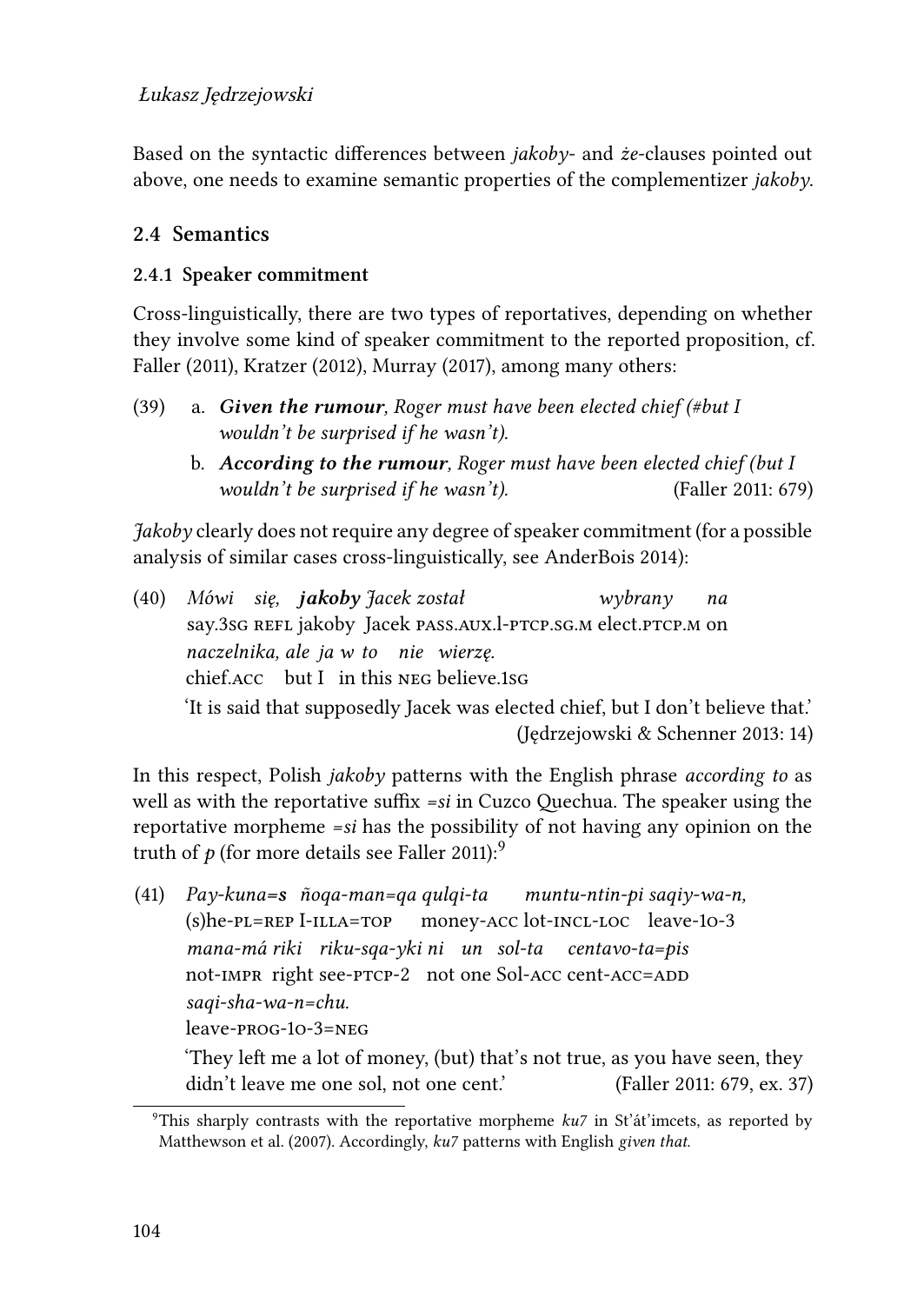Following [Kratzer \(2012\)](#page-42-3) and [Faller \(2011\)](#page-41-1), I construct a modal base based on the contents of relevant reports giving rise to an *informational* conversational background. Such conversational backgrounds represent the information conveyed by reports and other sources of information:

(42)  $f_r(w) = \{p \mid p \text{ is the content of what is said in } w\}$ 

# **2.4.2 Dubitativity**

*Jakoby* contributes a dubitative component. There is a clear difference between *jakoby*-clauses and regular conditional/subjunctive *że*-clauses as complements to speech verbs. If the speaker wants to distance herself/himself from the content of the reported proposition, *jakoby* has to be used instead of a regular complement clause:

- (43) a. *Anna twierdzi, jakoby wygrała* Anna claim.3sg jakoby win.l-ptcp.sg.f in lottery *w lotka.* 'Anna claims to have won the lottery.'
	- b. \* *Anna twierdzi, że wygrała-by* Anna claim.3sG that win.l-PTCP.SG.F-SUBJ in lottery *w lotka.* Intended meaning: 'Anna claims that she would have won the lottery.'

# **2.4.3 Negation**

Similar to other evidential expressions attested cross-linguistically, *jakoby* cannot be under the scope of a negation marker. It takes a wide scope:

(44) *Firma* company claim.l-ptcp.sg.f jakoby neg be.l-ptcp.sg.n reports about *twierdziła, jakoby nie było zgłoszeń o wadliwych kartach.*

faulty cards.loc

'The company claimed that there supposedly weren't any reports about faulty prepaid cards.'

a) The speaker has reportative evidence that there have not been any reports about faulty prepaid cards.

b) #The speaker does not have reportative evidence that there have not been any reports about faulty prepaid cards.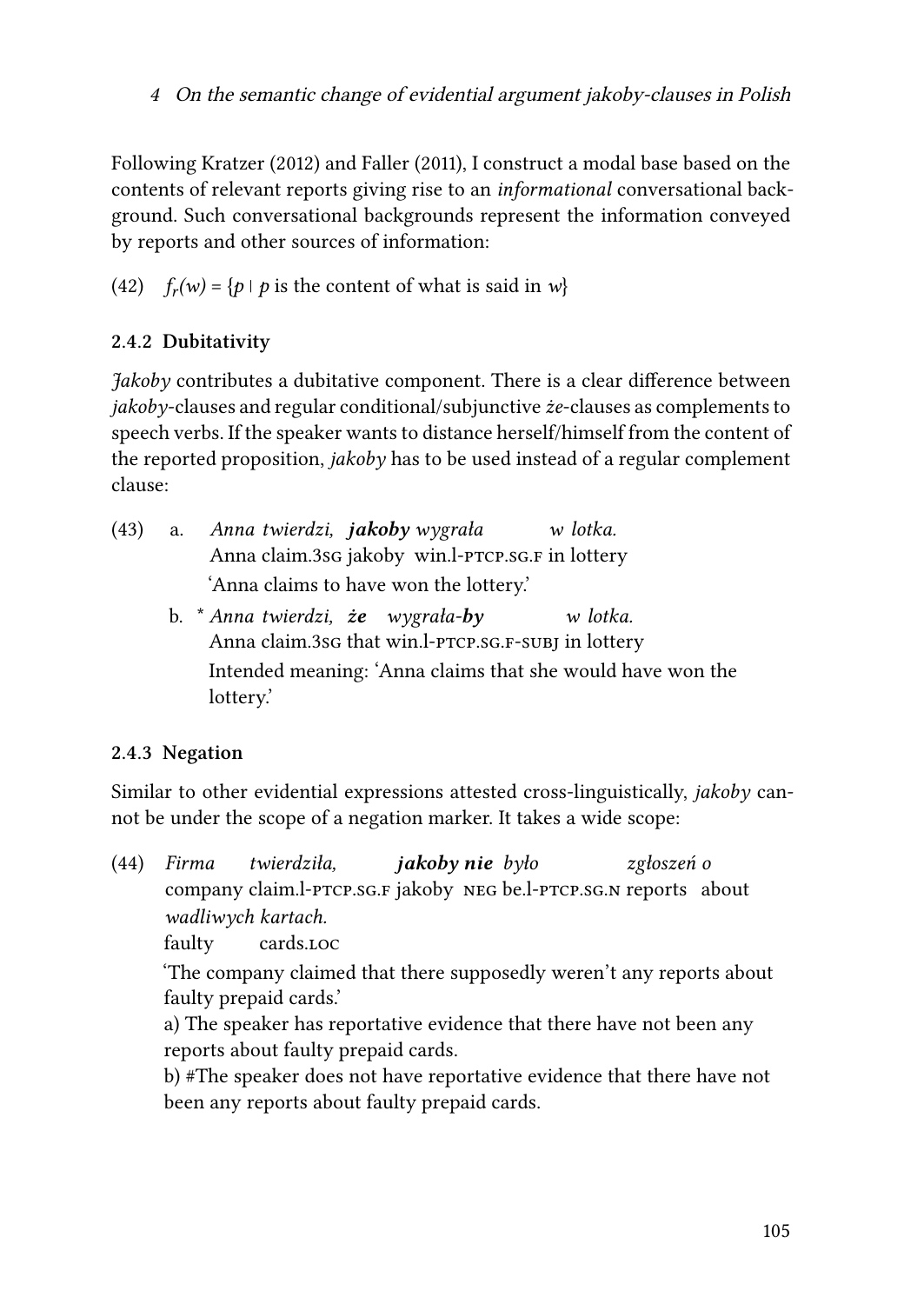In this regard, *jakoby* patterns with reportative expressions attested in Cheyenne, St'át'imcets or Cuzco Quechua; cf. [\(45](#page-21-0)) for Cheyenne:

<span id="page-21-0"></span>(45) *É-sáa-némené-he-sėstse Annie.* 3-not-sing-neg<sub>an</sub>-rep.3sg Annie a) 'Annie didn't sing, they say.' b) #'I didn't hear that Annie sang.' c) #'Annie sang, they didn't say.' [\(Murray 2017:](#page-43-9) 29, ex. 2.56b)

# **2.5 Interim summary**

What we have seen so far is that *jakoby*-clauses radically differ from complement clauses introduced by the declarative complementizer *że* 'that' in Presentday Polish. The former are much more restricted than the latter, not only with respect to their licensing conditions but also with respect to their syntactic and semantic properties. As it turns out, these differences follow from the compositional meaning of the complementizers in question (cf. [Moulton 2009](#page-43-4)). Table [1](#page-21-1) furnishes the main differences between both clause types.

<span id="page-21-1"></span>

| <b>PROPERTY</b>                              |        | <i>ie</i> -clauses <i>jakoby</i> -clauses |
|----------------------------------------------|--------|-------------------------------------------|
| verbs of seeming                             | $^{+}$ |                                           |
| exclamative verbs                            | $\div$ |                                           |
| left periphery                               | $^{+}$ |                                           |
| future tense                                 | $^{+}$ |                                           |
| conditional mood                             | $^+$   |                                           |
| discourse particle <i>chyba</i> 'presumably' | $^{+}$ |                                           |
| modal verb musieć 'must'                     | $^{+}$ |                                           |
| matrix subject constraint                    |        |                                           |
| dubitativity                                 |        |                                           |

Table 1: Selected differences between *jakoby*-clauses and *że*-clauses in Present-day Polish

In what follows, I give an overview of the way *jakoby*-clauses could be used in older stages of Polish. Having described the usage and the distribution of *jakoby* in individual historical periods, I analyze its semantic change.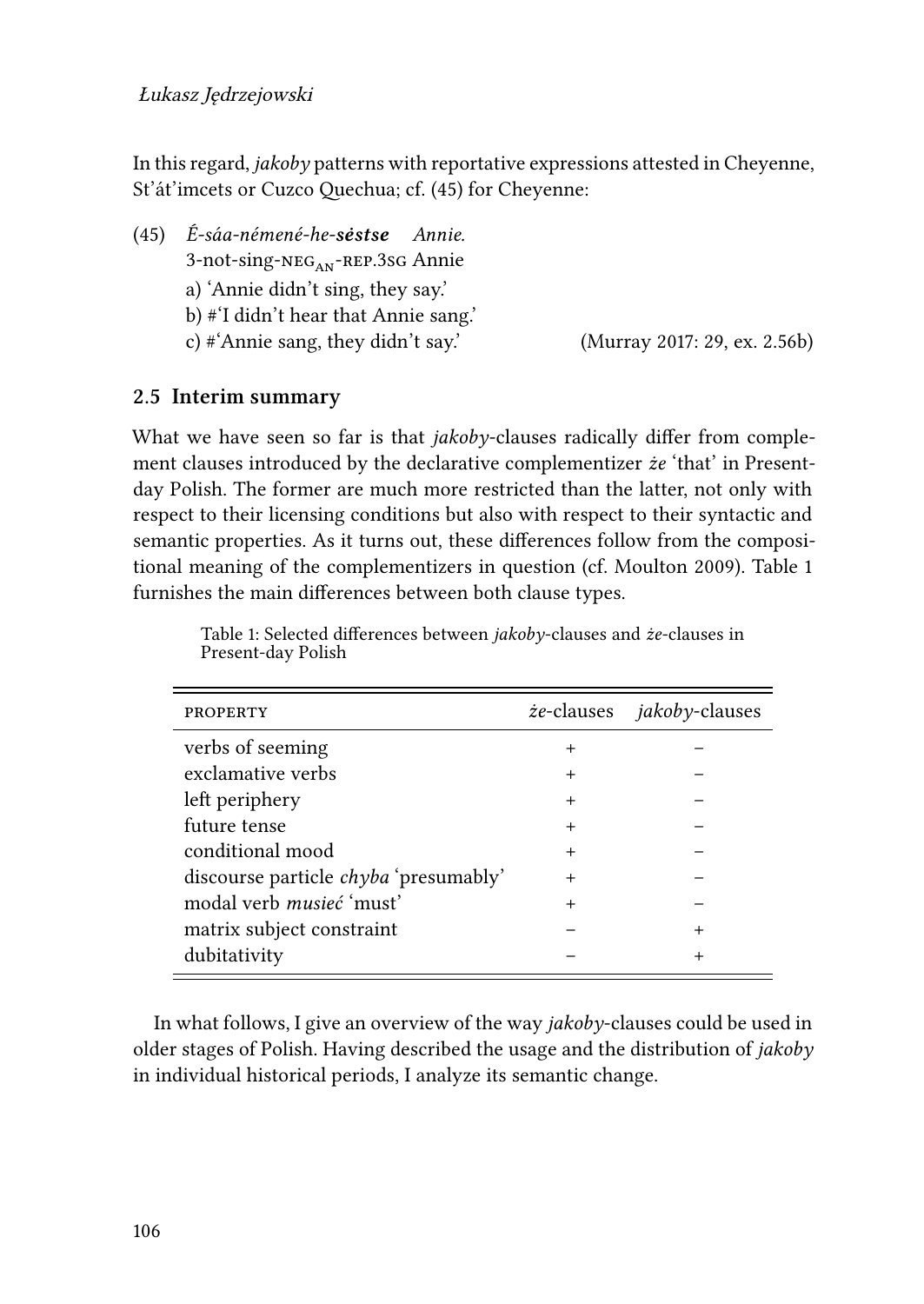# <span id="page-22-0"></span>**3** *Jakoby***-clauses in the history of Polish**

<span id="page-22-1"></span>Based on [Klemensiewicz \(2009\),](#page-42-11) [Walczak \(1999\)](#page-44-6), and [Dziubalska-Kołaczyk & Wal](#page-41-6)[czak \(2010\)](#page-41-6), Table [2](#page-22-1) distinguishes language stages in the history of Polish.

| Language period    | Abbreviation | Time period |
|--------------------|--------------|-------------|
| Old Polish         | OΡ           | till 1543   |
| Middle Polish      | MP           | 1543-1765   |
| New Polish         | <b>NP</b>    | 1765-1939   |
| Present-day Polish | PDP          | since 1939  |

Table 2: Historical stages of Polish

[Dziubalska-Kołaczyk & Walczak \(2010](#page-41-6): 823) summarize the most important reasons for assuming this classification as follows:

The Old Polish period is assumed to have terminated in 1543 with the publication of all the bills of a parliamentary session for the first time in Polish. Thus, the year 1543 marks the introduction of Polish as an official language of documents beside Latin. Additionally, it was in the same year that the first popular literary piece written in Polish was published. It was *Krótka rozprawa między trzema osobami: Panem, Wójtem i Plebanem* ('a short debate among three persons: a lord, a commune head and a pastor'), by Mikołaj Rej, who was the first Polish Renaissance writer writing exclusively in Polish. Middle Polish lasted till 1795 – the election year of king Stanislaus August Poniatowski and symbolic beginning of the period of Enlightenment. The outbreak of the World War II marks the end of the New Polish period and beginning of Modern Polish.

As it turns out, the proposed classification is to be traced back to historical events in the first instance. For major system-internal changes being distinctive of a particular language period, the interested reader is referred to the references cited above.

# **3.1 Etymology**

*Jakoby* is a typical example of head adjunction. Its origin is traced back to the preposition *jako* 'as' and the conditional/subjunctive clitic  $by \approx$  'would':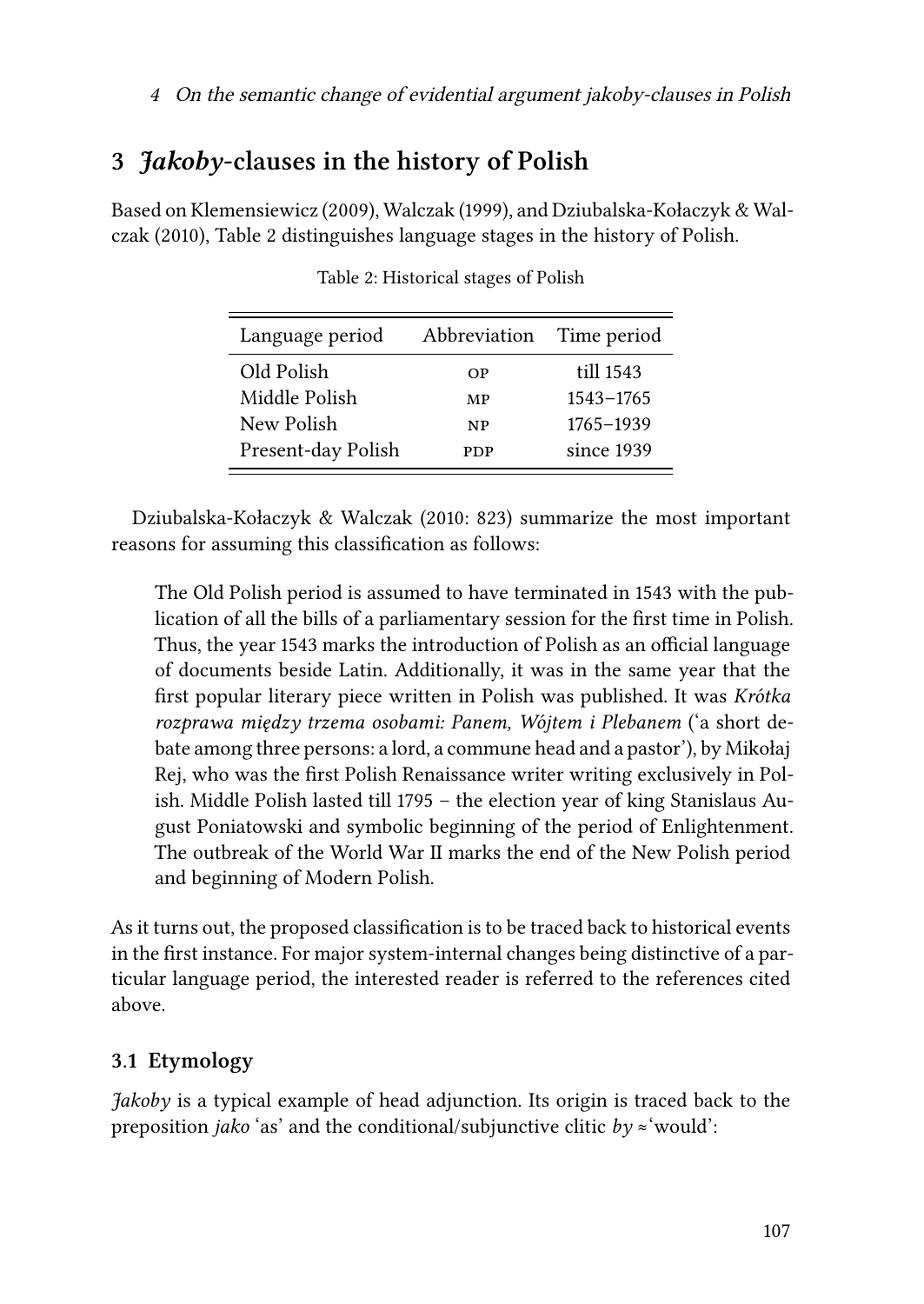(46) a. *Od* from 18 years work.3sg as *18 lat pracuje jako księgowy.* public:servant 'Has has been working as public servant for 18 years.'

(NKJP, *Tygodnik Podhalański*, 31/1999)

<span id="page-23-0"></span>b. *Zdecydowaliśmy,* decide.l-PTCP.VIR.1PL SUBJ organize.INF action.ACC among scours *by zorganizować akcję wśród harcerzy.* 'We decided to organize an action among the scouts.'

(NKJP, *Dziennik Zachodni*, 17/8/2002)

The conditional/subjunctive clitic  $b\mathbf{v}$ , in turn, is traced back to  $b\mathbf{v}$ , i.e. 3rd person singular aorist of the Proto-Slavic predicate *byti* 'be'; for its diachrony, see in particular [Migdalski](#page-43-2) ([2006;](#page-42-5) [2010](#page-42-6); [2016](#page-43-2)) and [Willis \(2000\).](#page-45-9) I analyze it in([46b](#page-23-0)) as a complementizer.[10](#page-23-1),[11](#page-23-2)

(i) *Zdecydowaliśmy,* decide.l-PTCP.VIR.1PL COMP organize.INF action.ACC among scours *żeby zorganizować akcję wśród harcerzy.* 'We decided to organize an action among the scouts.'

This scenario is not surprising at all in the history of Polish because *by* incorporated into *jako* forming together the hearsay complementizer *jakoby* being a clear C-head. In other words, *by* is eligible for the C-head position. At this moment, I am not aware of any arguments speaking against *by* being base-generated as a C-head and establishing a subordinating relation between the matrix clause and the embedded clause. Notably, there is one strong counter argument against the view that *by* cannot be used as a complementizer. In complement clauses under desiderative/volitional predicates *by* has to occur adjacent to the declarative complementizer

<span id="page-23-1"></span><sup>&</sup>lt;sup>10</sup>Berit Gehrke (p.c.) pointed out to me that *by* in Czech can never be used as a complementizer. This might explain why([3b](#page-2-1)) is ungrammatical. If neither *jako* nor *by* merge as C-heads, the development into a hearsay complementizer is blocked.

<span id="page-23-2"></span><sup>&</sup>lt;sup>11</sup>One of the anonymous reviewers points out that "by is never a complementizer in Polish. It is a conditional/subjunctive auxiliary, and it may occur in the complementizer position only when it incorporates into true complementizers or conjunctions (e.g. *aby* or *żeby* 'that'). So it is not only Czech that does not use *by* as a complementizer, the same holds for Polish." It is not clear what syntactic position *by* occupies in [\(46b](#page-23-0)). Following [Migdalski \(2006\),](#page-42-5) *by* originates in MoodP below TP. On the one hand, we can assume it to be base-generated in MoodP and to remain in-situ in([46b\)](#page-23-0). But on the other hand, there is no evidence showing that *by* in([46b\)](#page-23-0) cannot be associated with the CP layer occupying the C-head position. According to [Migdal](#page-43-2)[ski \(2016:](#page-43-2) 171), "[a]ll the examples that require encliticization of the auxiliary clitic *by*, which may occur in second position immediately following the complementizer express some kind of non-indicative Force-related meaning, such as hypothetical counterfactual conditionality, potentiality, or optative mood." [Tomić](#page-44-7) [\(2000,](#page-44-8) [2001\)](#page-44-7) treats such clitics as operator clitics, as they scope over the entire proposition. And this is what we observe in([46b\)](#page-23-0), too. The embedded clause is a complement clause of the perfective verb *zdecydować* 'take a decision' expressing purposiveness. This indicates that the declarative complementizer *że* 'that' may have been dropped, that the clitic *by* took over its function and, finally, that it has frozen as a C-head: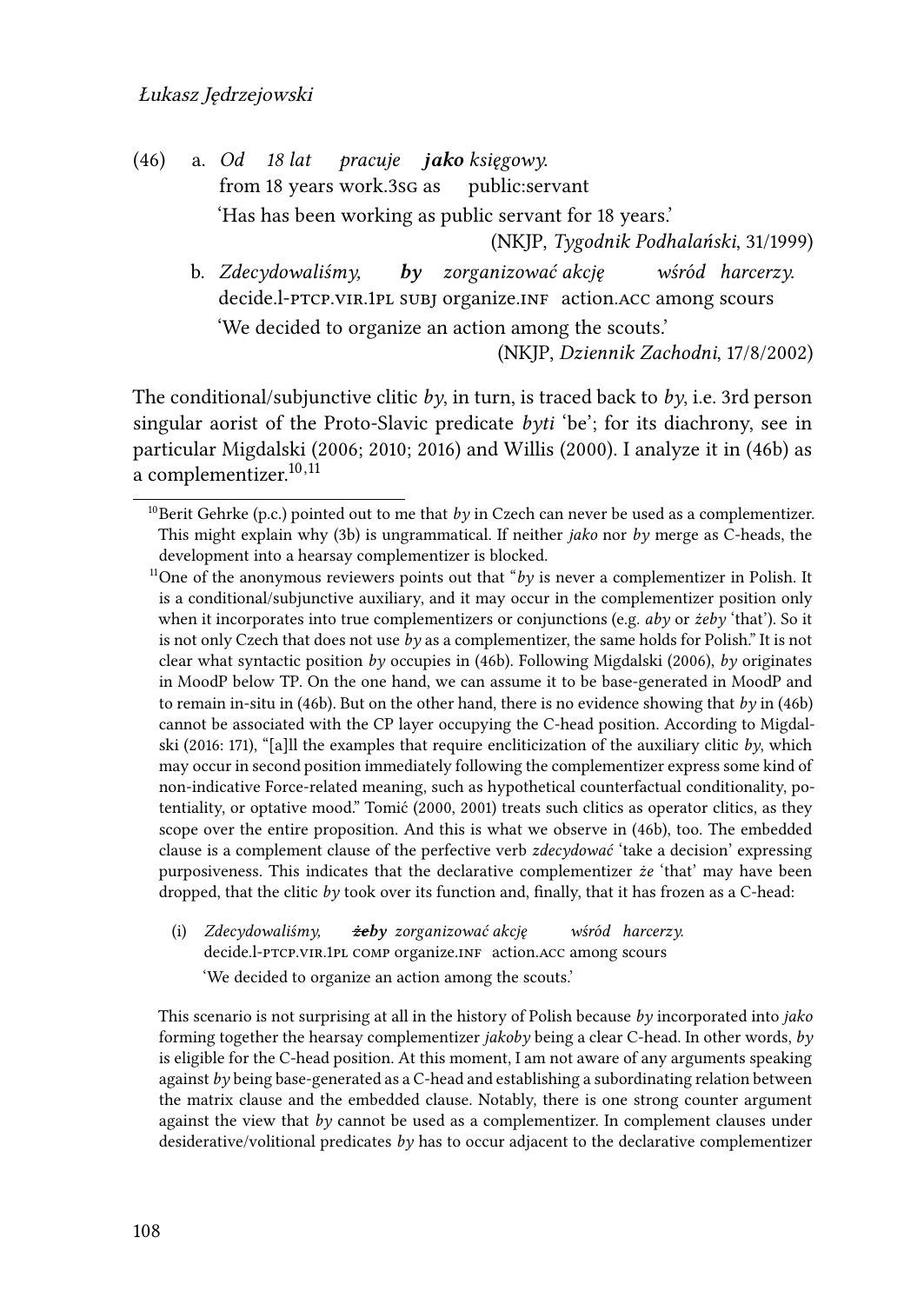#### **3.2 Old Polish (until 1543)**

Already in  $\Omega$ <sub>r</sub>, *jakoby*<sup>[12](#page-24-0)</sup> fulfills miscellaneous functions. To determine its polyfunctionality, I extracted and analyzed 262 examples containing *jakoby* from the PolDi corpus.<sup>[13](#page-24-1)</sup> Its distribution is given in Table [3.](#page-24-2)

<span id="page-24-2"></span>

|          |          | adverb XP jakoby XP DP complement adv. clause argument clause |          |        |
|----------|----------|---------------------------------------------------------------|----------|--------|
| 71 (27%) | 93 (36%) | $3(1\%)$                                                      | 85 (32%) | 10(4%) |

Table 3: The use of *jakoby* in the PolDi corpus

The label *adverb* refers to all cases in which *jakoby* is used as an adverb, see also the example in([i,](#page-1-3) fn. [1](#page-1-1)) above. The question of whether it could have different meanings in op still needs to be addressed. I am not concerned with this use of *jakoby* in this chapter. In 93 cases *jakoby* combines and compares two phrases, for example two DPs, two PPs or a DP with a PP. In this function, *jakoby* is comparable with English *like*. The next example shows a combination of two DPs:

(47) *widziałem* see.l-ptcp.m.1sg [DP *Ducha* Holy:Spirit descending jakoby *zstępującego*] *jakoby* [DP *gołębicę s* dove from *nieba*] heaven 'I saw the Holy Spirit descending from heaven like a dove.' (EZ, 6r: 7)

*że* 'that', i.e. it occurs within the CP-domain (see also footnote 2 above). What is interesting in this context is the fact that *że* 'that' can be deleted. It is then *by* which introduces the embedded clause and marks its illocutionary force as well its subordinate status:

(ii) *Każda matka chce,* every mother want.3sg comp her son go.l-PTCP.sg.m to kindergarten.gen *żeby jej syn chodził do przedszkola.* 'Every mother wants her son to go to the kindergarten.'

Concretely, the view that *by* is disallowed from being a C-head introducing embedded clauses in Polish is not correct.

<span id="page-24-0"></span><sup>12</sup>Two alternative orthographic variants of *jakoby* existed in older stages of Polish: (i) *jako by* and (ii) *kakoby*. For methodological reasons, I ignore both variants in this study.

<span id="page-24-1"></span><sup>&</sup>lt;sup>13</sup>PolDi is a collection of texts from Polish language history. 40 texts, both from Old and Middle Polish, are supposed to be annotated and integrated into the ANNIS search engine. Unfortunately, I was not able to find any information about how large the corpus is in terms of word counts. According to my understanding, 22 texts are currently searchable. The 262 examples stem from these 22 texts. However, in this section I elaborate only on cases from op.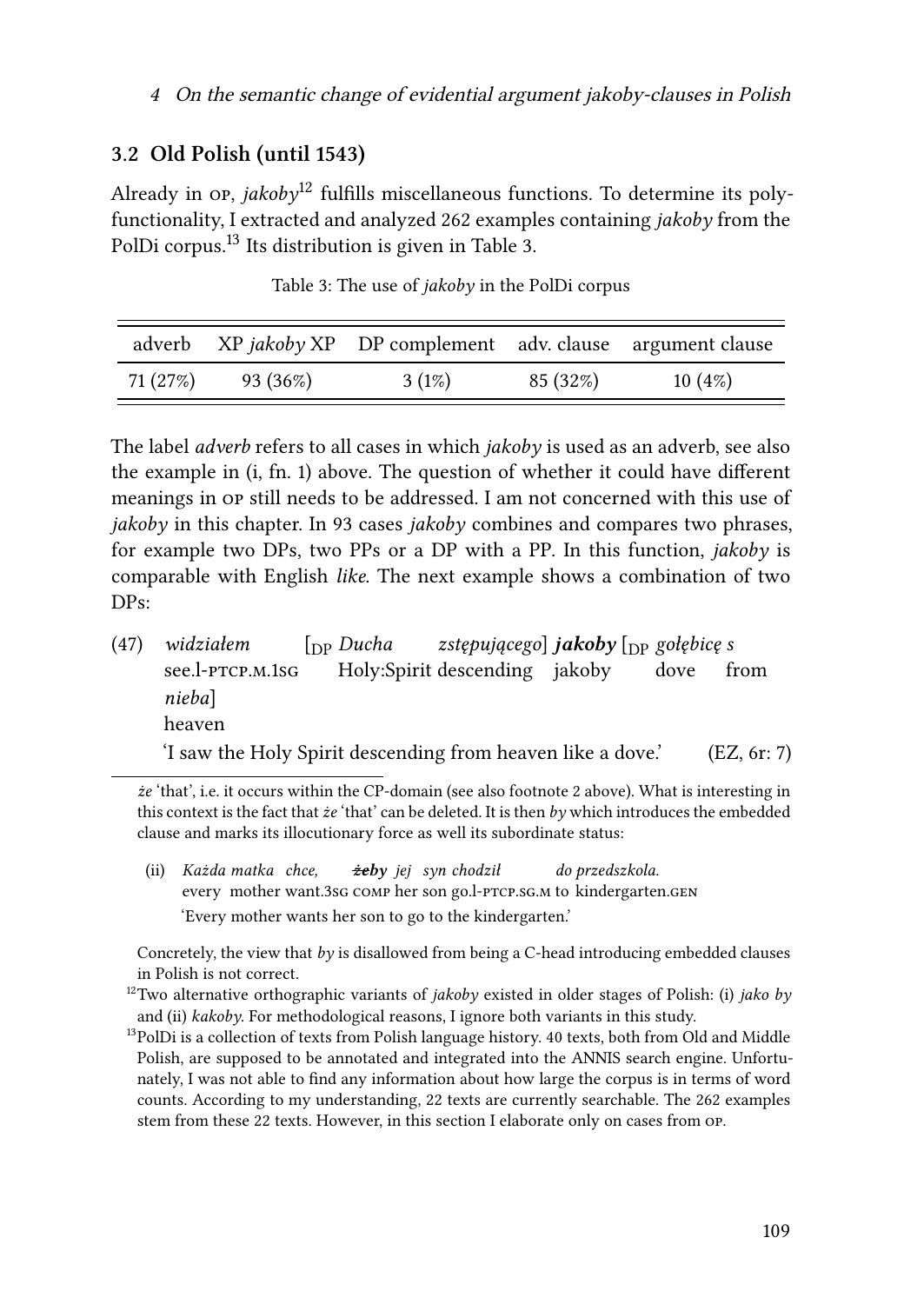## Łukasz Jędrzejowski

ppp *jakoby* cannot compare one DP with another DP. Instead, *jakby* 'as if' has to be used:

(48) a. *Urządzili* set:up.l-ptcp.vir.3pl there refl.dat *tam sobie*  $\lceil$ <sub>DP</sub>  $\cos$ <sup> $\lceil$ </sup> something jakby *jakby* [DP *klub*]*.* club 'There, they have set up something like a club.' (NKJP, *Dziennik Zachodni*, 30/12/2009) b. \* *Urządzili* set:up.l-ptcp.vir.3pl there refl.dat *tam sobie*  $\lceil$ <sub>DP</sub>  $\cos$ <sup>3</sup> something jakoby *jakoby* [DP *klub*]*.* club Intended meaning:'There, they have set up something like a club.'

When and under what circumstances *jakby* replaced *jakoby* in the history of Polish still needs to be investigated. The next label – *DP complement* – includes all cases in which a DP is modified by a *jakoby*-clause. In all three attested cases the modified DP is related to a verb of speech: *wzmianka* 'mention', *rada* 'advise', and *krzyk* 'scream', see also the example given in([10](#page-6-0)) and the discussion in Section [2.1](#page-3-2). The first example I came across includes the DP *wzmianka* 'mention' and stems from mp. I will not discuss it here. The last two examples come from late op (around 1500) from *Rozmyślania przemyskie* 'The Przemyśl Meditation':[14](#page-25-0)

<span id="page-25-1"></span>(49) a. *a* and thus *zatem* [DP *krzyk*] *wielki pobudził* scream huge wake.up.l-PTCP.SG.M all *wszytek dwor,* court *jakoby krol jż* jakoby king already die.l-ptcp.sg.m *umarł* 'and thus a loud scream woke up all the court that the king supposedly died already' (PolDi, *Rozmyślania przemyskie*, ≈1500, 92) b. *jako licemiernicy Żydowie z* as duplicitous Jews from bishop.gen do.l-ptcp.vir *biskupy uczynili* [DP *radę*]*,* advise.acc jakoby harass.l-ptcp.vir Jesus Christ *jakoby umęczyli Jesukrysta* 'as duplicitous Jews they followed the bishop's advice by supposedly killing Jesus Christ' (PolDi, *Rozmyślania przemyskie*, ≈1500, 298)

<span id="page-25-0"></span><sup>&</sup>lt;sup>14</sup>The example [\(49a\)](#page-25-1) is ambiguous. Out of the blue, it can be interpreted either as an adjunct clause or as an argument clause. A further context, however, disambiguates its interpretation.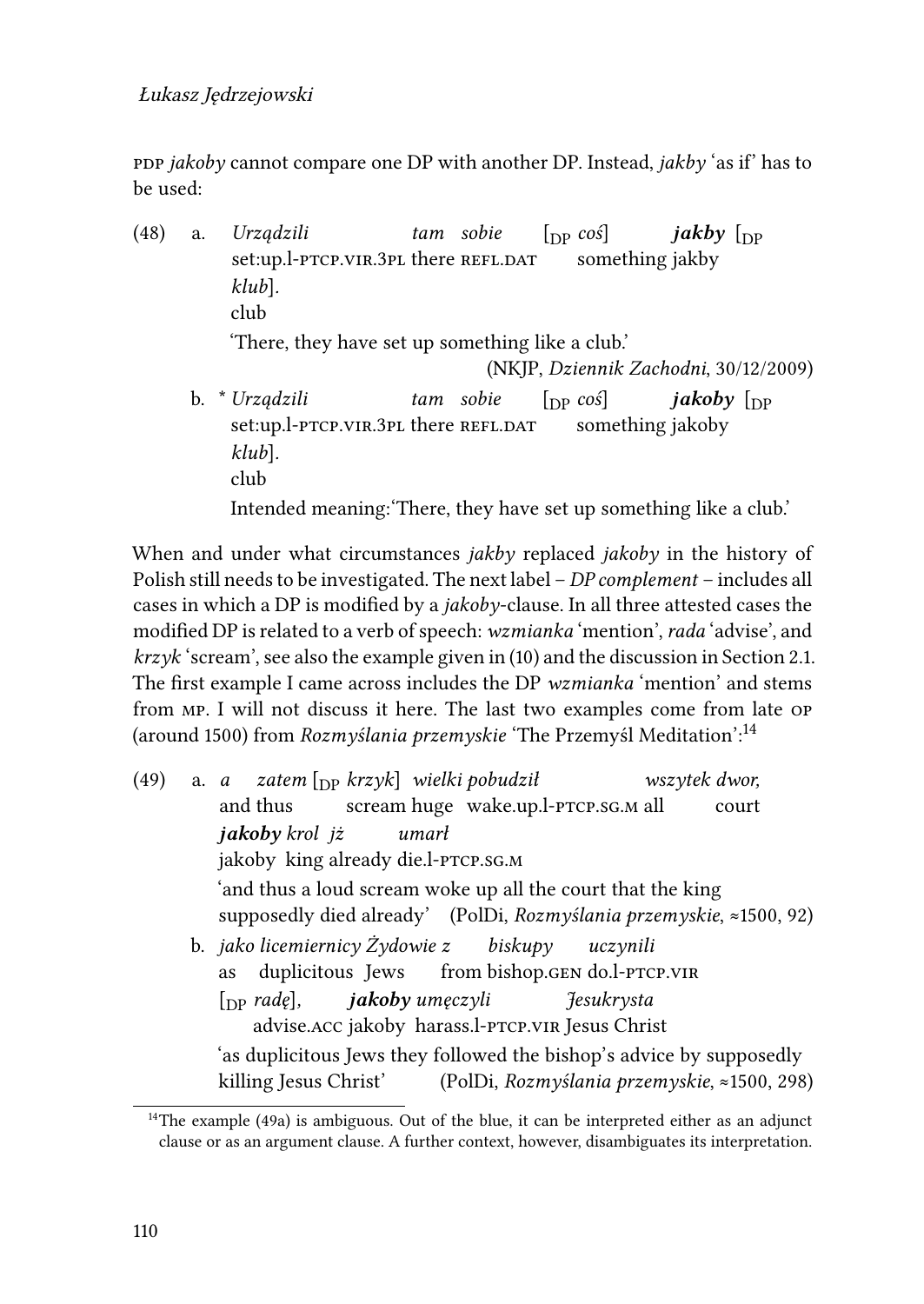In addition, *jakoby* could also introduce comparative hypothetical adverbial clauses (= *adverbial clause* in Table [3](#page-24-2)):

<span id="page-26-0"></span>(50) *ja na tem świecie tako tobie* I on this world so you.<code>DAT</code> serve.l-<code>ptcp.sg.m</code> jakoby-<code>aor</code> you.<code>DAT</code> *służył, jakoby-ch ci swoje duszy nalazł* my soul find.l-ptcp.sg.m salvation *zbawienie* 'I was serving you in this world to the extent that my soul would find salvation.' (KG, *Kazanie I: Na Boże Narodzenie*, 20–21)

As [\(50\)](#page-26-0) exemplifies, op *jakoby*-clauses could modify the matrix clause without being an argument of the matrix verb. Concretely, they could merge as modal adjunct clauses being often linked with a degree correlate occurring in the matrixclause, cf. *tako* 'so' in ([50](#page-26-0)). In PDP, this clause type is headed by the complementizer *jakby* 'as if':

(51) *Wszyscy zachowują się tak, jakby chodziło* all behave.3PL REFL so as if go.l-PTCP.sG.N about assault on *o napad na bank.* bank 'Everyone is behaving as if it were a bank robbery.' (NKJP, *Samo życie*, episode 237)

The use of *jakoby* in such contexts is not possible any longer:

(52) \* *Wszyscy zachowują się tak, jakoby chodziło* all behave.3PL REFL so jakoby go.l-PTCP.SG.N about assault on *o napad na bank.* bank Intended meaning: 'Everyone is behaving as if it were a bank robbery.'

Finally, as has been illustrated in Section [1,](#page-0-1) *jakoby* could introduce comparative hypothetical argument clauses after verbs of seeming. For the sake of convenience, I repeat the example given in([1a\)](#page-0-0) as([53\)](#page-26-1) below:

<span id="page-26-1"></span>(53) *iżeć* that REFL be.3sG people.DAT on earth.LOC so be.l-PTCP.SG.N *się jest ludziem na ziemi tako było widziało,* seem.l-PTCP.SG.N jakoby REFL it on them.ACC slay.INF be.l-PTCP.SG.N *jakoby się ono na nie obalić było*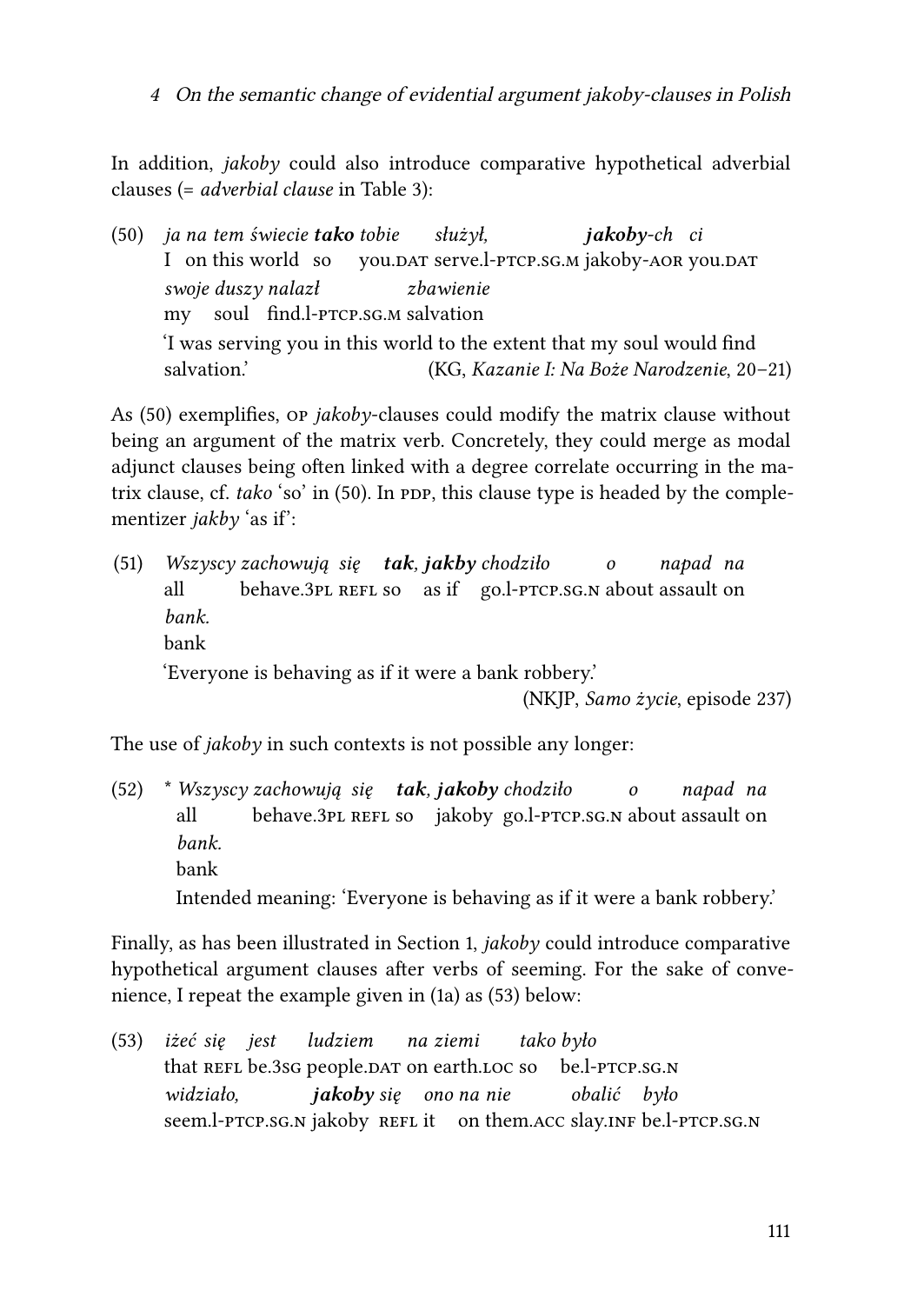*chciało* want l-ptcp sq. N. 'that it seemed to the people on earth as if it wanted to slay all of them' (KG, *Kazanie I: Na Boże Naordzenie*, 26–27)

In Table [3](#page-24-2), I refer to cases like in [\(53](#page-26-1)) as *argument clauses*. What is important here is that([53\)](#page-26-1) is one of the oldest examples stemming from early op. In late op *jakoby*-clauses began to be embedded under other clause-embedding verbs. An overview is given in Table [4](#page-27-0).

Table 4: The distribution of *jakoby*-clauses as argument clauses in op based on the data extracted from the PolDi corpus

<span id="page-27-0"></span>

|  | verbs of seeming verbs of thinking verbs of speech/report |
|--|-----------------------------------------------------------|
|  |                                                           |

The occurrences with verbs of seeming are the oldest ones. Around 1500, verbs of thinking and verbs of speech/report started to occur with *jakoby*-clauses:

- (54) *od* from this day think.l-ptcp.sg.m jakoby him.acc for thirty *tego dnia myślił, jakoby ji za trzydzieści pieniędzy przedał* money sell.l-PTCP.SG.M 'from this day on he thought that he would have sold him for 30 silver coins' (PolDi, *Rozmyślania przemyskie*, ≈1500, 479)
- <span id="page-27-2"></span><span id="page-27-1"></span>(55) a. *powiadał* say.l-PTCP.SG.M.HAB before him.DAT jakoby from Emperor *przed nim, jakoby od Cesarza uciekł* run:away.l-ptcp.sg.m 'he used to tell him that he had supposedly run away from the Emperor' (PolDi, *Pamiętniki janczara*, 1496–1501, 100:3) b. *już* already Jews *Żydowie wielką nieprzyjaźń* huge inhospitableness against him.DAT *przeciw jemu mieli smawiając się, jakoby go ubili*
	- have.l-PTCP.vIR conspiring REFL jakoby him.ACC kill.l-PTCP.vIR 'already Jews had a hostile attitude against him and conspired that they would supposedly kill him' (PolDi, *Rozmyślania przemyskie*, ≈1500, 379)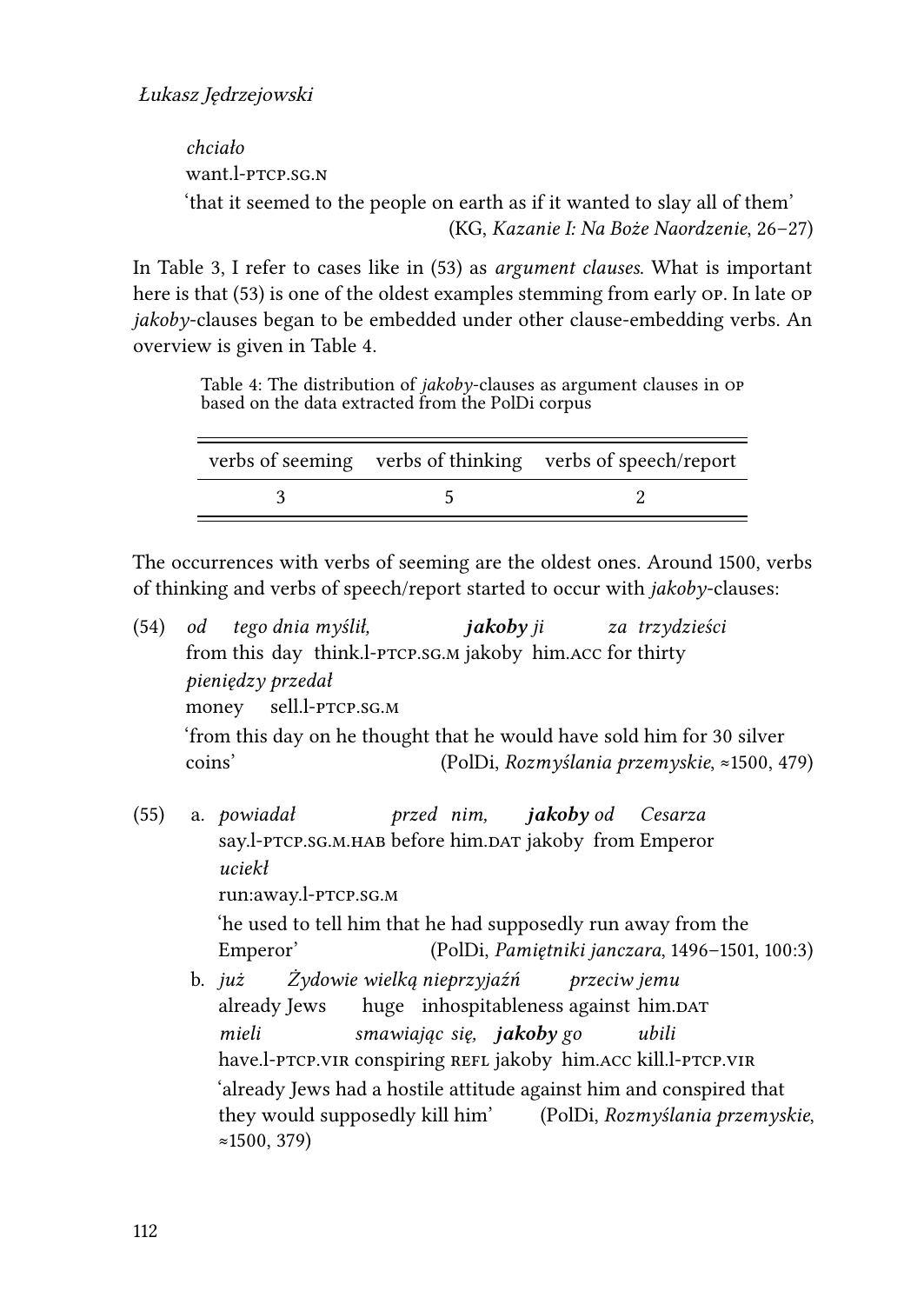Remarkably, in PDP *myśleć* 'think' is not inclined to occur with *jakoby*-clauses, as it is not a classical verb of speech. However, there is one specific context in which someone renders someone else's thoughts reporting on what other persons (might) think. Although I was not able to find any appropriate corpus example, the following sentence sounds well-formed but marked a bit: $15$ 

<span id="page-28-3"></span>(56) ? *Myśli,* think.3sg jakoby be.3sg best *jakoby jest najlepszy.* 'He think that he would be the best.'

Another possibility to interpret the five cases with verbs of thinking would be to analyze them as verbs of seeming in a broader sense. This would explain the expansion of *jakoby*-clauses after verbs of seeming to other clause-embedding verb classes. To what extent both classes are related and whether this link is conceptually reasonable remains an open issue. What is more striking with regard to the development of *jakoby*-clauses is their use after verbs of speech, *powiadać* 'keep saying' in([55a\)](#page-27-1) and *smawiać się* 'conspire' in [\(55b](#page-27-2)). In this respect, late op does not deviate from PDP. As it turns out, not much changed in MP.

# **3.3 Middle Polish (1543–1765)**

The situation in mp resembles the picture of how *jakoby* was used in op. In general, I extracted 162 cases from the KorBa corpus, also known as *The baroque corpus of Polish*. [16](#page-28-1) An overview of how *jakoby* was used in mp is given in Table [5.](#page-28-2)

<span id="page-28-2"></span>

|            |          | adverb XP jakoby XP DP complement adverbial clause argument clause |          |         |
|------------|----------|--------------------------------------------------------------------|----------|---------|
| $26(16\%)$ | 27 (17%) | $3(2\%)$                                                           | 86 (53%) | 20(12%) |

Table 5: The use of *jakoby* in the KorBa corpus

Two major language changes can be observed. In what follows, I briefly comment on them.

(i) *Myśli,* think.3sg jakoby be.3sg best *jakoby jest najlepszy, ale ja w to nie wierzę.* but I in this NEG believe.1sG 'He thinks that he would be the best, but I don't believe this.'

I agree with this view and share the same intuition.

<span id="page-28-0"></span><sup>&</sup>lt;sup>15</sup>Oneof the anonymous reviewers remarks that  $(56)$  $(56)$  improves when the speaker objects to what the matrix subject claims:

<span id="page-28-1"></span> $16$ KorBa contains historical texts from the 17th and 18th centuries, consists of 718 texts, counts over 10 million word forms, and is available for free.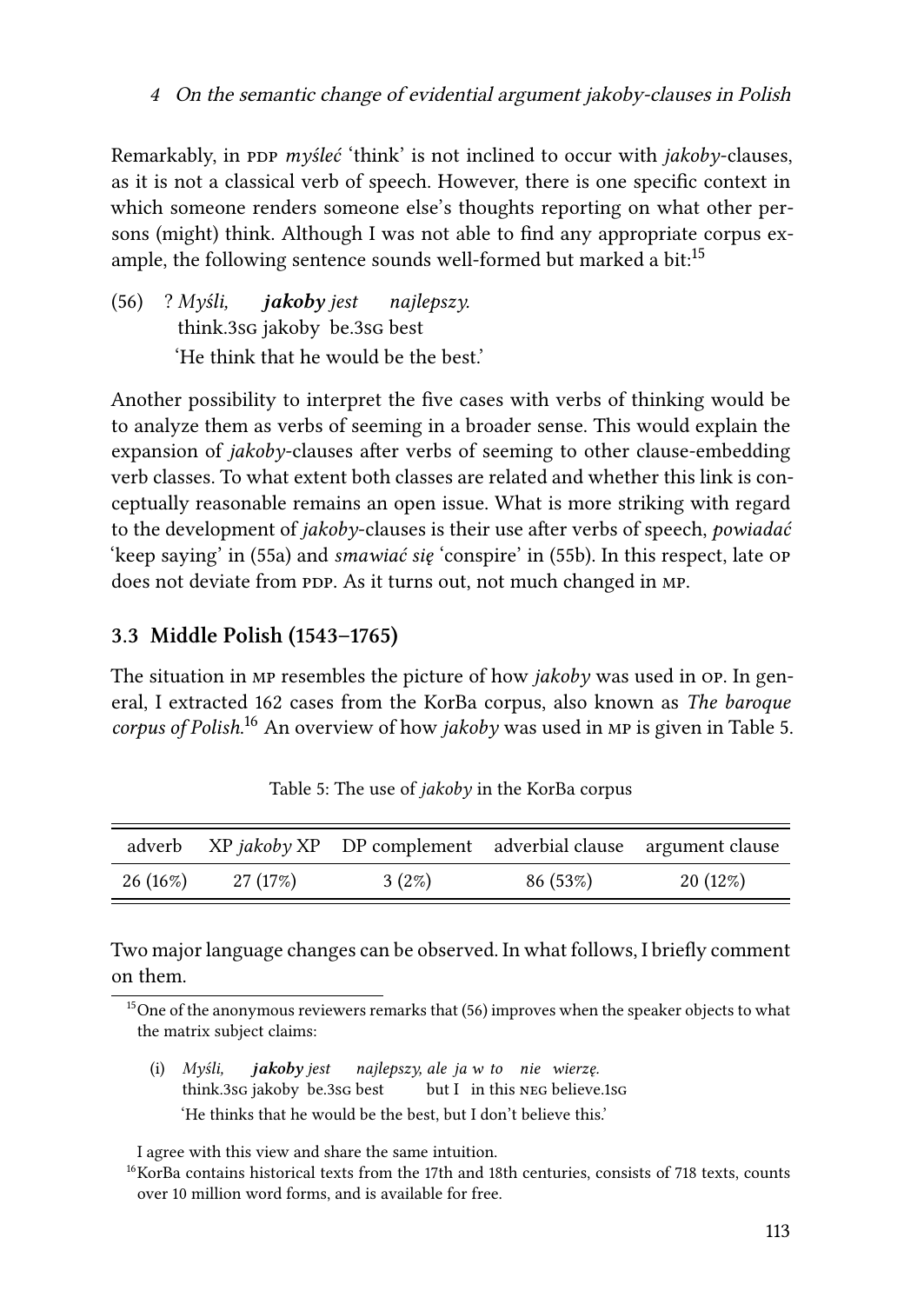#### Łukasz Jędrzejowski

Firstly, the use of *jakoby* as a comparative particle decreases (37% in op vs. 17% in mp), whereas as an adverbial clause complementizer it is still often used. What should be kept in mind, though, is that *jakoby* does not always introduce hypothetical comparative clauses; in some cases, it can also introduce purpose clauses:

(57) *Tak trzeba Rzemień ciągnąć* / *jakoby się nie zerwał* so) need belt.acc pull.inf / jakoby REFL NEG peter:away.l-PTCP.sG.M 'One needs to pull the belt in such a way as to not break it off.' (KorBa, *Proverbium polonicorum*, 1618)

I leave it as an open question here what kinds of adverbial clauses *jakoby* could introduce in older stages of Polish.

Secondly – and more importantly – the use of *jakoby*-clauses as argument clauses increases (4% in op vs. 12% in mp). Among 20 examples, different classes of clause-embedding verbs can be attested (Table [6](#page-29-0)).

Table 6: The distribution of *jakoby*-clauses as argument clauses in mp based on the data extracted from the KorBa corpus

<span id="page-29-0"></span>

|  | verbs of seeming verbs of thinking verbs of speech/report |
|--|-----------------------------------------------------------|
|  |                                                           |

Selected examples follow; [\(58a\)](#page-29-1) for *zdać się* 'seem', [\(58b\)](#page-29-2) for *myślić* 'think' and [\(58c](#page-30-0)) for *mniemać* 'suppose':

<span id="page-29-2"></span><span id="page-29-1"></span>(58) a. *zdało* seem.l-PTCP.SG.N REFL them.DAT / jakoby REFL huge move *się im / jakoby się wielkie wzruszenie na* on *morzu było* sea.loc be.l-ptcp.sg.n happen.l-ptcp.sg.n *stało;* 'it seemed to them as if something huge would have moved on the sea;' (KorBa, *Dyszkursu o pijaństwie kontynuacja*, 1681) b. *począł* begin.l-PTCP.SG.M think.INF / jakoby REFL.ACC and company.ACC *myślić / jakoby siebie i towarzystwo z* from bondage.gen take:away.inf *niewoli wyrwać* '[he] began to think as if he would have the intention to rescue himself and the company' (KorBa, *Opisanie krótkie zdobycia galery przedniejszej aleksandryjskiej*, 1628)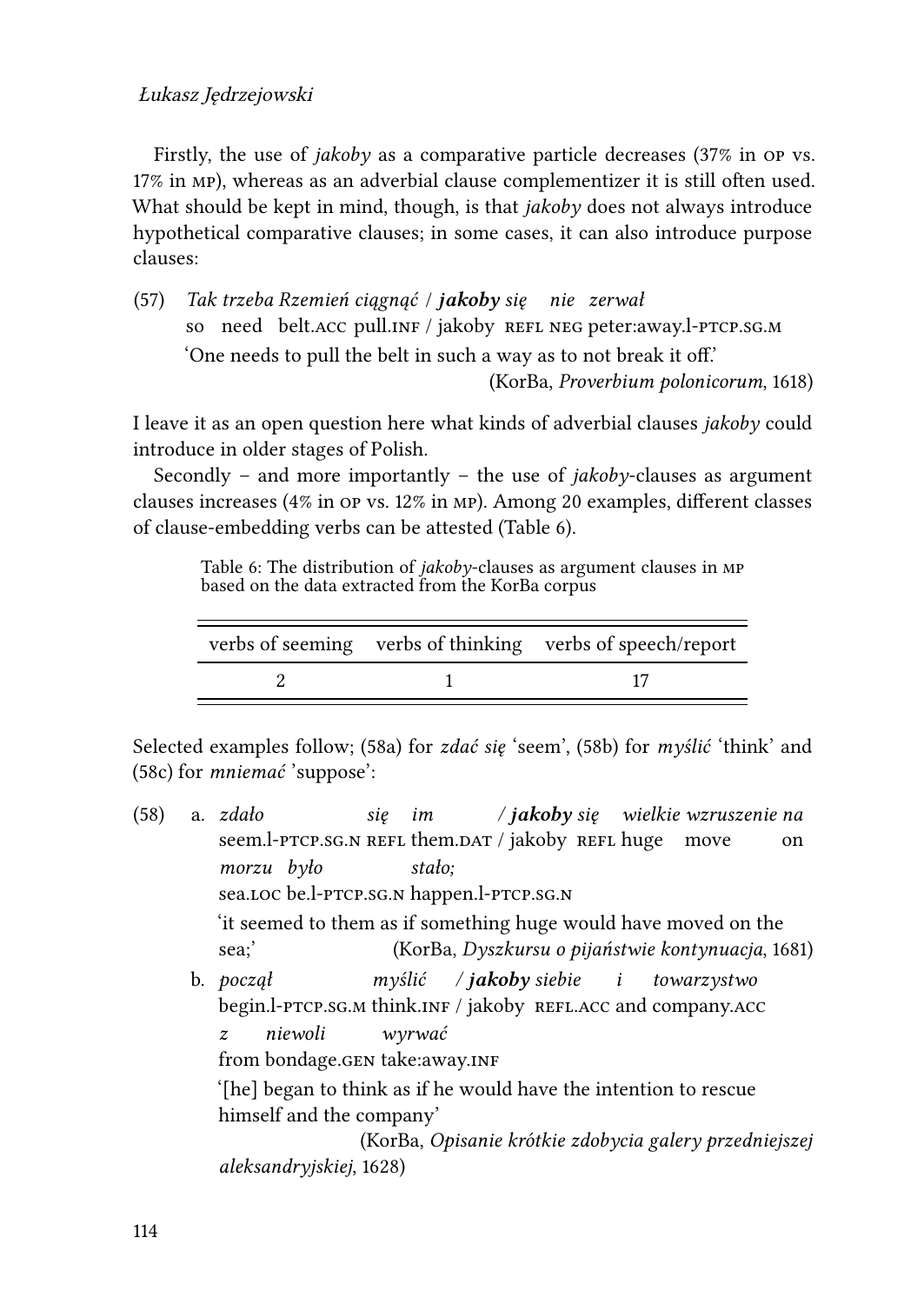<span id="page-30-0"></span>c. *iż* that suppose.l-PTCP.VIR / jakoby Zona torrida have.l-PTCP.sG.F be.INF *mniemali / jakoby Zona torrida miała być dla zbytniego gorąca* for too:him hot 'that [they] supposed that supposedly Zona torrida would be too hot for him' (KorBa, *Relacje powszechne*, part I, 1609)

Similar to the situation in the late op period, *jakoby* can be used as a hearsay complementizer in mp. As for embedding verbs, verbs of speech or report definitely outnumber verbs of seeming. What is different in mp in comparison to what we have observed in op is the expansion of argument *jakoby*-clauses to other verb classes. In the next example, the internal argument of the transitive verb *czytać* 'read' is occupied by a *jakoby*-clause:

<span id="page-30-1"></span>(59) *listy* (...)*, w których czytał,* letters (...) in which read.l-PTCP.sG.m jakoby (...) W.Ks.L *jakoby* (...) *W.Ks.L. miał* have.l-PTCP.SG.M REFL already get:married.ɪNF in Silesia *się już ożenić w Śląsku* 'letters in which he could read that supposedly W.Ks.L would have already gotten married in Silesia' (KorBa, *Pamiętnik z czasów Jana Sobieskiego*, between 1690 and 1696)

Uttering [\(59\)](#page-30-1) the speaker is reporting on what the clause subject was reading. This context enables the speaker to turn the verb *czytać* 'read' into a verb of report. At the same time, the speaker may question either the claim that someone got married or the observation that the clause subject was reading this claim. Both interpretations are conceivable.

To test for statistical reliability, statistical tests were run. The two language change processes described above were analyzed by means of generalized linear modeling using the package *lme4* [\(Bates et al. 2012\)](#page-40-9) in R [\(R Core Team 2012](#page-43-10)). Table [7](#page-31-0) shows the results and the last column lists the *p*-values.

The relevant factors, i.e. language period as an independent variable and complement type as a dependent variable, were coded to test whether differences between both language periods are significant. As it turned out, the tests statis-tically confirmed the diachronic observations.<sup>[17](#page-30-2)</sup>

<span id="page-30-2"></span><sup>&</sup>lt;sup>17</sup>I thank Frederike Weeber who helped me with the statistics.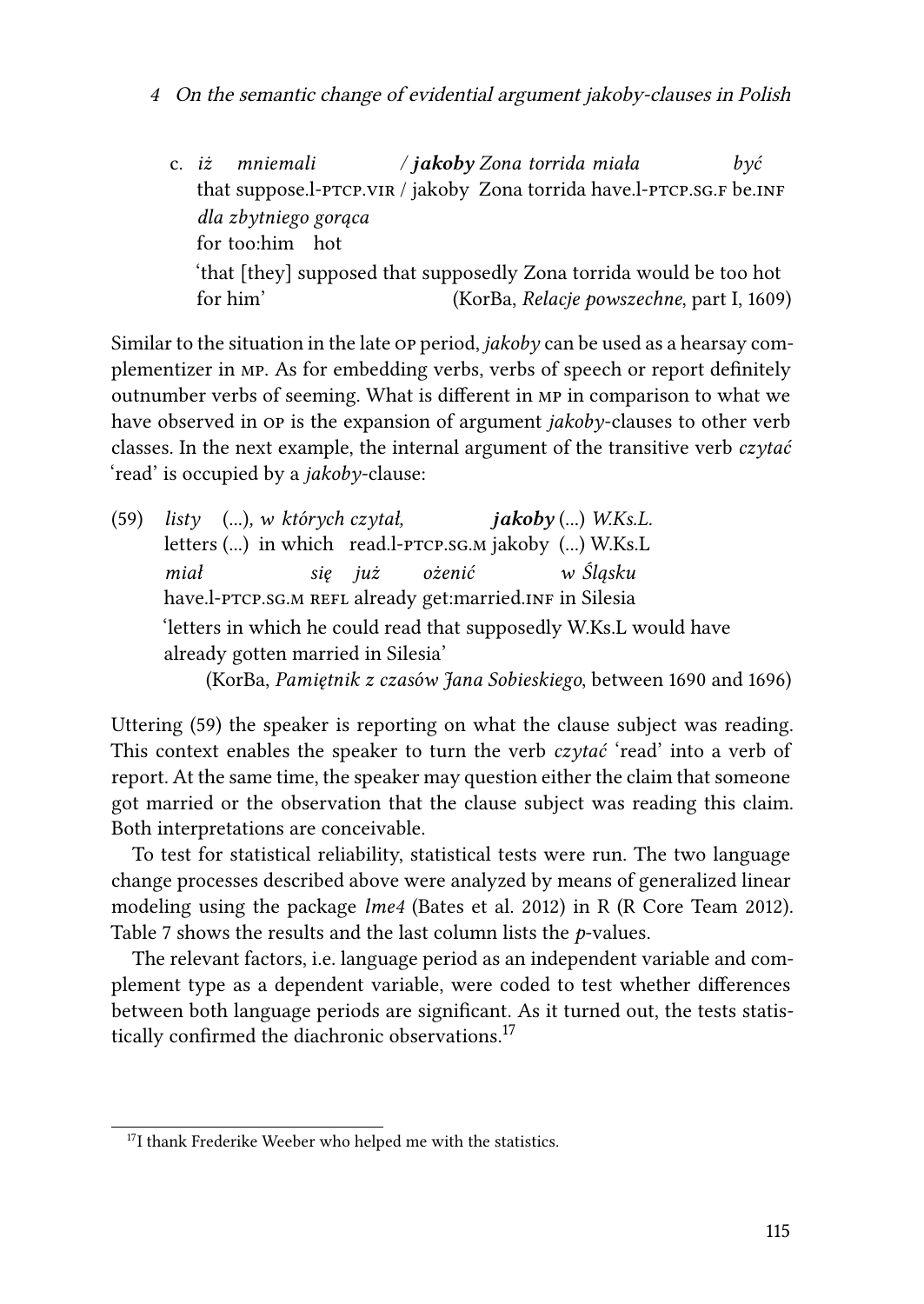<span id="page-31-0"></span>

|                 | Estimate  | Std. Error | z value  | $Pr(\ge  z )$          |
|-----------------|-----------|------------|----------|------------------------|
| (Intercept)     | $-1.6094$ | 0.2108     | $-7.634$ | $2.27 \times 10^{-14}$ |
| XP jakoby XP    | 1.0121    | 0.2472     | 4.094    | $4.24 \times 10^{-5}$  |
| (Intercept)     | $-1.9601$ | 0.2388     | $-8.207$ | $2.27 \times 10^{-16}$ |
| argument clause | $-1.2667$ | 0.4013     | $-3.157$ | 0.00159                |

Table 7: Summary of the relevant factors in the generalized linear model

#### **3.4 New Polish (1765–1939)**

The use of *jakoby* in NP remains constant. Its all main functions attested in OP and mp still occur in the 19th century. I extracted and analyzed a sample of 85 *jakoby*-cases from NewCor, a corpus of 1830–1918 Polish. Table [8](#page-31-1) portrays the picture of how *jakoby* is used.

Table 8: The use of *jakoby* in the NewCor corpus

<span id="page-31-1"></span>

|          |            | adverb XP jakoby XP DP complement adverbial clause argument clause |          |          |
|----------|------------|--------------------------------------------------------------------|----------|----------|
| 20 (24%) | $12(14\%)$ | 31(37%)                                                            | 14 (16%) | $8(9\%)$ |

Interestingly enough, *jakoby*-clauses modifying DPs dominate. They usually modify such DPs as *pogłoska* 'rumour', *wieść* 'news', *wiadomość* 'message', *twierdzenie* 'claim' , *mniemanie* 'opinion' or *zarzut* 'accusation'. All of the DPs are related to verbs of speech/report. *Jakoby* can still occur as a hypothetical comparative element, either comparing two phrases or introducing adverbial *as-if* clauses. In eight cases, *jakoby*-clauses occupy an argument of a clause-embedding predicate (Table [9](#page-31-2)).

Table 9: The distribution of *jakoby*-clauses as argument clauses in np based on the data extracted from the NewCor corpus

<span id="page-31-2"></span>

|  | verbs of seeming verbs of thinking verbs of speech/report |
|--|-----------------------------------------------------------|
|  |                                                           |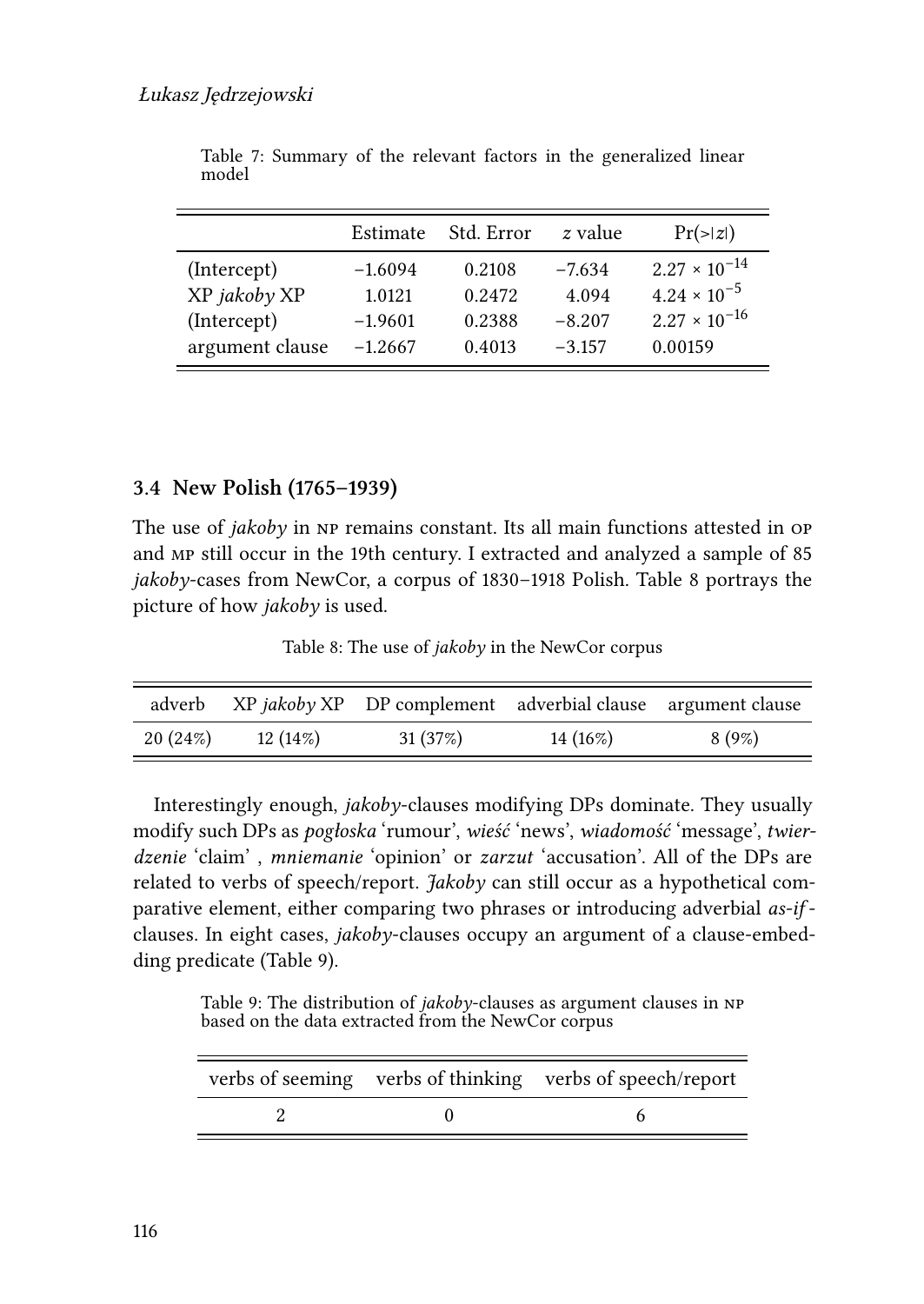I could not find any examples with verbs of thinking. Of course, more data needs to be analyzed in order to be able to exclude this class altogether. In two cases, the *jakoby*-clause is an argument of a *seem*-verb, as the next example shows:

(60) *zdaje* seem.3sG REFL us.DAT jakoby patterns these be.l-PTCP.N-VIR smarter *się nam, jakoby wzory te były mędrsze od* from us *nas* 'it seems to us as if these patterns would be smarter than us' (NewCor, *O związku pomiędzy światłem i elektrycznością*, 1890)

The other cases illustrate the use of *jakoby*-clauses after verbs of speech/report, known from PDP:

(61) *i* and NEG can.PRED also be.l-PTCP.SG.N claim.INF jakoby Latin *nie można też było twierdzić, jakoby łacińscy biskupi* bishops *stróżami byli* guards.ins be.l-ptcp.vir Church.gen Ruthenian *Kościoła ruskiego* 'and one couldn't claim either that supposedly Latin bishops would have been guards of the Ruthenian Church' (NewCor, *Sprawa ruska na Sejmie Czteroletnim*, 1884)

The availability of *jakoby*-clauses after verbs of seeming in np might account for why [Łojasiewicz \(1992\),](#page-42-8) [Wiemer \(2005\)](#page-45-6) and [Taborek \(2008\)](#page-44-5) still cite their occurrence in PDP. Since their incompatibility appears to be a very young development in the history of Polish, one would not be surprised to come across similar examples from the beginning of the 20th century.

## **3.5 Interim summary**

In this section, we have seen that *jakoby* developed its main functions already during the op period. As far as argument *jakoby*-clauses are concerned, they started to occur after verbs of speech/report in late Old Polish and ceased to be used after verbs of seeming in Present-day Polish (Table [10](#page-33-1)).

Along with the latter change, *jakoby* also ceased to occur as a (hypothetical) comparative particle being replaced by *jakby* 'as if'. The question of how *jakoby* developed from a hypothetical comparative complementizer into a hearsay complementizer is addressed in the next section.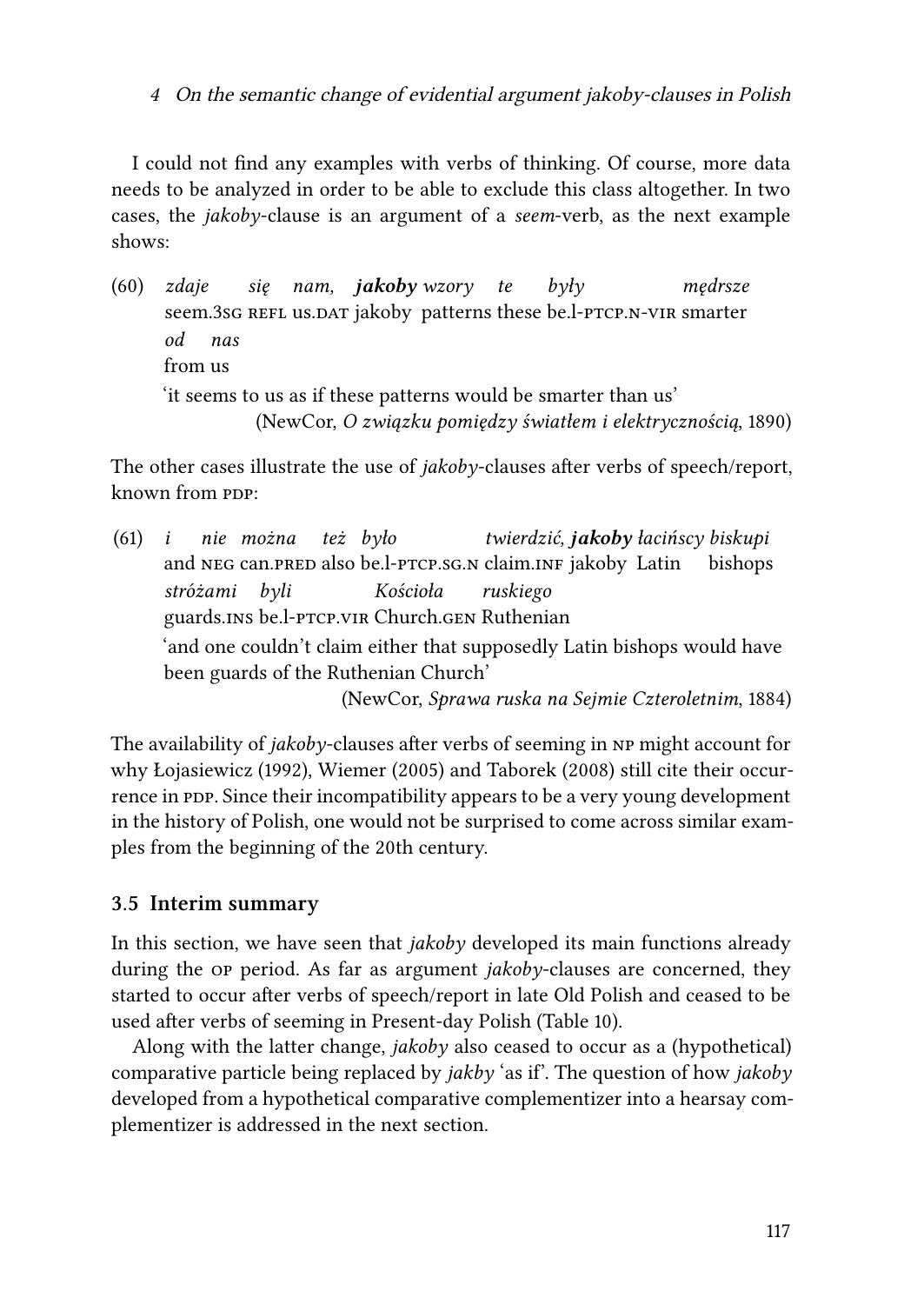<span id="page-33-1"></span>

| Language period                 | argument clauses<br>(verbs of seeming) | argument clauses<br>(verbs of speech /report) |
|---------------------------------|----------------------------------------|-----------------------------------------------|
| early Old Polish (until 1450)   | +                                      |                                               |
| late Old Polish (1450-1543)     |                                        | $\pm$                                         |
| Middle Polish (1543-1765)       | +                                      | $\ddot{}$                                     |
| New Polish (1765-1939)          |                                        | +                                             |
| Present-day Polish (since 1939) |                                        | $^+$                                          |

Table 10: The development of *jakoby*-argument clauses in the history of Polish

# <span id="page-33-0"></span>**4 Reanalysis**

The main objective of this section is to reanalyze the development of *jakoby* in the history of Polish. The main focus is on *jakoby*-clauses being used after verbs of seeming and after verbs of speech/report. I aim at identifying constant factors in the lexical meaning of *jakoby* over time and, at the same time, at locating the aspects responsible for the semantic change that *jakoby* underwent.

As detailed in Section [3,](#page-22-0) *jakoby* can be traced back to the fusion of the comparative preposition *jako* and the conditional/subjunctive clitic  $b\gamma$ . I argue that these components contributed two semantic seeds that determined the further development of *jakoby*: (i) equative comparison, (ii) non-factivity. I take *jako* 'as' to be a lexical anchor for an equivalence relation – along the lines proposed by Umbach & Gust  $(2014)$  – between the matrix clause and the embedded clause. The role of  $by$  is to mark non-factivity giving rise to a counterfactual reading, as defined in Bücking  $(2017:988)^{18}$  $(2017:988)^{18}$  $(2017:988)^{18}$ .

For Old Polish, the combination of these two elements is sufficient to explain the semantic contribution of *jakoby* itself. While component (i) enabled the use of *jakoby* in adjunct clauses, component (ii) paved the way for the dubitative meaning that *jakoby* contributes in complement clauses of verbs of speech/report.[19](#page-33-3)

<span id="page-33-2"></span><sup>&</sup>lt;sup>18</sup>[Bücking \(2017\)](#page-40-10) examines hypothetical comparative clauses in German and distinguishes four different readings: i) extensional, ii) generic, iii) counterfactual, and iv) epistemic. All of them were available with *jakoby* in Old Polish, though it was the counterfactual reading that gave rise to the development of *jakoby* into a hearsay complementizer.

<span id="page-33-3"></span> $19$ One of the anonymous reviewers objects that the reanalysis concerns conditionality and does not involve subjunctive meaning as proposed here. As *by* can express both conditionality and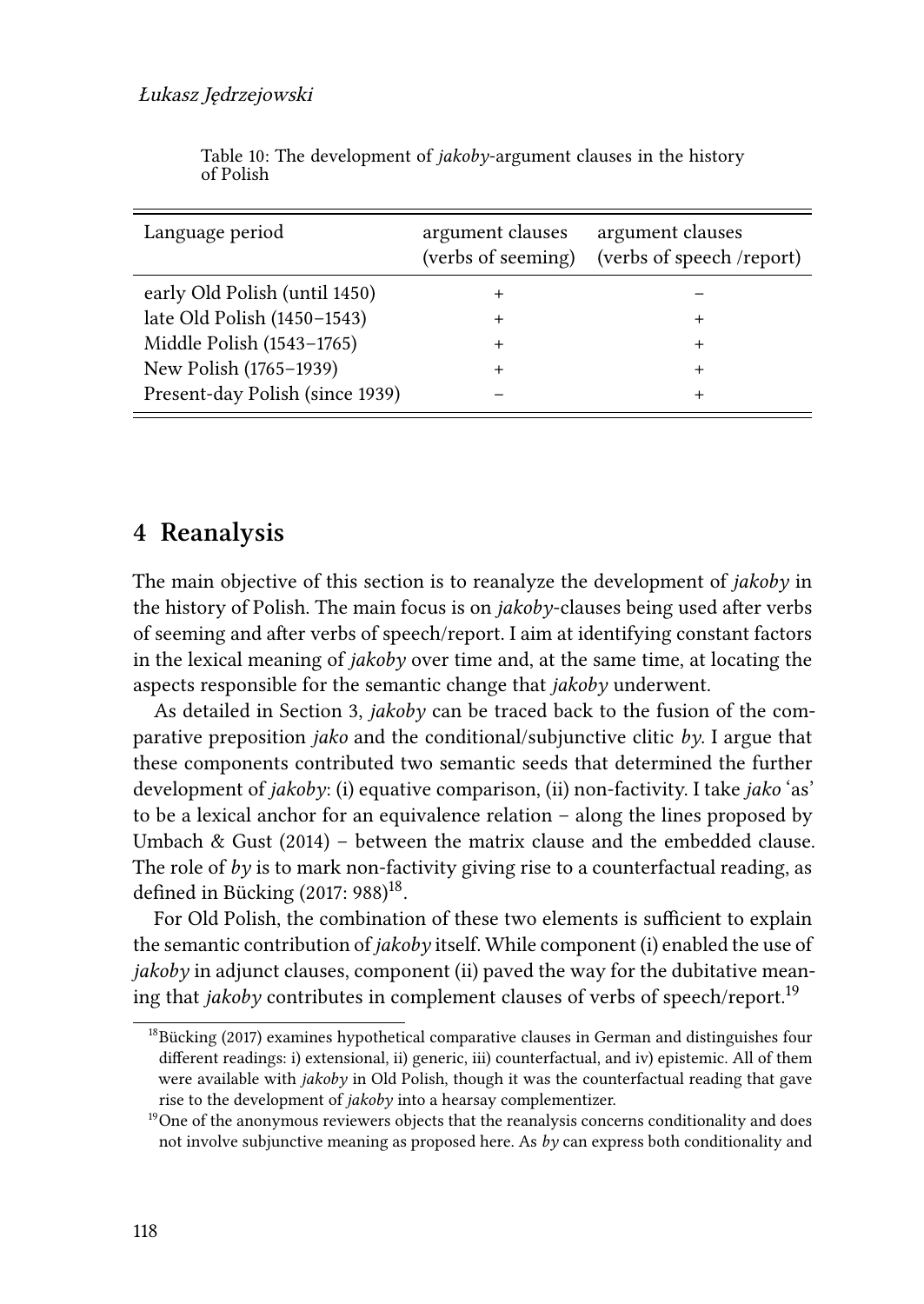| <i>jako</i> 'as' |                                                  |
|------------------|--------------------------------------------------|
|                  | equative meaning subjunctive/non-factive meaning |

Table 11: Etymological composition of *jakoby*

In early Old Polish, *jakoby* heads complement clauses of *seem*-type verbs that express indirect inferential evidence. The logical structure of these sentences is as follows, where *p* represents the proposition expressed by the embedded clause:

## (62) [*seem* [*jakoby p*]]

The central question to be asked here is how these three elements, i.e. the clauseembedding verb, the complementizer, and the embedded proposition play together to yield the final meaning 'it seems as if  $p$ '. The clause-embedding verb *seem* expresses indirect evidence, indicating that the speaker has some body of evidence X from which it follows – or which at least strongly suggests – that *p* is true. The general idea for the case of *seem* can be thus expressed as follows:

(63)  $\left[ \mathbb{S}eem \right]^{c,w} = \lambda p$ . speaker(c) has in w inferential evidence that p is true in w

which can be modeled in the Kratzerian style along the lines of [Faller \(2011\)](#page-41-1) as follows:

(64)  $\left[\text{seem}\right]^{c,w} = \lambda p$  the content(c) provides a perceptual or epistemic modal base  $B$  and a doxastic ordering source  $S$  such that for all worlds  $v$  in min<sub>S(w)</sub>(∩ $B(w)$ ) it holds that  $p$  is true in  $v$ 

subjunctive meaning, it is not surprising that the anonymous reviewer argues for one of the categories. What *by* does is that it introduces a set of alternative worlds, a hallmark of both conditionality and of subjunctive meaning. It is conditionality in Old Polish *jakoby*-complements embedded under verbs of seeming that is crucial for interpretative purposes (cf. [Stalnaker](#page-43-11) [1968](#page-43-11), [Lewis 1973](#page-42-12), [von Fintel 2011](#page-44-10), and in particular [Bücking 2017\)](#page-40-10). But if *jakoby*-clauses are complements to verbs of saying or reporting, it is rather a subjunctive meaning of *by* absorbing the illocutionary force in the sense claimed by [Truckenbrodt \(2006\)](#page-44-11). It has been crosslinguistically observed that embedded clauses in reporting contexts are usually marked by subjunctive mood; for an overview, see [Becker & Remberger \(2010\),](#page-40-11) [Fabricius-Hansen & Sæbø](#page-41-7) [\(2004\)](#page-41-7), [Portner](#page-43-12) ([1997](#page-43-12), [2018](#page-43-13)), [Sode \(2014\)](#page-43-14), among many others. *Jakoby*-complements in Presentday Polish ought to be treated as cases of reportive mood, and not as cases of conditionality.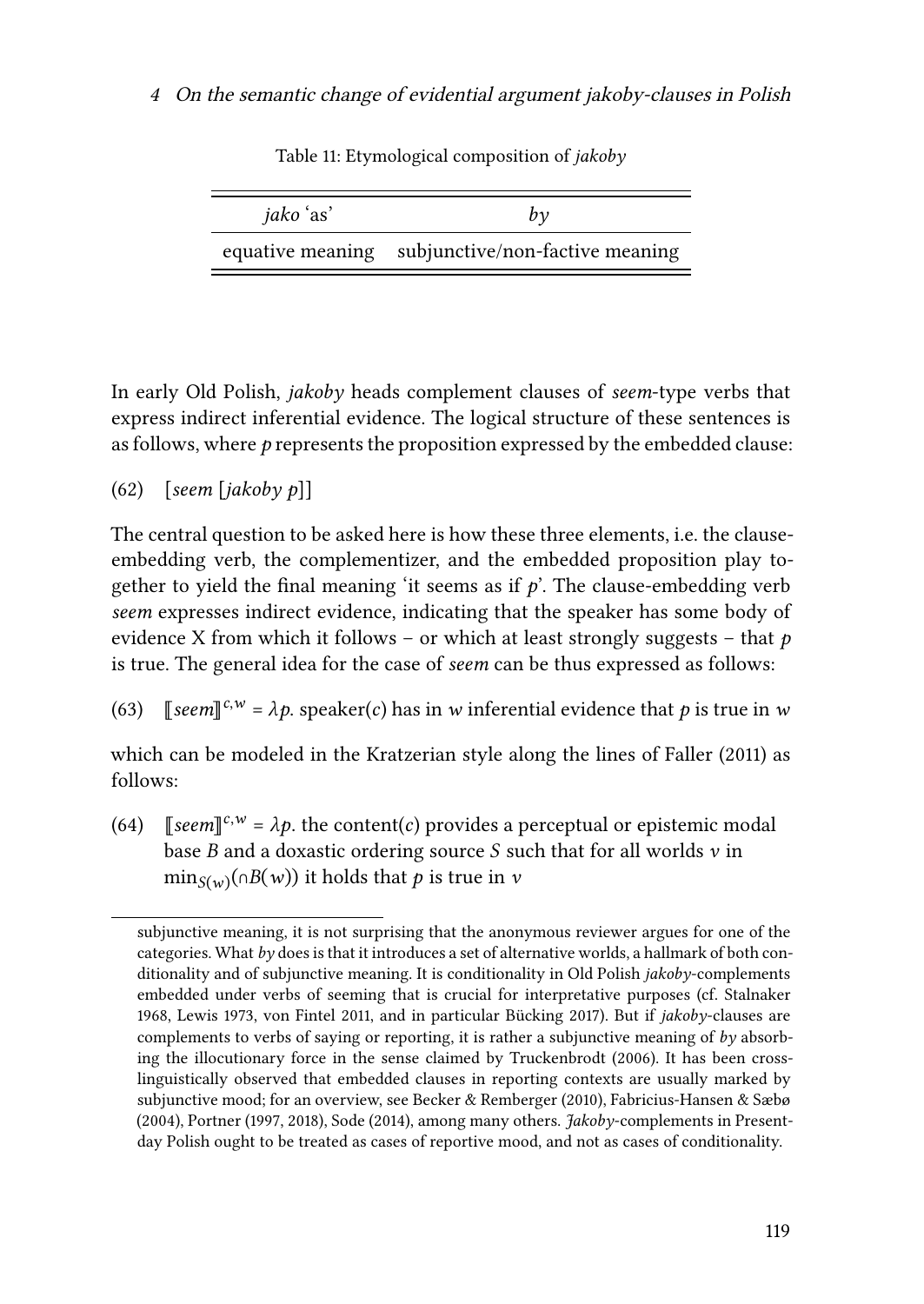#### Łukasz Jędrzejowski

If the matrix verb already expresses indirect evidence, what is the contribution of *jakoby*? Confer the following examples:

- <span id="page-35-3"></span><span id="page-35-0"></span>(65) a. *Donald seems to be in Singapore.*
	- b. *It seems that Donald is in Singapore.*
	- c. *It seems as if Donald is in Singapore.*
	- d. *It seems as if Donald were in Singapore.*

<span id="page-35-1"></span>In a nutshell, the contribution of *jakoby* is to map [\(65b\)](#page-35-0)-type meanings to [\(65d\)](#page-35-1) type meanings, whereas [\(65d\)](#page-35-1) uncovers the two original components of *jakoby* pointed out above, i.e. equative comparison and counter-factual meaning. The basic idea is stated as follows:

<span id="page-35-2"></span>(66) [*seem as if*  $\int_0^{c,w} = \lambda p$ . the information (evidence) that speaker(*c*) has in w is *just like* the information that speaker(c) *would have* if  $p$  were the case

Let's make [\(66\)](#page-35-2) more concrete by examining two explicit scenarios:

- (67) a. *I believe that if Donald is in Singapore, he is excited. Donald is talking to Kim at the Capella Hotel on Singapore's Sentosa island. Donald is excited.*
	- b. *I believe that if Donald is in Singapore, he is excited. Donald is flying to Helsinki to meet Vladimir. I believe Donald is bored. Donald is excited.*

Table 12: Modal bases and ordering sources for the two scenarios

|                          | Modal base (perceptual/epistemic)      | Ordering source (doxastic)                                                                              |
|--------------------------|----------------------------------------|---------------------------------------------------------------------------------------------------------|
| Scenario 1<br>Scenario 2 | Donald is excited<br>Donald is excited | if Donald is in Singapore, he is excited<br>if Donald is in Singapore, he is excited<br>Donald is bored |

In scenario 1 it is natural to assert [\(65a](#page-35-3)) or [\(65b\)](#page-35-0). In scenario 2, in turn, it is natural to assert [\(65d](#page-35-1)). The latter case gives rise to conflicting beliefs and [\(65d\)](#page-35-1) is one way to express a certain reluctance to embrace the proposition for which there is indirect evidence. Accordingly, *seem as if p* is used instead of *seem that p* if what the available evidence suggests is somehow in conflict with what the speaker (used to) believe. If one looks at the relevant properties of the actual reference world, one can see that they look the same as the properties of the possible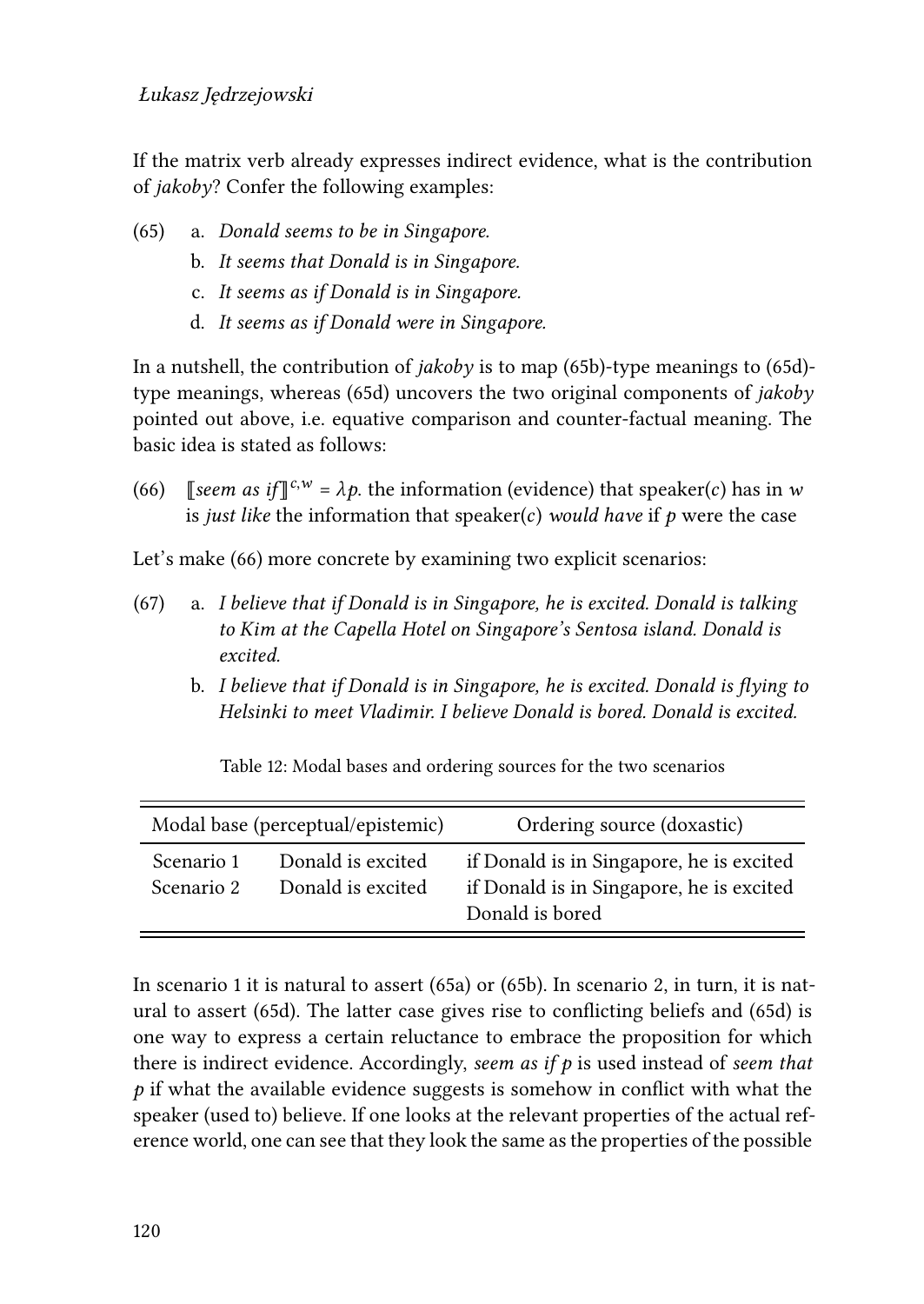worlds where Donald is in Singapore. To put it differently: *As if* introduces the accessibility relation by way of an explicit comparison between two classes of worlds. The accessibility relation simply relates two sets of words. What *jakoby* does after verbs of seeming is compare them, or rather expresses equivalence as to some relevant properties.<sup>[20](#page-36-0)</sup> This corresponds to [Bücking \(2017](#page-40-10): 988)'s counterfactual reading of hypothetical comparative clauses, according to which only those worlds are taken into account that are as similar as possible to the actual world, given of course that the conditional's antecedent is true.

In sum, the contribution of *jakoby* in op does not seem to be genuinely evidential. Rather, it arises from the meaning of the two elements it is composed of: equative comparison and counter-factual meaning. If this is this case, the following question automatically arises: How did the inferential meaning of *jakoby* change to a reportative one specified in([68\)](#page-36-1)?

<span id="page-36-1"></span>(68)  $\left[ \frac{\partial^2 u}{\partial x^2} \right] \left[ \frac{\partial^2 u}{\partial y^2} \right]^{1/2} = 1$  iff there exists a non-empty reportative informational modal base  $f_r(w)$  such that for all  $w' \in \bigcap_{r=1}^r (w)$ ,  $[\![p]\!]^{w', c} = 1$ 

Intuitively, *it seems that p* expresses that there is some body of information X which entails that  $p$  is the case. What kind of information is X? Verbs of seeming are surprisingly flexible and are definitely not limited to expressing inferential evidence:

- (69) a. from *perceptual* information  $X \rightarrow$  infer p (= inferred);
	- b. from *conceptual* information  $X \rightarrow$  infer p (= assumed);
	- c. from *reportative*  $\rightarrow$  infer p (–).

The last case is usually not registered as an *inferential* evidential. However, in practice reportative strategies often involve a fair amount of inference from the original utterance to its reported version. [De Haan \(2007\)](#page-41-8) and [Grimm \(2010\)](#page-41-9) notice that English *seem* is capable of expressing both direct and indirect evidence. A similar observation has been made by [Reis \(2007\)](#page-43-15) with respect to German *scheinen* 'seem'. Its Dutch counterpart *schijnen* developed into a marker of reportative evidence and is joined by *lijken* for expressing visual evidence, see [Koring](#page-42-13) [\(2013\).](#page-42-13) For Cuzco Quechua, [Faller \(2001:](#page-41-10) 53–55) claims that by using the reportative morpheme *=si*, the speaker does not necessarily deny having inferential evidentials.

Using the idea from [Faller \(2011\)](#page-41-1) that inferential evidentials involve a nonempty ordering source whereas (informational) reportative evidentials make no

<span id="page-36-0"></span> $^{20}$ I would like to thank Radek Šimík (pc.) for pointing this out to me.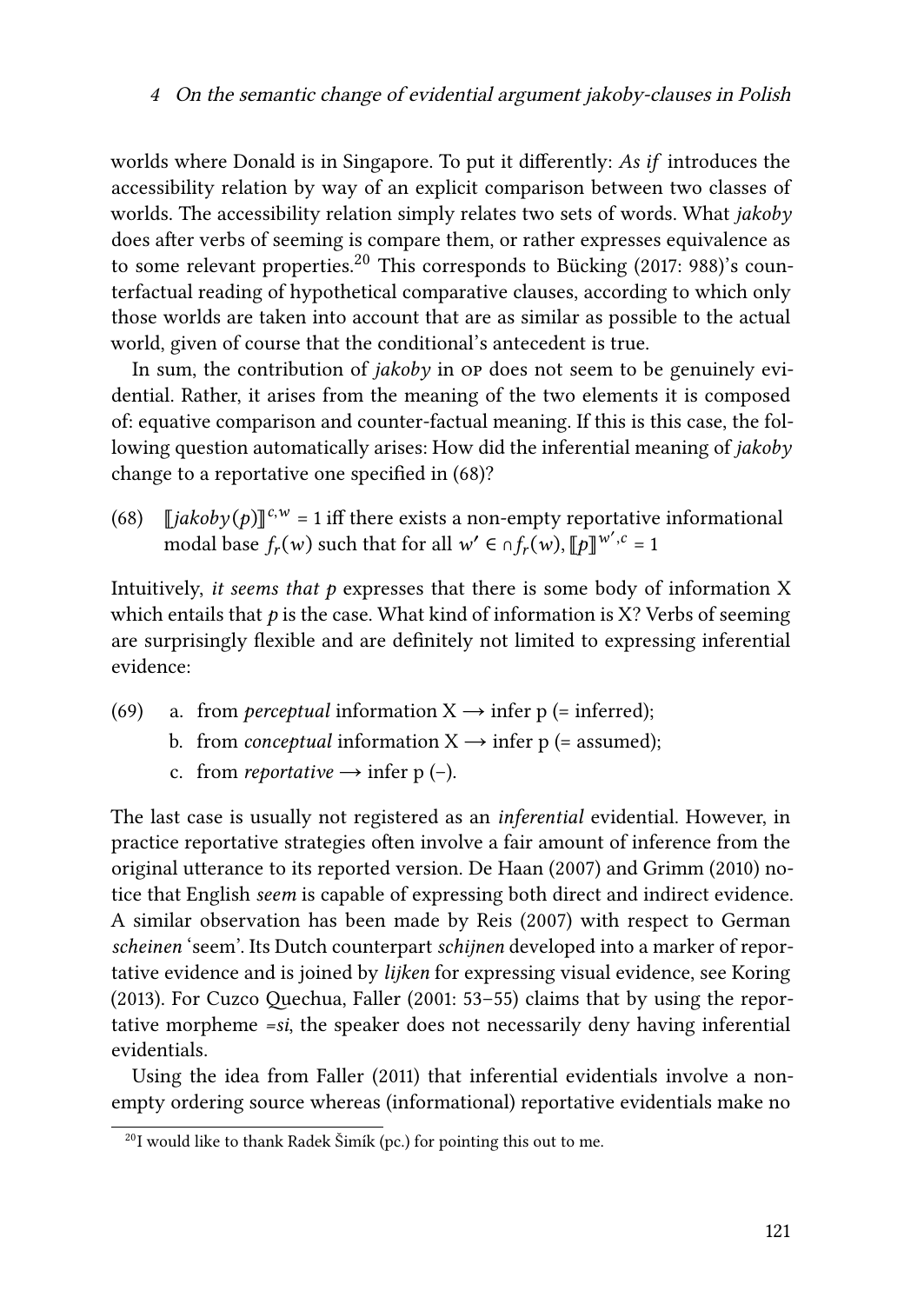#### Łukasz Jędrzejowski

reference to an ordering source at all, we can picture the development of *jakoby* as in Table [13.](#page-37-1)

<span id="page-37-1"></span>

|                                                           | Modal base                                                                | Ordering source      |
|-----------------------------------------------------------|---------------------------------------------------------------------------|----------------------|
| early Old Polish<br>late Old Polish<br>Present-day Polish | perceptual/conceptual<br>perceptual/conceputal/reportative<br>reportative | doxastic<br>doxastic |

Table 13: Diachrony of *jakoby* in terms of admissible information types in the modal base

The semantic shift of *jakoby* involved two main developments. First, the meaning of *jakoby* was broadened to allow for inferences from reportative information (compatible with but not enforced by its*seem*-type embedding verbs). Second, the reportative flavor acquired by *jakoby* licensed its use in complements of speech/ report verbs. Since these new contexts were no longer compatible with the original inferential meaning, they ultimately lead to the inability to use *jakoby* in its original contexts.

# <span id="page-37-0"></span>**5 Conclusion**

The main aim of this chapter has been to examine the development and the semantic change of the evidential complementizer *jakoby* in the history of Polish with the main focus on argument clauses. It has been shown that *jakoby* developed a hearsay meaning in the late Old Polish period (1450–1543) and that it ceased to be selected by verbs of seeming in Present-day Polish (1939–present). The semantic shift outlined above corresponds to the evidential hierarchy proposed by [de Haan \(1999\)](#page-41-11) according to which inferential evidentials can give rise to reportative evidentials.

As for emergence scenarios of complementizers, [Willis \(2007](#page-45-10): 433) argues that the emergence of a new complementizer may involve three scenarios: (i) reanalysis of main-clause phrasal elements as complementizer heads, (ii) reanalysis of main-clause heads (e.g. verbs, prepositions) as complementizer heads, (iii) reanalysis of embedded phrases (e.g. specifiers of CP) as complementizer heads. The development of *jakoby* instantiates a fourth scenario: reanalysis of a complementizer head as another complementizer head.

Finally, the question of where evidentials come from has been addressed in different studies so far, cf. [Willett \(1988\)](#page-45-11), [Lazard \(2001\)](#page-42-14), [Aikhenvald \(2004](#page-40-12): 271–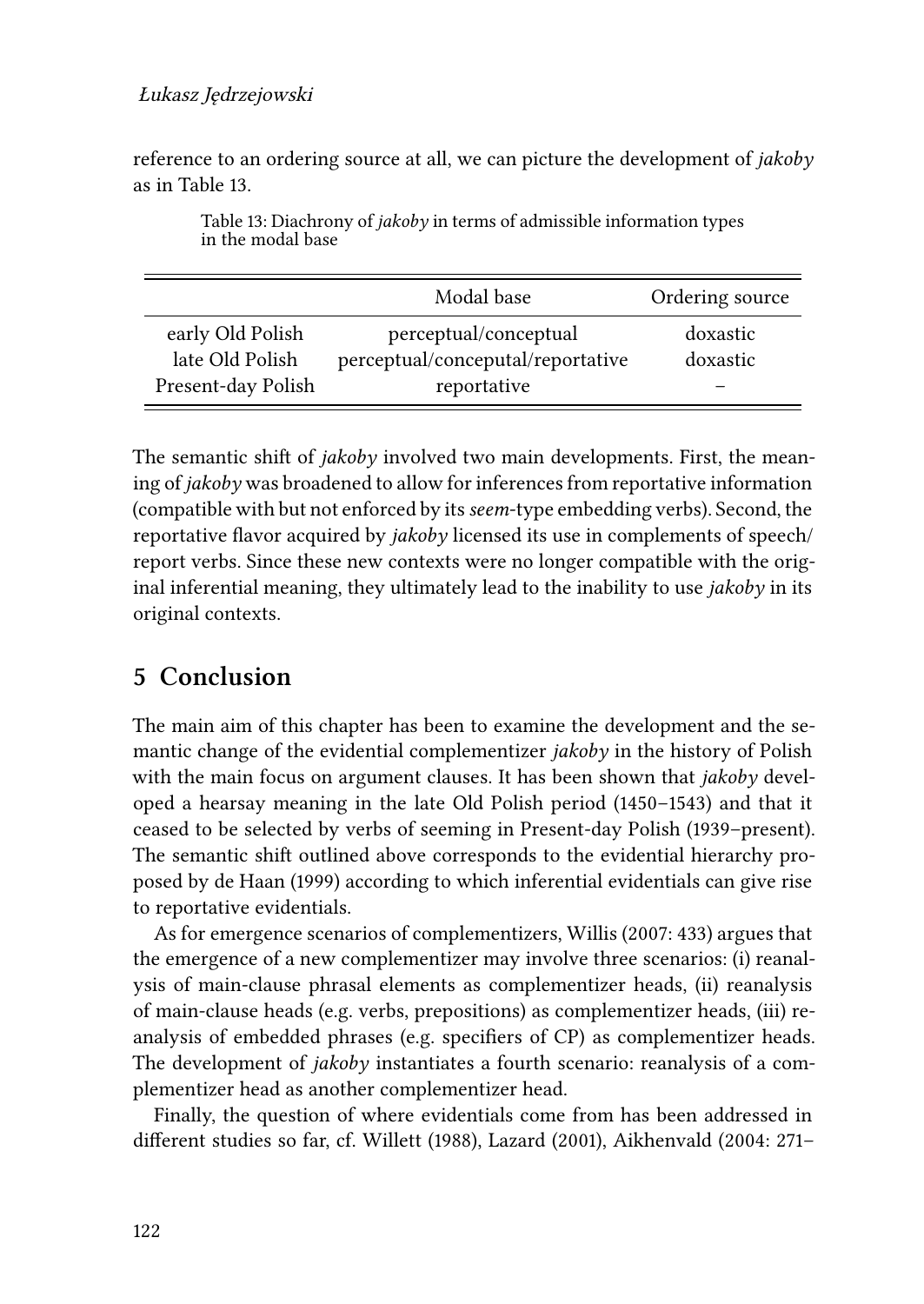302), [Aikhenvald \(2011\),](#page-40-13) [Jalava \(2017\),](#page-41-12) [Friedman \(2018\)](#page-41-13), to name but a few. Various development patterns have been attested cross-linguistically. [Aikhenvald \(2011\)](#page-40-13) points out two major sources for the development of evidentials. They can either evolve from open classes (e.g. verbs) and from closed classes (e.g. pronouns) or emerge out of an evidential strategy as an inherent marker of the grammatical category of evidentiality. The case of *jakoby* illustrates the former scenario, in which a complementizer develops into another complementizer. However, not much attention has been paid to the pattern described in this chapter and finegrained analyses depicting individual micro-steps of how evidential expressions come into being and develop still require further research.

# **Abbreviations**

| 1/2/3       | 1st/2nd/3rd person                | M           | masculine        |  |
|-------------|-----------------------------------|-------------|------------------|--|
| <b>ACC</b>  | accusative                        | N           | neuter           |  |
| ADD         | additive                          | <b>NEG</b>  | negation         |  |
| AN          | animate                           | N-VIR       | non-virile       |  |
| <b>AOR</b>  | aorist                            | PL          | plural           |  |
| COMP        | complementizer                    | PRED        | predicative      |  |
| <b>DAT</b>  | dative                            | PROG        | progressive      |  |
| F           | feminine                          | <b>PST</b>  | past tense       |  |
| <b>GEN</b>  | genitive                          | <b>REFL</b> | reflexive        |  |
| <b>HAB</b>  | habitual                          | <b>REP</b>  | reportative      |  |
| <b>ILLA</b> | illative                          | SG          | singular         |  |
| <b>IMPR</b> | impressive                        | <b>SUBJ</b> | subjunctive mood |  |
| <b>INCL</b> | inclusive                         | <b>TOP</b>  | topic            |  |
| <b>INF</b>  | infinitive                        | <b>VIR</b>  | virile           |  |
| LOC         | locative                          |             |                  |  |
| l-PTCP      | <i>l</i> -participle              |             |                  |  |
|             | (inflected for number and gender) |             |                  |  |

# **Acknowledgements**

This chapter emerged out of a collaboration with Mathias Schenner at the Leibniz-Center General Linguistics in Berlin (ZAS) in 2013, and resulted in a joint talk presented at the workshop *New insights into the syntax and semantics of complementation* at the 21st international conference on historical linguistics at the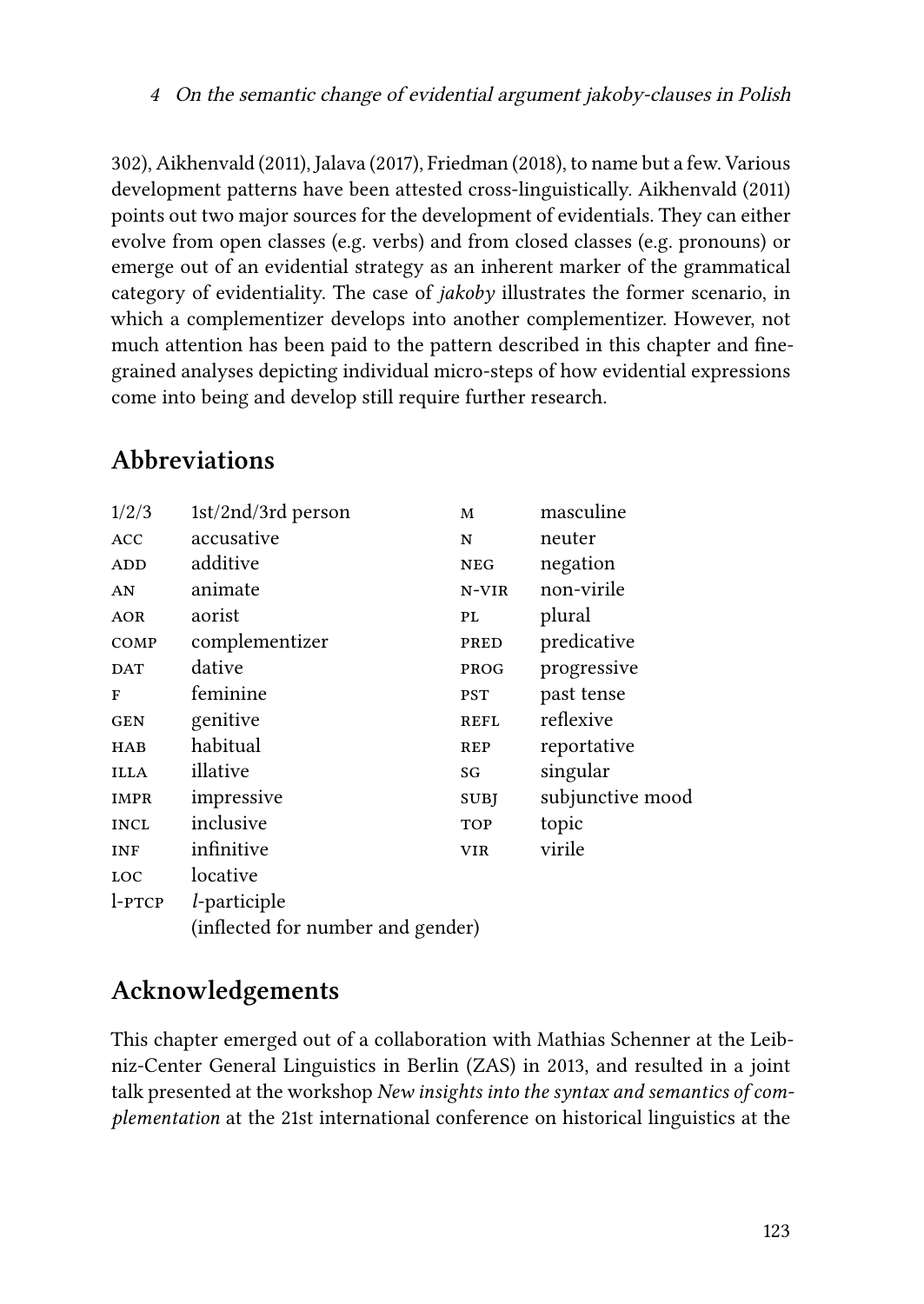#### Łukasz Jędrzejowski

University of Oslo (September 2013), cf. [Jędrzejowski & Schenner \(2013\).](#page-42-10) Mathias Schenner was responsible for the semantic analysis. I, in turn, was responsible for the syntactic analysis and provided substantial data from older stages of Polish. With Mathias' kind approval, I seized on selected issues we raised in our earlier work, developed them further, and presented new results at the colloquium *Semantics-pragmatics exchange* at the University of Düsseldorf (June 2017), at the conference *Formal diachronic semantics* 2 (FoDS 2) at the Saarland University (November 2017), at the conference *Formal description of Slavic languages* 12.5 (FDSL 12.5) at the University of Nova Gorica (December 2017), as well as at the colloquium *Slawistische Linguistik* at the Humboldt University of Berlin (June 2018). I am grateful to the audiences for the inspiring feedback. For thought-provoking questions and comments, I would like to thank in particular (in alphabetical order): Nora Boneh, Ashwini Deo, Edit Doron, Hana Filip, Berit Gehrke, Remus Gergel, Chiara Gianollo, Julie Goncharov, Wojciech Guz, Verena Hehl, Vera Hohaus, Uwe Junghanns, Todor Koev, Martin Kopf-Giammanco, Roland Meyer, Roumyana Pancheva, Andreas Pankau, Radek Šimík, Peter Sutton, Luka Szucsich, Carla Umbach, Jonathan Watkins, Frederike Weeber, Henk Zeevat, and Karolina Zuchewicz. I am also indebted to two anonymous referees for their helpful feedback and genuinely interesting suggestions. Last but not least, my special thanks go to Clare Patterson and Benjamin Lowell Sluckin for proofreading. Of course, all remaining errors are my own.

# **Primary sources**

| EZ          | Ewangeliarz Zamoyskich ['The Zamoyskich' gospel'], 2nd h. 15th c.           |
|-------------|-----------------------------------------------------------------------------|
| FP          | Sebastian Koperski (2015): Fałszywy prorok ['The deceitful prophet'].       |
|             | Poznań: Zysk i S-ka Wydawnictwo.                                            |
| KG          | Kazania Gnieźnieńskie ['The sermons of Gniezno'], 1st h. 15th c.            |
| KorBa       | Elektroniczny korpus tekstów polskich z XVII i XVII w. (do 1772 r.) ['Elec- |
|             | tronic corpus of 17th and 18th century Polish texts (up to 1772)' also      |
|             | known as The baroque corpus of Polish.                                      |
| NewCor      | Korpus tekstów z lat 1830-1918 ['Corpus of 1830-1918 Polish'].              |
| <b>NKJP</b> | Narodowy Korpus Języka Polskiego ['National corpus of Polish'].             |
| PolDi       | A Polish diachronic online corpus.                                          |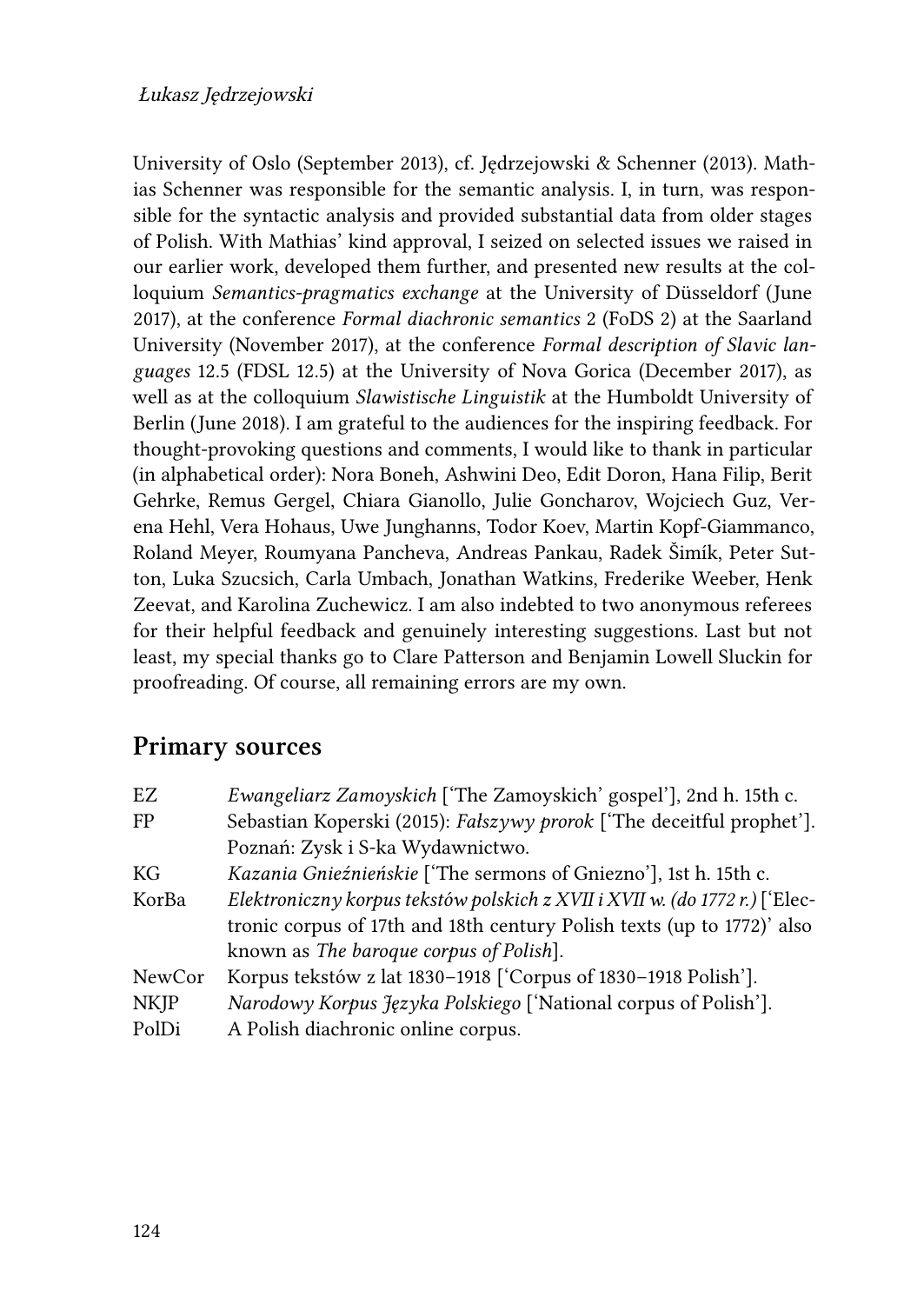<sup>4</sup> On the semantic change of evidential argument jakoby-clauses in Polish

# **References**

<span id="page-40-12"></span>Aikhenvald, Alexandra Y. 2004. *Evidentiality*. Oxford: Oxford University Press.

- <span id="page-40-13"></span>Aikhenvald, Alexandra Y. 2011. The grammaticalization of evidentiality. In Bernd Heine & Heiko Narrog (eds.), *The Oxford Handbook of Grammaticalization*, 602–610. Oxford: Oxford University Press.
- <span id="page-40-8"></span>AnderBois, Scott. 2014. On the exceptional status of reportative evidentials. *Proceedings of SALT* 24. 234–254.
- <span id="page-40-9"></span>Bates, Douglas M., Martin Maechler & Ben Bolker. 2012. *lme4: Linear mixedeffects models using S4 classes*. R package version 0.999999-0.
- <span id="page-40-11"></span>Becker, Martin G. & Eva-Maria Remberger. 2010. *Modality and Mood in Romance: Modal Interpretation, Mood Selection, and Mood Alternation* (Linguistische Arbeiten 533). Berlin: de Gruyter.
- <span id="page-40-2"></span>Błaszczak, Joanna, Patrycja Jabłońska, Dorota Klimek-Jankowska & Krzysztof Migdalski. 2014. The riddle of future tense in Polish: How much 'future' is there in 'future tense'? In Philippe de Brabanter, Mikhail Kissine & Saghie Sharifzadeh (eds.), *Future Times, Future Tenses*, 165–204. Oxford: Oxford University Press.
- <span id="page-40-0"></span>Bondaruk, Anna. 2004. *PRO and Control in English, Irish and Polish - A Minimalist Analysis*. Lublin: Wydawnictwo KUL.
- <span id="page-40-10"></span>Bücking, Sebastian. 2017. Composing *wie wenn* - The semantics of hypothetical comparison clauses in German. *Natural Language and Linguistic Theory* 35(4). 979–1025.
- <span id="page-40-3"></span>Cinque, Guglielmo. 1999. *Adverbs and Functional Heads. A Cross-Linguistic Perspective* (Oxford Studies in Comparative Syntax). Oxford: Oxford University Press.
- <span id="page-40-4"></span>Cinque, Guglielmo. 2006. *Restructuring and Functional Heads* (The Cartography of Syntactic Structures 4). Oxford: Oxford University Press.
- <span id="page-40-5"></span>Cinque, Guglielmo. 2017. On the status of functional categories (heads and phrases). *Language and Linguistics* 18(4). 521–576.
- <span id="page-40-7"></span>Curnow, Timothy Jowan. 2002. Types of interaction between evidentials and first-person subjects. *Anthropological Linguistics* 44(2). 178–196.
- <span id="page-40-1"></span>de Cuba, Carlos. 2017. Noun complement clauses as referential modifiers. *Glossa: A Journal of General Linguistics* 2(1): 3. 1–46.
- <span id="page-40-6"></span>Döring, Sophia. 2013. Modal particles and context shift. In Daniel Gutzmann & Hans-Martin Gärtner (eds.), *Beyond Expressives: Explorations in Use-Conditional Meaning* (Current Reseach in the Semantics / Pragmatics Interface 28), 95–123. Leiden & Boston: Brill.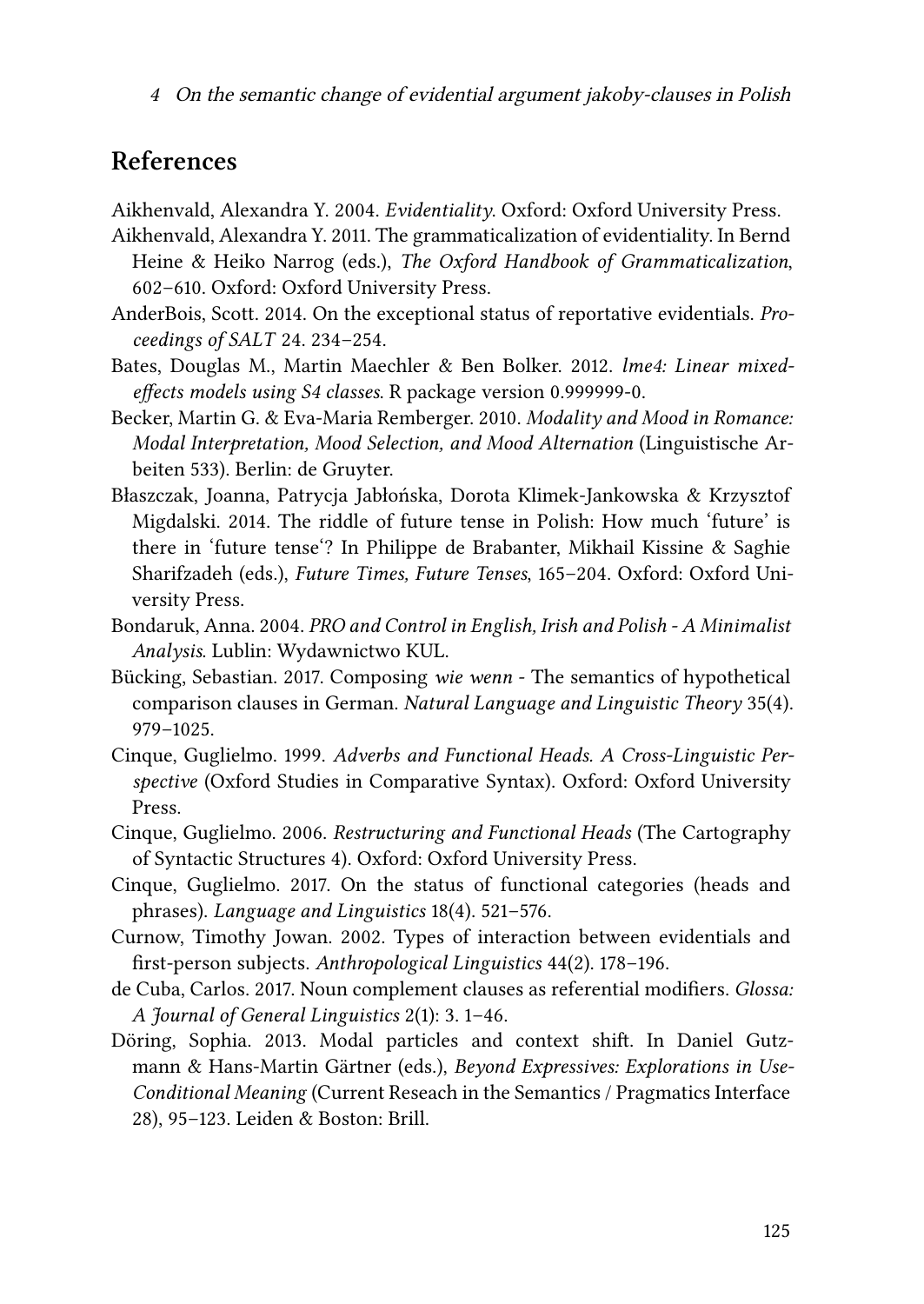- <span id="page-41-6"></span>Dziubalska-Kołaczyk, Katarzyna & Bogdan Walczak. 2010. Polish. *Revue belge de philologie et d'histoire* 88(3). 817–840.
- <span id="page-41-7"></span>Fabricius-Hansen, Cathrine & Kjell Johan Sæbø. 2004. In a mediative mood: The semantics of the German reportive subjunctive. *Natural Language Semantics* 12(3). 213–257.
- <span id="page-41-10"></span>Faller, Martina. 2001. Remarks on evidential hierarchies. In David Beaver, Martínez Casillas, Brady Clark & Stefan Kaufmann (eds.), *The Construction of Meaning*, 89–111. Stanford: CSLI Publications.
- <span id="page-41-0"></span>Faller, Martina. 2002. *Semantics and Pragmatics of Evidentials in Cuzco Quechua*. Stanford University. (Doctoral dissertation).
- <span id="page-41-1"></span>Faller, Martina. 2011. A possible worlds semantics for Cuzco Quechua evidentials. *Proceedings of SALT* 20. 660–683.
- <span id="page-41-13"></span>Friedman, Victor. 2018. Where do evidentials come from? In Alexandra Y. Aikhenvald (ed.), *The Oxford Handbook of Evidentiality*, 124–147. Oxford: Oxford University Press.
- <span id="page-41-9"></span>Grimm, Scott. 2010. An empirical view on raising to subject. In Melanie Weirich & Stefanie Jannedy (eds.), *Papers from the Linguistics Laboratory* (ZAS Papers in Linguistics 52), 83–109. Zentrum für Allgemeine Sprachwissenschaft, Berlin.
- <span id="page-41-11"></span>de Haan, Ferdinand. 1999. Evidentiality and epistemic modality: Setting boundaries. *Southwest Journal of Linguistics* 18(1). 83–101.
- <span id="page-41-8"></span>de Haan, Ferdinand. 2007. Raising as grammaticalization: The case of Germanic *seem*-verbs. *Rivista di Linguistica* 19(1). 129–150.
- <span id="page-41-4"></span>Hacquard, Valentine. 2006. *Aspects of Modality*. MIT. (Doctoral dissertation).
- <span id="page-41-5"></span>Hacquard, Valentine & Alexis Wellwood. 2012. Embedding epistemic modals in English: A corpus-based study. *Semantics and Pragmatics* 5(4). 1–29.
- <span id="page-41-3"></span>Haegeman, Liliane & Barbara Ürögdi. 2010. Referential CPs and DPs: An operator movement account. *Theoretical Linguistics* 36(2-3). 111–152.
- <span id="page-41-2"></span>Ibarretxe-Antuñano, Iraide. 1999. Metaphorical mappings in the sense of smell. In Jr. Raymond W. Gibbs & Gerard J. Steen (eds.), *Metaphor in Cognitive Linguistics. Selected Papers from the 5th International Cognitive Linguistics Conference, Amsterdam, 1997* (Current Issues in Linguistic Theory 175), 29–45. Amsterdam: John Benjamins.
- <span id="page-41-12"></span>Jalava, Lotta. 2017. Grammaticalization of modality and evidentiality in Tundra Nenets. In Kees Hengeveld, Heiko Narrog & Hella Olbertz (eds.), *The Grammaticalization of Tense, Aspect, Modality and Evidentiality: A Functional Perspective* (Trends in Linguistics. Studies and Monographs 311), 133–162. Berlin: de Gruyter.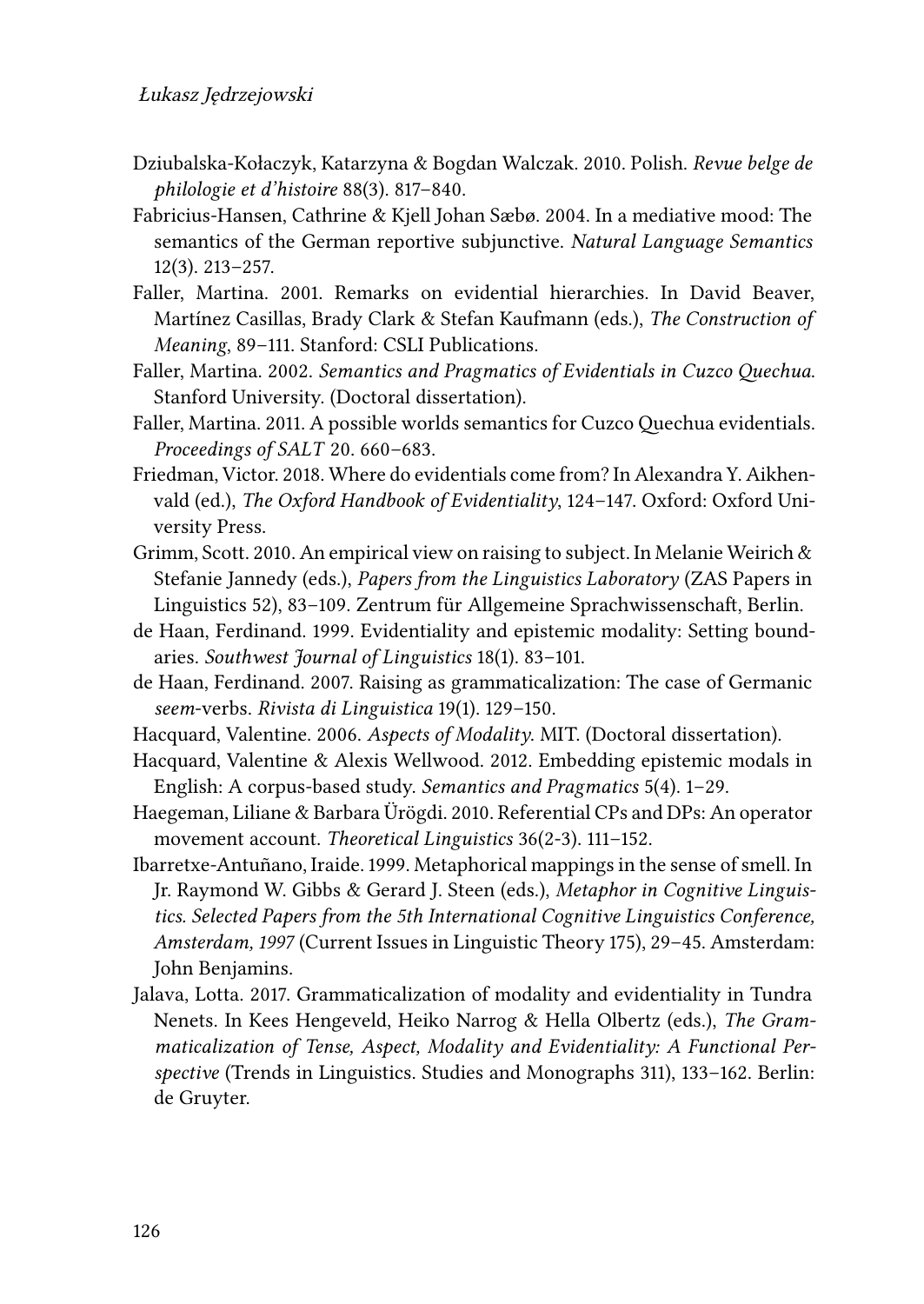<sup>4</sup> On the semantic change of evidential argument jakoby-clauses in Polish

- <span id="page-42-0"></span>Jędrzejowski, Łukasz. 2012. What is it that keeps the rein on quotative modals so tight? A cross-linguistic perspective. In Werner Abraham & Elisabeth Leiss (eds.), *Modality and Theory of Mind Elements across Languages* (Trends in Linguistics. Studies and Monographs 243), 425–452. Berlin: de Gruyter.
- <span id="page-42-10"></span>Jędrzejowski, Łukasz & Matthias Schenner. 2013. From an inferential C to a reportative C: The case of evidential *jakoby*-clauses in Polish. Talk and handout delivered at the 21st International Conference on Historical Linguistics, Workshop: New Insights into the Syntax and Semantics of Complementation, University of Oslo.
- <span id="page-42-7"></span>Karttunen, Lauri. 1977. Syntax and semantics of questions. *Linguistics and Philosophy* 1(1). 3–44.
- <span id="page-42-9"></span>Kauf, Carina. 2017. *Counterfactuals and (Counter-)Identity. The Identity Crisis of "If I Were You"*. Georg-August-Universität Göttingen. (MA thesis).
- <span id="page-42-11"></span>Klemensiewicz, Zenon. 2009. *Historia Języka polskiego ['The History of Polish']*. Warszawa: Wydawnictwo Naukowe PWN.
- <span id="page-42-13"></span>Koring, Los. 2013. *Seemingly Similar: Subjects and Displacement in Grammar, Processing, and Acquisition*. Universiteit Utrecht. (Doctoral dissertation).
- <span id="page-42-1"></span>Kratzer, Angelika. 1981. The notional category of modality. In Hans-Jürgen Eikmeyer & Hannes Rieser (eds.), *Words, Worlds, and Contexts. New Approaches to Word Semantics* (Research in Text Theory 6), 38–74. Berlin: de Gruyter.
- <span id="page-42-2"></span>Kratzer, Angelika. 1991. Modality. In Arnim von Stechow & Dieter Wunderlich (eds.), *Semantik. Ein internationales Handbuch der zeitgenössischen Forschung* (Handbücher zur Sprach- und Kommunikationswissenschaft 6), 639–650. Berlin: de Gruyter.
- <span id="page-42-3"></span>Kratzer, Angelika. 2012. *Modals and Conditionals* (Oxford Studies in Theoretical Linguistics 36). Oxford: Oxford University Press.
- <span id="page-42-14"></span>Lazard, Gilbert. 2001. On the grammaticalization of evidentiality. *Journal of Pragmatics* 33(3). 359–367.
- <span id="page-42-12"></span>Lewis, David. 1973. *Counterfactuals*. Cambridge: Harvard University Press.
- <span id="page-42-8"></span>Łojasiewicz, Anna. 1992. *Własności składniowe polskich spójników ['Syntactic Properties of Polish Conjunctions']*. Warszawa: Wydawnictwa Uniwersytetu Warszawskiego.
- <span id="page-42-4"></span>Matthewson, Lisa, Hotze Rullmann & Henry Davis. 2007. Evidentials as epistemic modals: Evidence from St'át'imcets. *Linguistic Variation Yearbook* 7. 201–254.
- <span id="page-42-5"></span>Migdalski, Krzysztof. 2006. *The Syntax of Compound Tenses in Slavic*. Universiteit van Tilburg. (Doctoral dissertation).
- <span id="page-42-6"></span>Migdalski, Krzysztof. 2010. On the relation between V2 and the second position cliticization. *Lingua* 120(2). 329–353.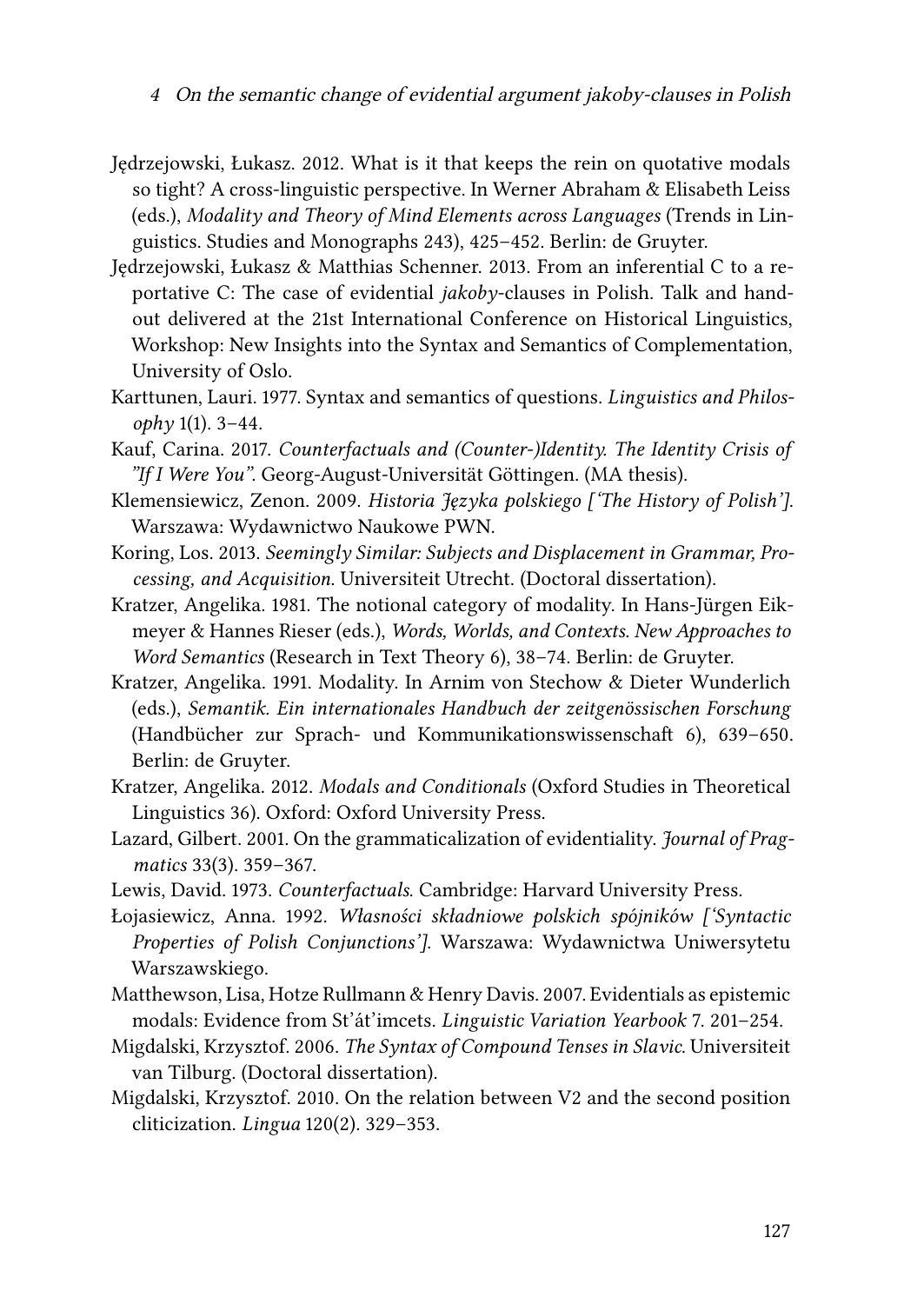- <span id="page-43-2"></span>Migdalski, Krzysztof. 2016. *Second Position Effects in the Syntax of Germanic and Slavic Languages*. Wrocław: Wydawnictwo Uniwersytetu Wrocławskiego.
- <span id="page-43-4"></span>Moulton, Keir. 2009. *Natural Selection and the Syntax of Clausal Complementation*. University of Massachusetts Amherst. (Doctoral dissertation).
- <span id="page-43-9"></span>Murray, Sarah E. 2017. *The Semantics of Evidentials* (Oxford Studies in Semantics and Pragmatics 9). Oxford: Oxford University Press.
- <span id="page-43-6"></span>Percus, Orin & Uli Sauerland. 2003. Pronoun movement in dream reports. In Makoto Kadowaki & Shigeto Kawahara (eds.), *NELS 33: Proceedings of the Thirty-Third Annual Meeting of the North East Linguistic Society, Massachusetts Institute of Technology, November 8-10, 2002*, 265–284. Amherst, University of Massachusetts: GLSA Publications.
- <span id="page-43-12"></span>Portner, Paul. 1997. The semantics of mood, complementation, and conversational force. *Natural Language Semantics* 5(2). 167–212.
- <span id="page-43-13"></span>Portner, Paul. 2018. *Mood* (Oxford Surveys in Semantics and Pragmatics 5). Oxford: Oxford University Press.
- <span id="page-43-10"></span>R Core Team. 2012. *A language and environment for statistical computing*. Vienna.
- <span id="page-43-3"></span>Reis, Marga. 1977. *Präsuppositionen und Syntax* (Linguistische Arbeiten 51). Tübingen: Max Niemeyer.
- <span id="page-43-15"></span>Reis, Marga. 2007. Modals, so-called semi-modals, and grammaticalization in German. *Interdisiplinary Journal for Germanic Linguistics and Semiotic Analysis*  $12(1)$ .  $1-57$ .
- <span id="page-43-1"></span>Rizzi, Luigi. 1997. The fine structure of the left periphery. In Liliane Haegeman (ed.), *Elements of Grammar. Handbook in Generative Syntax* (Kluwer International Handbooks of Linguistics 1), 281–337. Dordrecht: Kluwer.
- <span id="page-43-8"></span>Schenner, Matthias. 2007. Semantic complexity of evidentials: Some typological parameters. *Proceedings of LingO 2007*. 204–211.
- <span id="page-43-5"></span>Shanon, Benny. 1980. Dreaming and dream reports. *Journal of Pragmatics* 4(5). 449–459.
- <span id="page-43-7"></span>*Słownik Współczesnego Języka Polskiego [Dictionary of Modern Polish]*. 1998. Warszawa: Przegląd Reader's Digest.
- <span id="page-43-0"></span>Socka, Anna. 2010. Reportative Partikeln in kontrastiver Sicht (Polnisch – Deutsch). In Andrzej Kątny & Anna Socka (eds.), *Modalität / Temporalität in kontrastiver und typologischer Sicht* (Danziger Beiträge zur Germanistik 30), 239–264. Frankfurt am Main: Peter Lang.
- <span id="page-43-14"></span>Sode, Frank. 2014. *Zur Semantik und Pragmatik der Indirektheit im Deutschen*. Humboldt-Universität zu Berlin. (Doctoral dissertation).
- <span id="page-43-11"></span>Stalnaker, Robert. 1968. A theory of conditionals. In Nicholas Rescher (ed.), *Studies in Logical Theory*, 98–112. Oxford: Blackwell.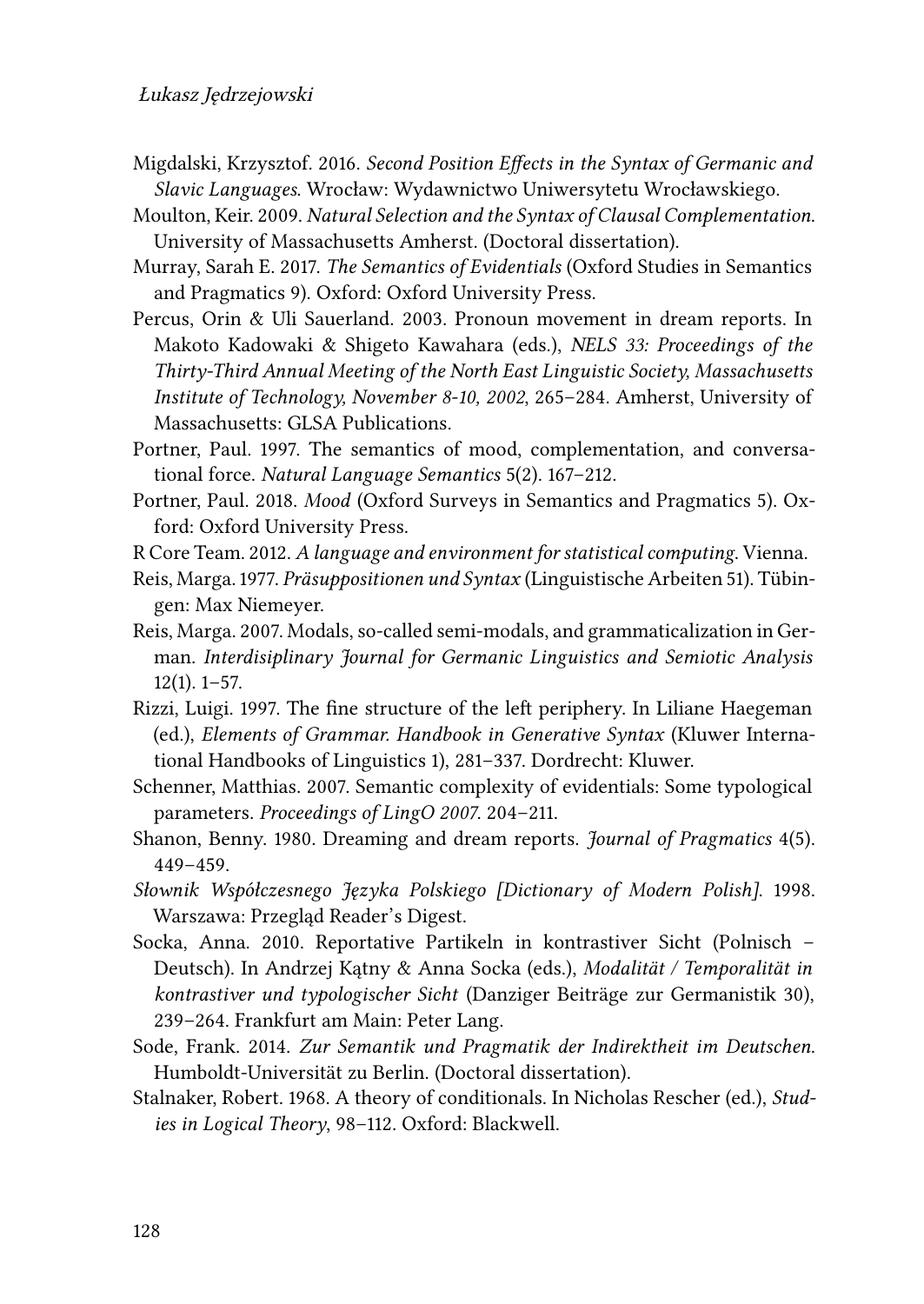- <span id="page-44-0"></span>Stępień, Marzena. 2008. O wzajemnym przenikaniu się ewidencjalności i modalności (na przykładzie wybranych czasowników i wyrażeń funkcyjnych) ['On interactions between evidentiality and modality (based on selected verbs and functional expressions']. In Björn Wiemer & Vladimir Plungian (eds.), *Lexikalische Evidentialitäts-Marker in slavischen Sprachen* (Wiener Slavistischer Almanach 72), 313–333. München: Otto Sagner.
- <span id="page-44-4"></span>Sweetser, Eve. 1990. *From Etymology to Pragmatics. Metaphoricals and Cultural Aspects of Semantic Structure* (Cambridge Studies in Linguistics 54). Cambridge: Cambridge University Press.
- <span id="page-44-2"></span>Szczegielniak, Adam. 1999. 'That-*t* effects' cross-linguistically and successive cyclic movement. In Karlos Arregi, Benjamins Bruening, Cornelia Krause & Vivian Lin (eds.), *Papers on Morphology and Syntax, Cycle One* (MIT Working Papers in Linguistics 33), 369–393. Cambridge, Massachusetts: The MIT Press.
- <span id="page-44-5"></span>Taborek, Janusz. 2008. *Subjektsätze im Deutschen und Polnischen. Syntaktisches Lexikon und Subklassifizierung der Verben* (Posener Beiträge zur Germanistik 21). Frankfurt am Main: Peter Lang.
- <span id="page-44-1"></span>Tajsner, Przemysław. 1989. On the nature of some indicative-subjunctive asymmetry in Polish. *Studia Anglica Posnaniensia* 20(1). 69–81.
- <span id="page-44-3"></span>Tomaszewicz, Barbara. 2012. The syntactic position of Polish *by* and Main Clause Phenomena. In Lobke Aelbrecht, Liliane Haegeman & Rachel Nye (eds.), *Main Clause Phenomena. New Horizons* (Linguistik Aktuell/Linguistics Today 190), 257–277. Amsterdam: John Benjamins.
- <span id="page-44-8"></span>Tomić, Olga Mišeska. 2000. On clitic sites. In Frits Beukema & Marcel den Dikken (eds.), *Clitic Phenomena in European Languages* (Linguistik Aktuell/Linguistics Today 30), 293–316. Amsterdam: John Benjamins.
- <span id="page-44-7"></span>Tomić, Olga Mišeska. 2001. The Macedonian negation operator and cliticization. *Natural Language and Linguistic Theory* 19(3). 647–682.
- <span id="page-44-11"></span>Truckenbrodt, Hubert. 2006. On the semantic motivation of syntactic verb movement to C in German. *Theoretical Linguistics* 32(3). 257–306.
- <span id="page-44-9"></span>Umbach, Carla & Helmar Gust. 2014. Similarity demonstratives. *Lingua* 149(1). 74–93.
- <span id="page-44-10"></span>von Fintel, Kai. 2011. Conditionals. In Klaus von Heusinger, Claudia Maienborn & Paul Portner (eds.), *Semantics. An International Handbook of Natural Language Meaning*, vol. 2 (Handbücher zur Sprach- und Kommunikationswissenschaft 33/2), 1515–1538. Berlin: de Gruyter.
- <span id="page-44-6"></span>Walczak, Bogdan. 1999. *Zarys dziejów języka polskiego* [*'An Outline of the History of Polish Grammar'*]. Wrocław: Wydawnictwo Uniwersytetu Wrocławskiego.